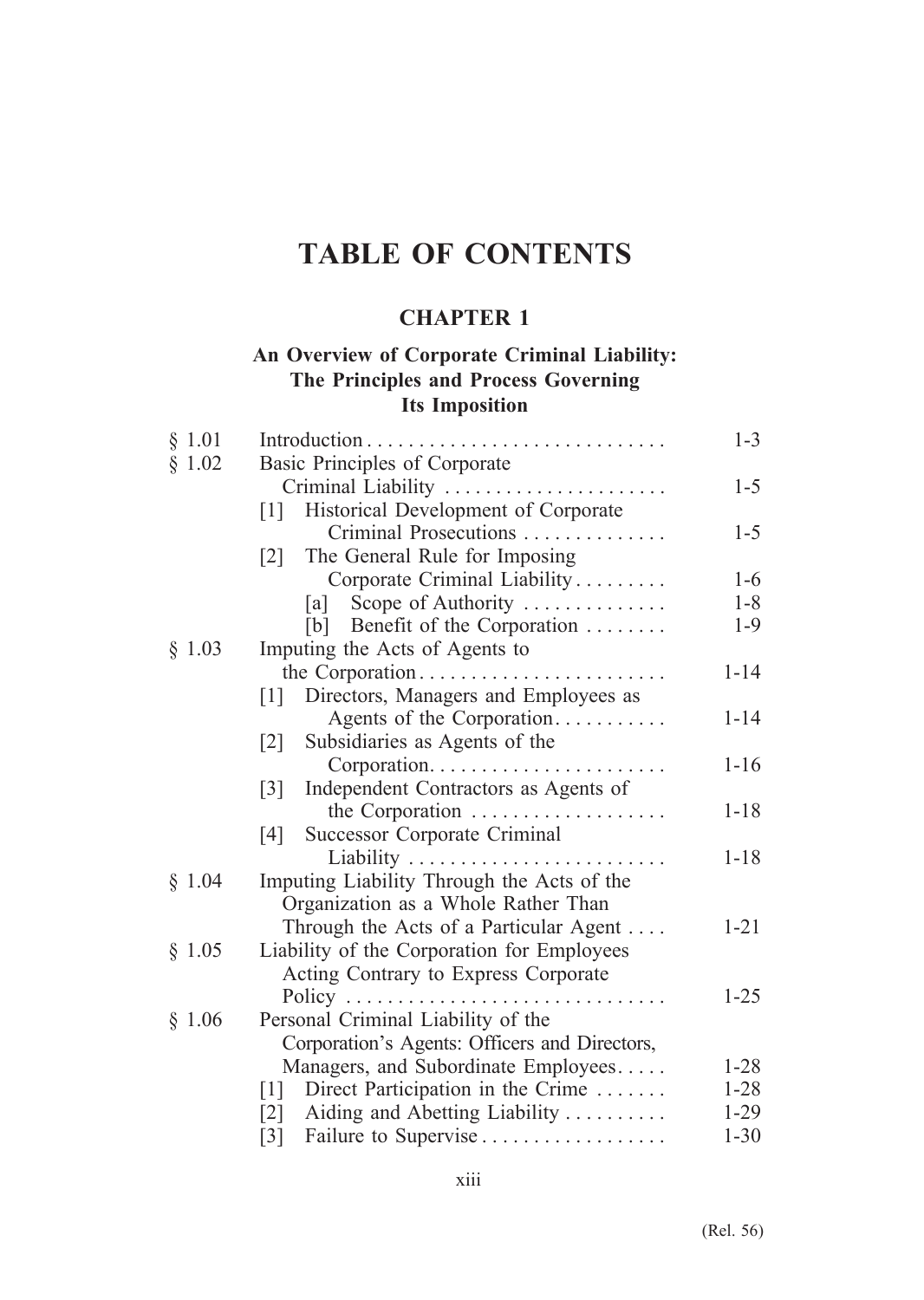#### xiv **CORPORATE INTERNAL INVESTIGATIONS**

|        | Special Public Company Issue: Chief<br>[4]                      |          |
|--------|-----------------------------------------------------------------|----------|
|        | Executive Officer and Chief Financial                           |          |
|        | Officer Certifications of                                       |          |
|        | Financial Reports                                               | $1 - 33$ |
| § 1.07 | The Special Problem of Criminal Liability for                   |          |
|        | Injuries to Workers in the Workplace                            | $1 - 36$ |
| § 1.08 | Criminal Liability of Partnerships                              |          |
|        | and Partners                                                    | $1-40$   |
| § 1.09 | Criminal Liability of Private Equity Firms                      | $1 - 42$ |
| § 1.10 | The Way in Which Corporate Criminal                             |          |
|        | Liability Is Imposed: An Overview                               |          |
|        | of the American Criminal Justice Process                        | $1 - 45$ |
| § 1.11 | Sentencing of Corporations Convicted                            |          |
|        | of Crimes                                                       | $1 - 50$ |
| § 1.12 | Federal Prosecution of Corporations                             | $1 - 55$ |
|        | Federal Prosecution of Individuals.                             |          |
| § 1.13 |                                                                 | $1 - 59$ |
|        | [1] DOJ Policy in Corporate                                     |          |
|        | Criminal Cases                                                  | $1 - 60$ |
|        | [2] Practical Impact of DOJ Policy                              | $1 - 62$ |
| § 1.14 | State Prosecution of Corporations                               | $1 - 63$ |
| § 1.15 | <b>Extraterritorial Application</b>                             |          |
|        | of U.S. Criminal Law.                                           | $1 - 70$ |
|        | Determining When a Criminal Law<br>$\lceil 1 \rceil$            |          |
|        | Has Extraterritorial Applications                               | $1 - 70$ |
|        | Investigations of Extraterritorial Targets<br>$\lceil 2 \rceil$ | $1 - 71$ |
|        | Criminal Statutes That Have<br>$\lceil 3 \rceil$                |          |
|        | Extraterritorial Applications.                                  | $1 - 72$ |
| § 1.16 | Evolution and Trends in Federal                                 |          |
|        | Prosecutions of Corporations                                    |          |
|        | and Corporate Executives.                                       | $1 - 74$ |
|        | Evolution of Enforcement Policy<br>$\lceil 1 \rceil$            | $1 - 74$ |
|        | $\lceil 2 \rceil$                                               | $1 - 76$ |
|        | Corporate Executives<br>$\lceil 3 \rceil$                       | $1 - 78$ |
| § 1.17 | Some Examples of Corporate Prosecutions                         | $1 - 80$ |
|        | United States v. Siemens AG:<br>$\lceil 1 \rceil$               |          |
|        | Massive Institutional Bribery                                   | $1 - 80$ |
|        | Toyota Motor Corporation: Product<br>$[2]$                      |          |
|        | Safety and Overseas Conduct                                     | $1 - 82$ |
|        | JPMorgan Chase NA: a Significant<br>$\lceil 3 \rceil$           |          |
|        | Civil Resolution of FIRREA                                      |          |
|        | and Securities Related Violations                               | $1 - 83$ |
|        | General Motors Corporation:<br>[4]                              |          |
|        | Product Safety and False Statements                             |          |
|        | to the Government                                               | $1 - 85$ |
|        | Commerzbank AG: Bank Secrecy<br>$\lceil 5 \rceil$               |          |
|        | and Money Laundering                                            | $1 - 86$ |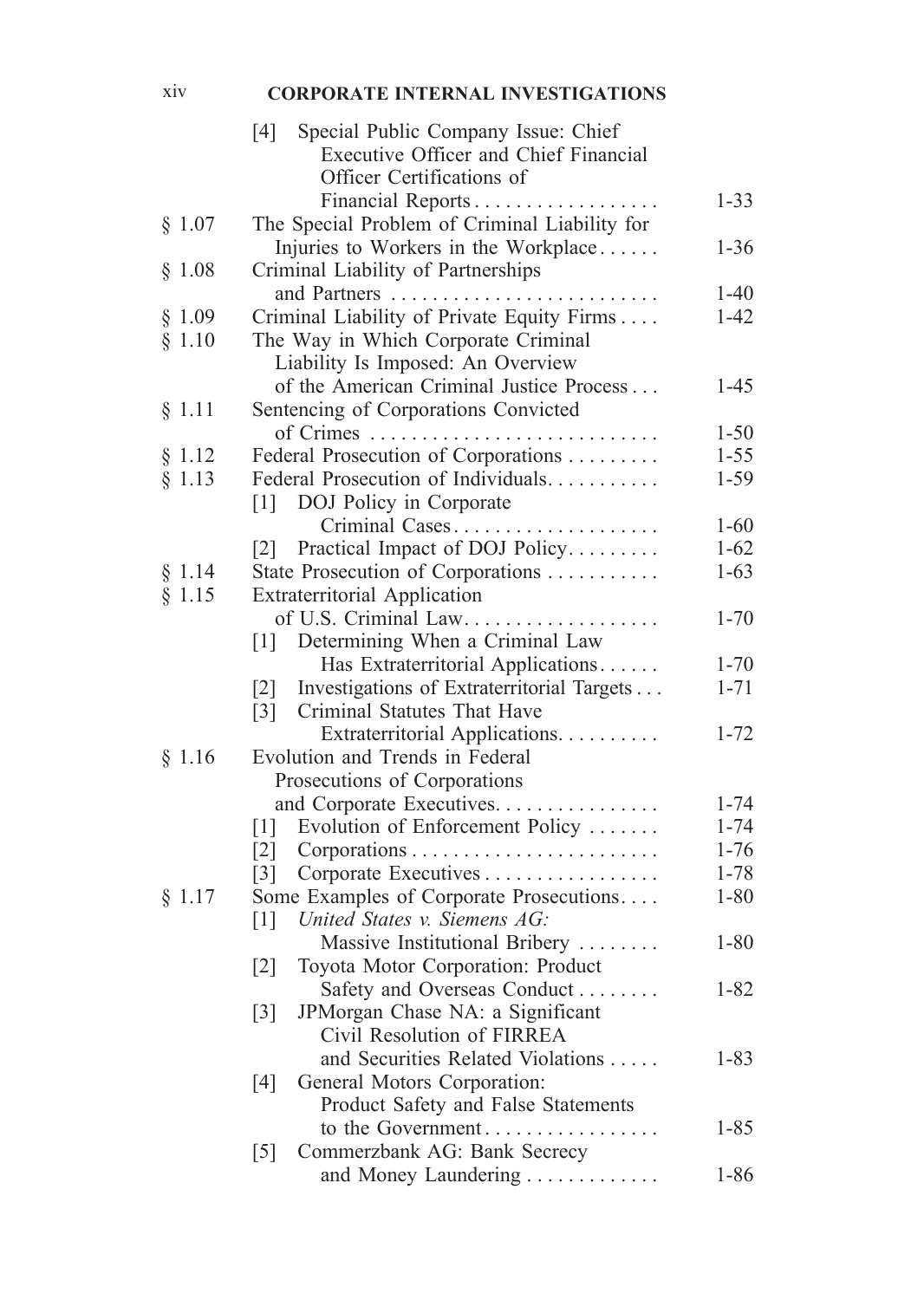| $1 - 90$ |
|----------|
|          |
|          |
| $1 - 92$ |
| $1 - 96$ |
|          |

# **CHAPTER 2**

# **Overview of Federal Enforcement of Corporate Misconduct**

| § 2.01 |                   |                   |                                                                   |                            | $2 - 5$    |
|--------|-------------------|-------------------|-------------------------------------------------------------------|----------------------------|------------|
| § 2.02 |                   |                   | Organization of the Department of Justice                         |                            | $2 - 6$    |
|        | $\lceil 1 \rceil$ |                   | The Attorney General and the                                      |                            |            |
|        |                   |                   | Department of Justice                                             |                            | $2 - 6$    |
|        | $\lceil 2 \rceil$ |                   | United States Attorneys                                           |                            | $2 - 7$    |
|        | $\lceil 3 \rceil$ |                   | Justice Manual                                                    |                            | $2 - 8$    |
| § 2.03 | Fraud.            |                   |                                                                   |                            | $2 - 10$   |
|        | $\lceil 1 \rceil$ |                   | Overview. $\dots \dots \dots \dots \dots \dots \dots \dots \dots$ |                            | $2 - 10$   |
|        | $\lceil 2 \rceil$ |                   | Mail and Wire Fraud                                               |                            | $2 - 11$   |
|        |                   | [a]               | Money or Other Tangible Property                                  |                            |            |
|        |                   |                   | Prosecutions                                                      |                            | $2 - 13$   |
|        |                   | b                 | Intangible Right Prosecutions                                     |                            | $2 - 15$   |
|        |                   | $\lceil c \rceil$ | Commercial Bribery                                                |                            | $2 - 17$   |
|        | $\lceil 3 \rceil$ |                   | Financial Institution Fraud                                       |                            | $2 - 21$   |
|        | [4]               |                   |                                                                   |                            | $2 - 23$   |
|        |                   | [a]               | Defrauding Shareholders of Publicly                               |                            |            |
|        |                   |                   | Traded Companies.                                                 |                            | $2 - 23$   |
|        |                   |                   | $\mathbf{ii}$                                                     | Sarbanes-Oxley             | $2 - 23$   |
|        |                   |                   | $\left\lceil \text{i} \mathbf{i} \right\rceil$                    | Dodd-Frank                 | $2 - 29$   |
|        |                   | [b]               | Historical Securities Fraud                                       |                            |            |
|        |                   |                   | Prosecution Principles                                            |                            | $2 - 32$   |
|        |                   |                   | $\lceil i \rceil$                                                 | Anti-Fraud Provisions      | $2 - 33$   |
|        |                   |                   | $\left[\text{iii}\right]$                                         | Insider Trading            | $2 - 39$   |
|        |                   | $\lceil c \rceil$ | United States v. SAC Capital                                      |                            |            |
|        |                   |                   | $Advisors LLP \ldots \ldots \ldots \ldots$                        |                            | $2 - 42.5$ |
|        |                   | $\lceil d \rceil$ | Accounting Fraud                                                  |                            | $2 - 42.6$ |
|        |                   |                   | $\lceil i \rceil$                                                 | Revenue Recognition        | $2 - 42.6$ |
|        |                   |                   | $\vert$ 11 $\vert$                                                | Cost Deferrals             | $2 - 46$   |
|        |                   |                   | $\left\lceil \mathrm{iii} \right\rceil$                           | Cookie Jars                | $2 - 49$   |
|        |                   |                   | iv                                                                | Related Party Transactions | $2 - 51$   |
|        |                   |                   | [v]                                                               | Topside Entries            | $2 - 53$   |
|        |                   |                   | $\lceil vi \rceil$                                                | Hiding the Debt            | $2 - 53$   |

xv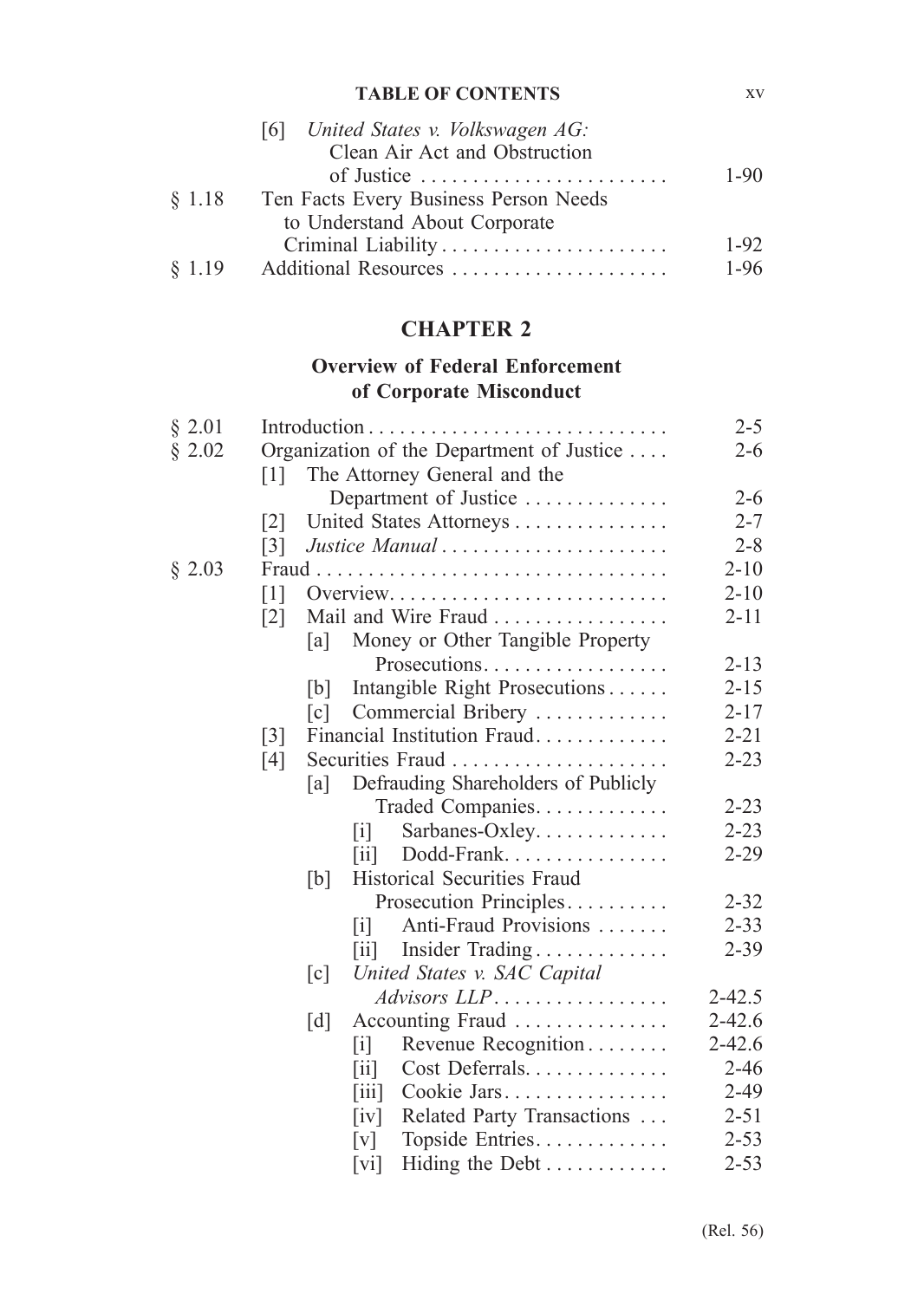#### xvi **CORPORATE INTERNAL INVESTIGATIONS**

|        |                   |                   |                                                       | [vii] Fabricated (Nonexistent and                      |          |
|--------|-------------------|-------------------|-------------------------------------------------------|--------------------------------------------------------|----------|
|        |                   |                   |                                                       | Non-Substantive)                                       |          |
|        |                   |                   |                                                       | Transactions                                           | $2 - 55$ |
|        |                   |                   |                                                       | [viii] "Alternative" Performance                       |          |
|        |                   |                   |                                                       | Measures                                               | $2 - 56$ |
|        |                   |                   | $\vert$ ix $\vert$                                    | Internal Control                                       | $2 - 57$ |
|        |                   |                   | $\lceil x \rceil$                                     | The Ides of March                                      | $2 - 58$ |
|        |                   | [e]               |                                                       | STOCK Act                                              | 2-58.2   |
|        | $\lceil 5 \rceil$ |                   |                                                       | Fraud Against the Government                           | 2-58.2   |
|        | [6]               |                   |                                                       | Conspiracy and Attempts                                | 2-58.6   |
|        |                   | [a]               |                                                       |                                                        | 2-58.12  |
|        | $\lceil 7 \rceil$ |                   |                                                       | False Statements and False Claims                      | 2-58.13  |
|        |                   | [a]               |                                                       | False Statements                                       | 2-58.13  |
|        |                   | [b]               |                                                       | False Claims                                           | 2-58.16  |
|        |                   | $\lceil c \rceil$ |                                                       | Qui Tam Actions                                        | 2-58.18  |
|        |                   |                   | $\lceil i \rceil$                                     | Elements of FCA Claims                                 | 2-58.21  |
|        |                   |                   | $\left[ 1i \right]$                                   | Whistleblowers                                         | 2-58.23  |
|        |                   |                   |                                                       | [iii] Prosecution of a FCA                             |          |
|        |                   |                   |                                                       | Claim                                                  | 2-58.23  |
|        | $\lceil 8 \rceil$ |                   |                                                       | Injunctions Against Fraud                              | 2-58.25  |
|        | [9]               |                   |                                                       | Health Care Fraud                                      | 2-58.26  |
|        |                   |                   |                                                       | [10] Federal Election Campaign Act.                    | 2-58.28  |
| § 2.04 |                   |                   |                                                       | Survey of Other Criminal Enforcement                   |          |
|        |                   |                   |                                                       |                                                        | $2 - 59$ |
|        | $\lceil 1 \rceil$ |                   |                                                       |                                                        | $2 - 59$ |
|        |                   | [a]               |                                                       |                                                        | $2 - 59$ |
|        |                   |                   |                                                       |                                                        | $2 - 59$ |
|        |                   |                   |                                                       | $\begin{bmatrix} iii \end{bmatrix}$ <i>Per Se</i> Rule | $2 - 60$ |
|        |                   |                   |                                                       | [iii] Federal Trade Commission                         | $2 - 62$ |
|        |                   | [b]               |                                                       | Punishments                                            | $2 - 65$ |
|        |                   | $\lceil c \rceil$ |                                                       | Corporate Leniency Policy and                          |          |
|        |                   |                   |                                                       | Parallel Civil Proceedings.                            | $2 - 66$ |
|        |                   |                   | $\lceil i \rceil$                                     | Corporate Leniency Policy                              | $2 - 66$ |
|        |                   |                   | $\left[\text{iii}\right]$                             | Benefits of Cooperation in                             |          |
|        |                   |                   |                                                       | Parallel Civil Proceedings                             | $2 - 69$ |
|        |                   | [d]               |                                                       | International Enforcement                              | $2 - 70$ |
|        |                   |                   | $\lceil i \rceil$                                     | Jurisdiction                                           | $2 - 70$ |
|        |                   |                   | $\left[\text{iii}\right]$                             | 1994 International                                     |          |
|        |                   |                   |                                                       | <b>Antitrust Enforcement</b>                           |          |
|        |                   |                   |                                                       | Assistance Act                                         | $2 - 73$ |
|        |                   |                   |                                                       | 1995 International                                     |          |
|        |                   |                   | $\left\lceil \text{i} \text{i} \text{i} \right\rceil$ | Operations Guidelines                                  | $2 - 73$ |
|        |                   |                   |                                                       | <b>Antitrust Division Policies</b>                     |          |
|        |                   |                   | $\left[iv\right]$                                     |                                                        |          |
|        |                   |                   |                                                       | Regarding to Plea                                      |          |
|        |                   |                   |                                                       | Agreements in International                            |          |
|        |                   |                   |                                                       | $\text{Cases.} \dots \dots \dots \dots \dots \dots$    | $2 - 74$ |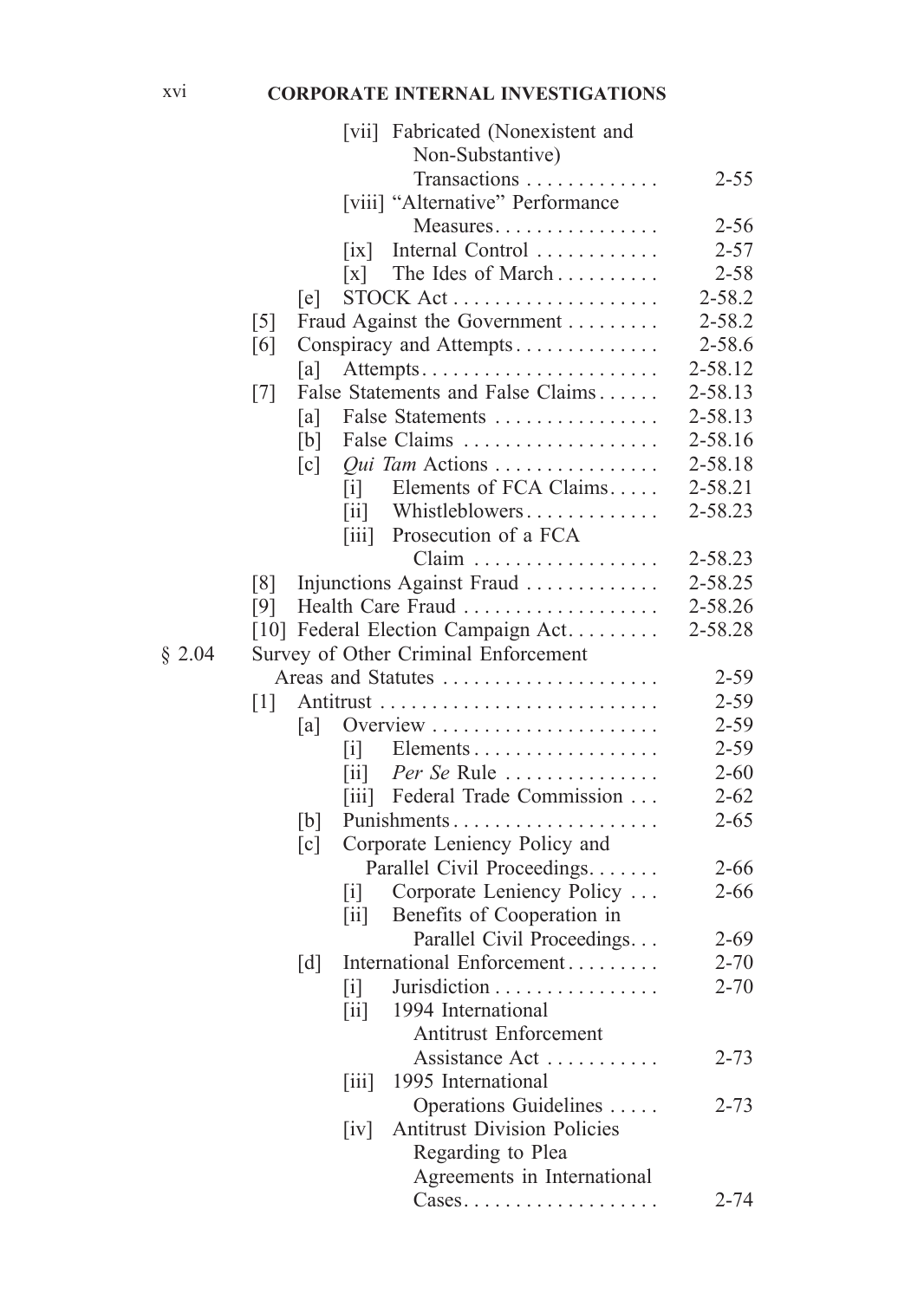|                   |                   | Defenses Unique to Sherman<br>$\lceil v \rceil$ |           |
|-------------------|-------------------|-------------------------------------------------|-----------|
|                   |                   | Act International                               |           |
|                   |                   | Investigations                                  | $2 - 78$  |
| $\lceil 2 \rceil$ |                   | Bribery and Extortion                           | $2 - 81$  |
|                   | [a]               | Federal Bribery and Gift Act                    | $2 - 81$  |
|                   | [b]               | The Hobbs Act                                   | $2 - 84$  |
|                   | $\lceil c \rceil$ | The Travel Act                                  | $2 - 85$  |
|                   | $\lceil d \rceil$ | Federal Program Bribery                         | $2 - 86$  |
| $\lceil 3 \rceil$ |                   | Commodities                                     | $2 - 88$  |
| [4]               |                   | Consumer Products                               | $2 - 89$  |
| $\lceil 5 \rceil$ |                   |                                                 | $2 - 90$  |
| [6]               |                   |                                                 | $2 - 90$  |
|                   | [a]               | The Clean Water Act                             | $2 - 91$  |
|                   | [b]               | The Clean Air Act                               | $2 - 92$  |
|                   | $\lceil c \rceil$ | Resource Conservation and                       |           |
|                   |                   | Recovery Act                                    | $2 - 93$  |
|                   | $\lceil d \rceil$ | Comprehensive Environmental                     |           |
|                   |                   | Response, Compensation and                      |           |
|                   |                   | Liability Act.                                  | $2 - 94$  |
|                   | [e]               | Toxic Substances Control Act                    | $2 - 94$  |
|                   | [f]               | Natural Gas Pipeline Safety Act                 | $2 - 98$  |
|                   | [g]               | United States v. BP Exploration                 |           |
|                   |                   | and Production Inc                              | 2-99      |
|                   | [h]               | United States v. Volkswagen AG                  | $2 - 102$ |
| [7]               |                   | Exports<br>.                                    | $2 - 103$ |
|                   | [a]               | Export Administration Act                       | $2 - 103$ |
|                   | [b]               | Arms Export Control Act                         | $2 - 104$ |
|                   | [c]               | Trading with the Enemy Act                      | $2 - 105$ |
|                   | $\lceil d \rceil$ | Anti-Boycott Violations.                        | $2 - 105$ |
| [8]               |                   | Foreign Corrupt Practices Act                   | $2 - 106$ |
|                   | [a]               | Anti-Bribery Provisions.                        | $2 - 107$ |
|                   |                   | Elements<br>$\lceil i \rceil$                   | $2 - 108$ |
|                   |                   | Key Concepts<br>$\left[\text{iii}\right]$       | $2 - 109$ |
|                   | [b]               | Recordkeeping and Internal                      |           |
|                   |                   |                                                 | $2 - 118$ |
|                   |                   | Recordkeeping Provisions<br>$\lceil i \rceil$   | 2-119     |
|                   |                   | Internal Controls<br>$\left  \text{ii} \right $ | $2 - 121$ |
|                   | [c]               | Department of Justice FCPA                      |           |
|                   |                   | Opinion Procedures                              | $2 - 123$ |
|                   | $\lceil d \rceil$ | The Resource Guide to the U.S.                  |           |
|                   |                   | Foreign Corrupt Practices Act                   | $2 - 123$ |
|                   | [e]               | 2016 DOJ Fraud Section FCPA                     |           |
|                   |                   | Enforcement Pilot Program and                   |           |
|                   |                   | 2017 DOJ FCPA Corporate                         |           |
|                   |                   | Enforcement Policy                              | $2 - 124$ |
|                   |                   |                                                 |           |

xvii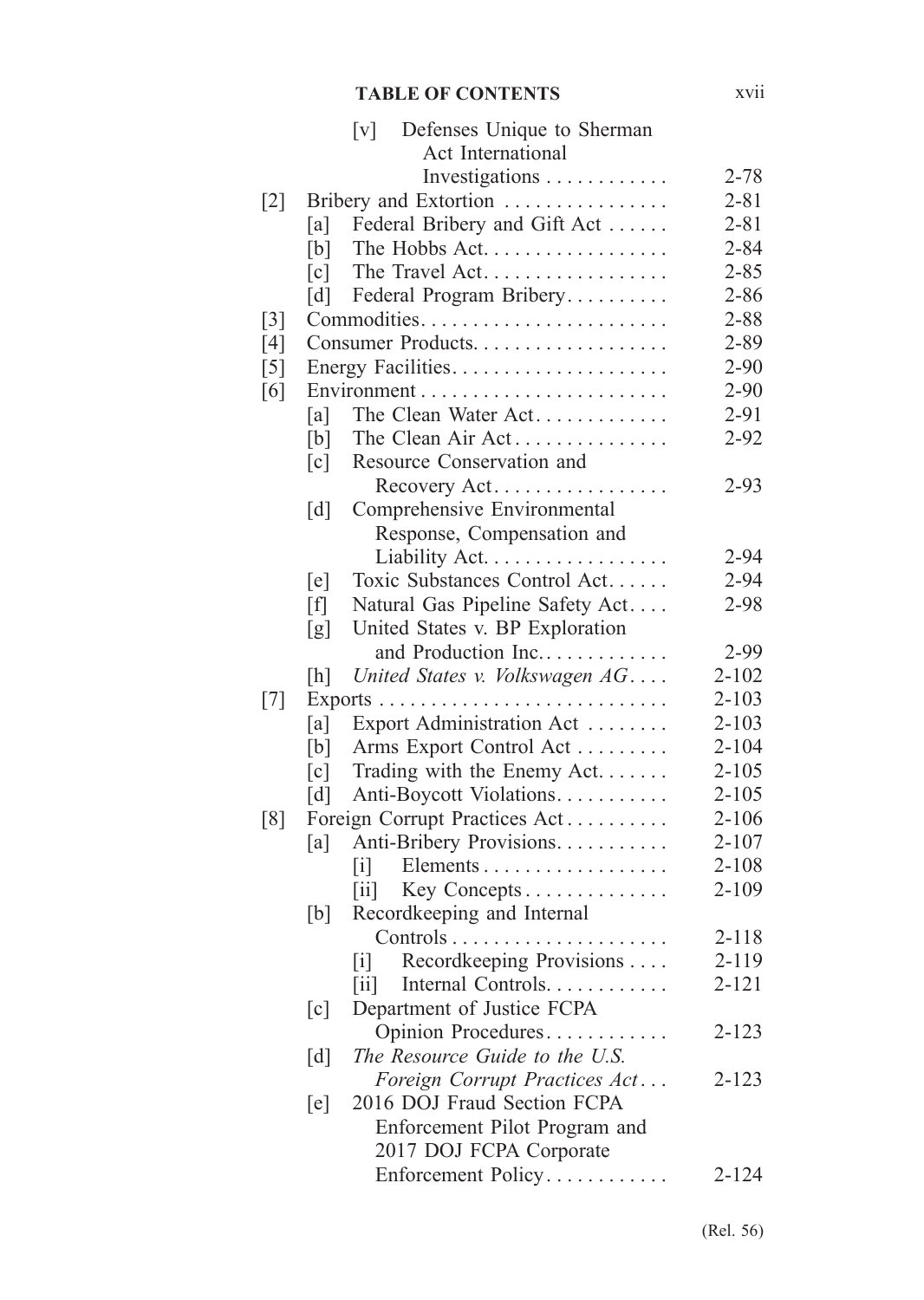# xviii **CORPORATE INTERNAL INVESTIGATIONS**

|        |                    | Pilot Program Goal<br>$\lceil i \rceil$<br>2017 DOJ FCPA Corporate<br>$\left[\text{iii}\right]$ | $2 - 124$    |
|--------|--------------------|-------------------------------------------------------------------------------------------------|--------------|
|        |                    | Enforcement Policy                                                                              | $2 - 125$    |
|        |                    | International Anti-Bribery Measures<br> f                                                       | $2 - 130$    |
|        | [9]                | Medicare and Medicaid Fraud and                                                                 |              |
|        |                    |                                                                                                 | $2 - 130.3$  |
|        | 10                 |                                                                                                 | 2-130.8      |
|        |                    |                                                                                                 | 2-130.9      |
|        |                    | [12] Insurance                                                                                  | 2-130.9      |
|        |                    | [13] Money Laundering                                                                           | 2-130.10     |
|        |                    | Laundering of Monetary<br>[a]                                                                   |              |
|        |                    |                                                                                                 | $2 - 130.10$ |
|        |                    | Receipt of Ill-Gotten Gains<br>[b]                                                              | 2-130.12     |
|        |                    | $\lceil c \rceil$<br>Currency Transaction Reporting                                             | 2-130.13     |
|        |                    | Trades and Business Reporting<br>$\lceil d \rceil$                                              | 2-130.14     |
|        |                    | Failure to File Suspicious Activity<br>[e]                                                      |              |
|        |                    | Reports and Maintain an Anti-                                                                   |              |
|        |                    | Money-Laundering Program                                                                        | 2-130.15     |
|        |                    |                                                                                                 | 2-130.16     |
|        |                    |                                                                                                 | 2-130.16     |
|        |                    | [16] Racketeer Influenced and Corrupt                                                           |              |
|        |                    | Organizations (RICO) Act.                                                                       | 2-130.17     |
|        | $\lceil 17 \rceil$ | Tax Offenses                                                                                    | 2-130.21     |
|        |                    | [a] Primary Tax Offenses                                                                        | 2-130.22     |
|        |                    | Four Methods of Proof<br>[b]                                                                    |              |
|        |                    | and Defenses                                                                                    | 2-130.23     |
|        |                    | Voluntary Disclosure Guidelines<br>$\lceil c \rceil$                                            | 2-130.25     |
|        |                    | Offshore Disclosure Programs<br>$\lceil d \rceil$                                               |              |
|        |                    | and Policies                                                                                    | 2-130.26     |
|        |                    | [18] Trademarks and Copyrights                                                                  | 2-130.28     |
|        |                    |                                                                                                 | 2-130.29     |
|        |                    | [20] Workplace Protection                                                                       | 2-130.34     |
|        |                    | [21] Computer Fraud and Related Activity                                                        | 2-130.35     |
|        |                    |                                                                                                 | 2-130.37     |
| \$2.05 |                    | State and Local Authorities                                                                     | $2 - 131$    |
| \$2.06 |                    | Foreign Authorities                                                                             | $2 - 132$    |
|        | $\lceil 1 \rceil$  | The UK Bribery Act 2012                                                                         | $2 - 132$    |
|        | $\lceil 2 \rceil$  | Sapin II: French Anti-Corruption Law                                                            | 2-133        |
|        |                    | Coverage<br>[a]                                                                                 | $2 - 133$    |
|        |                    | Compliance Programs<br>[b]                                                                      | $2 - 134$    |
|        |                    | Deferred Prosecution Agreements<br>$\lceil c \rceil$                                            | $2 - 134$    |
|        | $[3]$              | Increased Multi-Jurisdictional                                                                  |              |
|        |                    | Anti-Corruption Enforcement                                                                     | $2 - 134$    |
|        |                    | VimpelCom Ltd.<br>[a]                                                                           | $2 - 135$    |
|        |                    |                                                                                                 |              |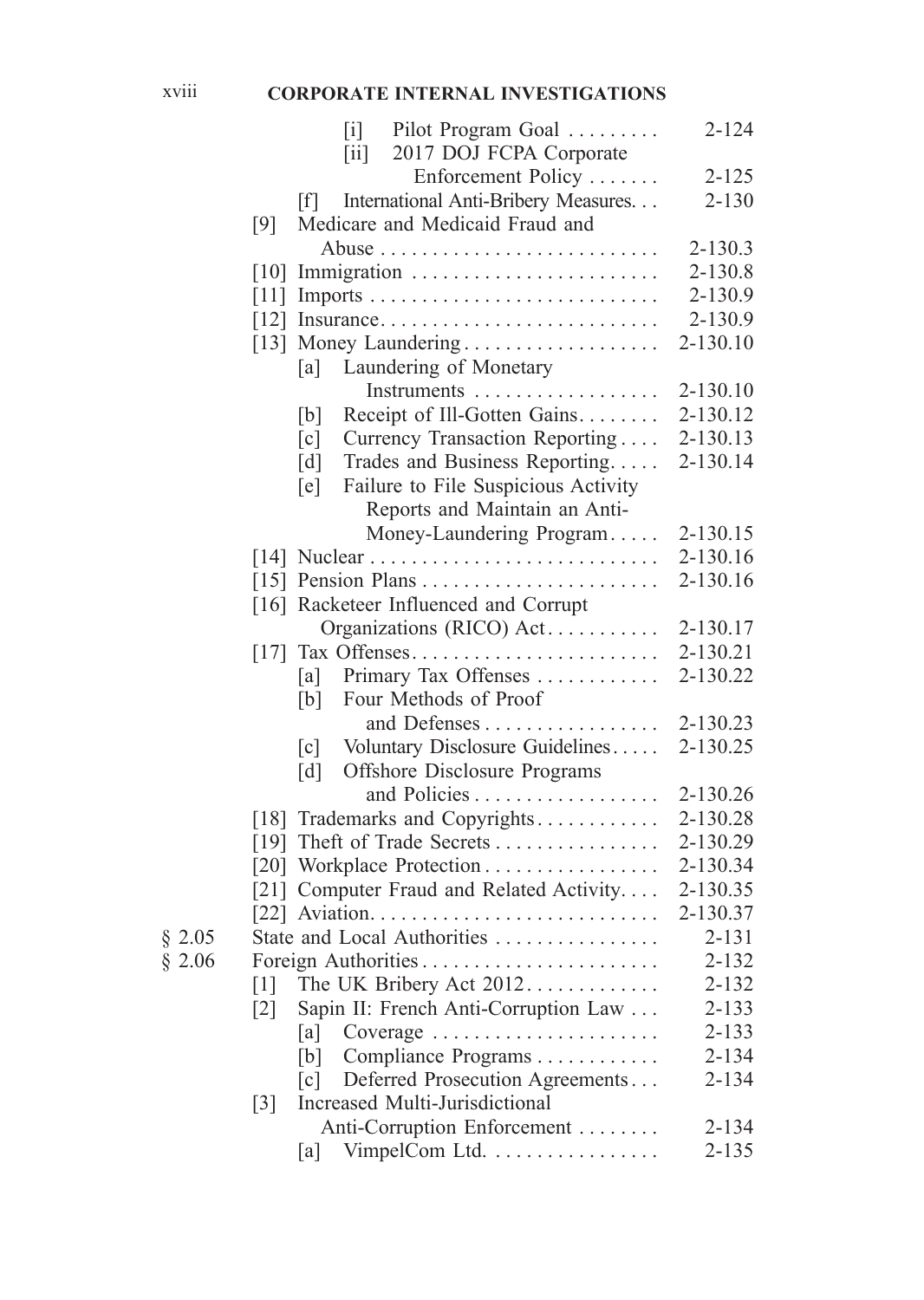#### **TABLE OF CONTENTS** xix

|        | [b] Odebrecht S.A. and |       |
|--------|------------------------|-------|
|        |                        | 2-135 |
|        |                        | 2-136 |
|        |                        | 2-137 |
| 8 2.07 | Additional Resources   | 2-138 |

# **CHAPTER 3**

# **Duties of Directors and Officers**

|                                                             | $3 - 3$                                                                                                                                                                                                                                                                                                                                                                                           |  |  |  |
|-------------------------------------------------------------|---------------------------------------------------------------------------------------------------------------------------------------------------------------------------------------------------------------------------------------------------------------------------------------------------------------------------------------------------------------------------------------------------|--|--|--|
|                                                             |                                                                                                                                                                                                                                                                                                                                                                                                   |  |  |  |
|                                                             |                                                                                                                                                                                                                                                                                                                                                                                                   |  |  |  |
|                                                             | $3-6$                                                                                                                                                                                                                                                                                                                                                                                             |  |  |  |
|                                                             |                                                                                                                                                                                                                                                                                                                                                                                                   |  |  |  |
|                                                             | $3 - 8$                                                                                                                                                                                                                                                                                                                                                                                           |  |  |  |
|                                                             |                                                                                                                                                                                                                                                                                                                                                                                                   |  |  |  |
|                                                             | $3 - 8$                                                                                                                                                                                                                                                                                                                                                                                           |  |  |  |
|                                                             | $3 - 10$                                                                                                                                                                                                                                                                                                                                                                                          |  |  |  |
| $\lceil 3 \rceil$                                           |                                                                                                                                                                                                                                                                                                                                                                                                   |  |  |  |
| Derivative Litigation                                       | $3 - 11$                                                                                                                                                                                                                                                                                                                                                                                          |  |  |  |
| Marchand v. Barnhill Derivative<br>[4]                      |                                                                                                                                                                                                                                                                                                                                                                                                   |  |  |  |
|                                                             | $3 - 13$                                                                                                                                                                                                                                                                                                                                                                                          |  |  |  |
| Proactive Multinational Director<br>$\lceil 5 \rceil$       |                                                                                                                                                                                                                                                                                                                                                                                                   |  |  |  |
|                                                             | $3 - 15$                                                                                                                                                                                                                                                                                                                                                                                          |  |  |  |
| Sarbanes-Oxley Certifications by Public                     |                                                                                                                                                                                                                                                                                                                                                                                                   |  |  |  |
|                                                             | $3 - 17$                                                                                                                                                                                                                                                                                                                                                                                          |  |  |  |
| Reasons to Authorize an Internal                            |                                                                                                                                                                                                                                                                                                                                                                                                   |  |  |  |
|                                                             | $3 - 18$                                                                                                                                                                                                                                                                                                                                                                                          |  |  |  |
| Selecting the Right Team for the                            |                                                                                                                                                                                                                                                                                                                                                                                                   |  |  |  |
|                                                             | $3 - 20$                                                                                                                                                                                                                                                                                                                                                                                          |  |  |  |
|                                                             | $3 - 22$                                                                                                                                                                                                                                                                                                                                                                                          |  |  |  |
| DOJ Evaluation of Effective Compliance<br>$\lceil 1 \rceil$ |                                                                                                                                                                                                                                                                                                                                                                                                   |  |  |  |
|                                                             | $3 - 22$                                                                                                                                                                                                                                                                                                                                                                                          |  |  |  |
| DOJ-SEC Resource Guide to the<br>$\lceil 2 \rceil$          |                                                                                                                                                                                                                                                                                                                                                                                                   |  |  |  |
| U.S. Foreign Corrupt Practices Act:                         |                                                                                                                                                                                                                                                                                                                                                                                                   |  |  |  |
| "One Size Does Not Fit All"                                 | $3 - 35$                                                                                                                                                                                                                                                                                                                                                                                          |  |  |  |
| Tone at the Top<br>$\lceil 3 \rceil$                        | $3 - 36$                                                                                                                                                                                                                                                                                                                                                                                          |  |  |  |
| Codes of Conduct<br>[4]                                     | $3 - 37$                                                                                                                                                                                                                                                                                                                                                                                          |  |  |  |
| [a]                                                         | $3 - 38$                                                                                                                                                                                                                                                                                                                                                                                          |  |  |  |
| [b] Ethisphere's Eight Criteria for                         |                                                                                                                                                                                                                                                                                                                                                                                                   |  |  |  |
| Codes of Conduct                                            | $3 - 39$                                                                                                                                                                                                                                                                                                                                                                                          |  |  |  |
| $\lceil 5 \rceil$                                           | $3 - 39$                                                                                                                                                                                                                                                                                                                                                                                          |  |  |  |
| "Audit Lites"<br>$\lceil 6 \rceil$                          | $3-40$                                                                                                                                                                                                                                                                                                                                                                                            |  |  |  |
|                                                             | The Board of Directors<br>Directors' Fiduciary Duties and the Business<br>Judgment Rule<br>The Duty of Oversight: In Re Caremark<br>and Its Progeny<br>In re Caremark International Inc.<br>$\lceil 1 \rceil$<br>Derivative Litigation<br>Stone v. Ritter Derivative Litigation<br>$\lceil 2 \rceil$<br>In re Citigroup Inc. Shareholder<br>Compliance Programs<br>Multinational Codes of Conduct |  |  |  |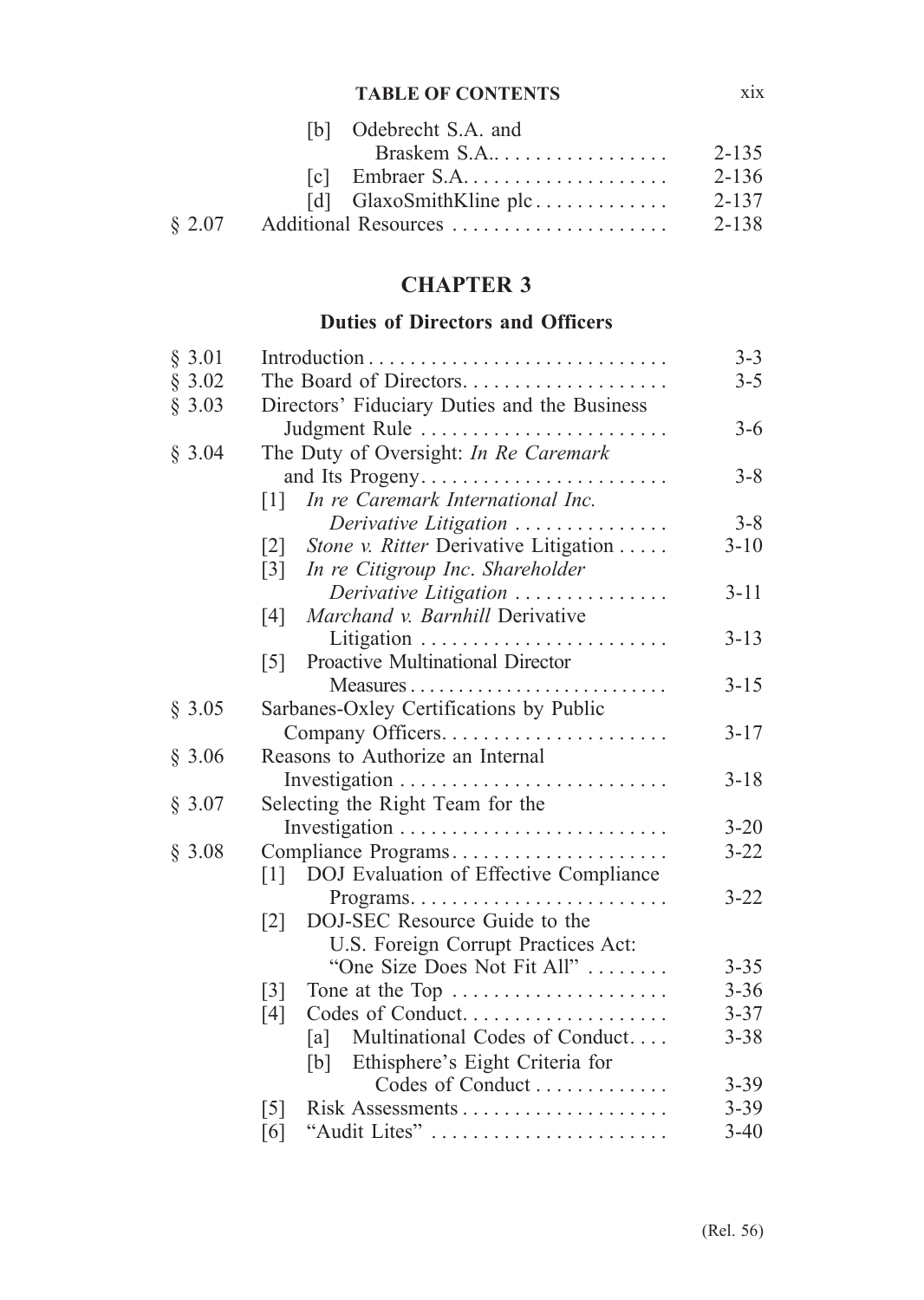#### xx **CORPORATE INTERNAL INVESTIGATIONS**

|        | [7] DOJ Corporate Compliance Program                                  |          |
|--------|-----------------------------------------------------------------------|----------|
|        | Elements                                                              | $3-41$   |
|        | Common Compliance Program Failures<br>$\lceil 8 \rceil$               | $3 - 45$ |
| \$3.09 | Written Legal Opinions                                                | $3 - 48$ |
| § 3.10 | Internal Audit                                                        | $3-49$   |
| § 3.11 | The Basic Structure of a Directors and                                |          |
|        | Officers Insurance Policy                                             | $3 - 50$ |
|        | The Coverage Grant<br>$\lceil 1 \rceil$                               | $3 - 50$ |
|        | Side A: Director Liability<br>[a]                                     |          |
|        |                                                                       | $3 - 50$ |
|        | Side B: Reimbursement or<br> b                                        |          |
|        | Indemnity Insurance                                                   | $3 - 51$ |
|        | Side C: Entity Insurance<br> c                                        | $3 - 51$ |
|        | How Much Coverage Is There? Limits<br>$\lceil 2 \rceil$               |          |
|        | of Liability, Excess Policies, and                                    |          |
|        | Self-Insured Retentions                                               | $3 - 52$ |
|        | Limits of Liability<br> a                                             | $3 - 52$ |
|        | [b] Primary and Excess Coverage                                       | $3 - 52$ |
|        |                                                                       | $3 - 53$ |
|        | The Nature of "Claims-Made"<br>$\lceil 3 \rceil$                      |          |
|        | Coverage                                                              | $3 - 54$ |
|        | The Essentials of Getting Defense Costs<br>[4]                        |          |
|        | Covered Under D&O Policies                                            | $3 - 55$ |
|        | Timely Notice to the Insurer<br>[a]                                   |          |
|        | Is Critical                                                           | $3 - 55$ |
|        | What Is a "Claim" That Triggers<br>[b]                                |          |
|        |                                                                       | $3 - 56$ |
|        | Has Defense Coverage Been<br>$\lceil c \rceil$                        |          |
|        |                                                                       | $3 - 56$ |
|        | Who Can Be Hired to Defend<br>$\lceil d \rceil$                       |          |
|        | the Directors, Officers, and                                          |          |
|        |                                                                       | $3 - 57$ |
|        | How Will Defense Costs<br>[e]                                         |          |
|        | Be Reimbursed?                                                        | $3 - 58$ |
|        | The Policy's Definition of "Loss"<br>$\lceil 5 \rceil$                |          |
|        | Impacts the Scope of Coverage                                         | $3 - 58$ |
|        | [6]<br>$Exclusions. \ldots \ldots \ldots \ldots \ldots \ldots \ldots$ | $3 - 59$ |
|        | Conduct Exclusions<br>[a]                                             | $3 - 60$ |
|        | "Insured vs. Insured" Exclusion<br>[b]                                | $3 - 60$ |
|        | Regulatory Exclusions<br>$\lceil c \rceil$                            | $3 - 61$ |
|        | Exclusions for Liabilities Covered<br>$\lceil d \rceil$               |          |
|        | in Other Policies                                                     | $3 - 61$ |
|        | Allocating Policy Proceeds<br>$[7]$                                   | $3 - 62$ |
|        | Between Insureds.<br>[a]                                              | $3 - 62$ |
|        | Between Covered and Uncovered<br>[b]                                  |          |
|        |                                                                       | $3 - 63$ |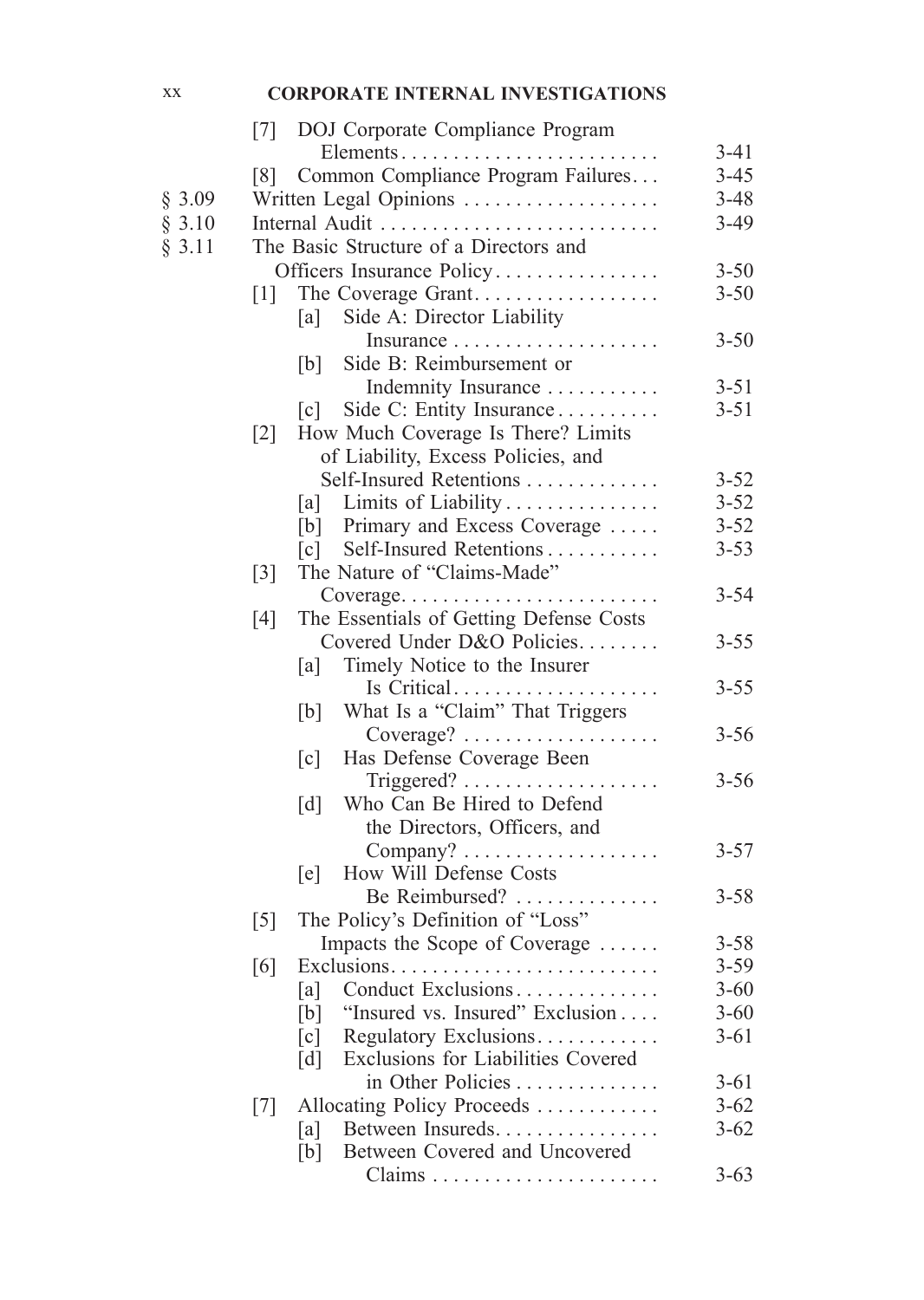|        | The Impact of Misrepresentations in<br>181       |          |
|--------|--------------------------------------------------|----------|
|        | the Application for Insurance:                   |          |
|        | Misrepresentation, Rescission, and               |          |
|        | Severability                                     | $3 - 64$ |
|        | Coverage for Internal Investigations and<br>191. |          |
|        | Regulatory Actions.                              | $3 - 65$ |
| § 3.12 | Additional Resources                             | $3 - 69$ |

# **CHAPTER 4**

# **Overview of Corporate Internal Investigations**

| § 4.01 |                                                                      | $4 - 2$  |
|--------|----------------------------------------------------------------------|----------|
| § 4.02 | The Investigation Strategy                                           | $4 - 5$  |
|        | Formulating Objectives<br>$[1]$                                      | $4 - 5$  |
|        | Factors Influencing a Client's Decision<br>$\lceil 2 \rceil$         |          |
|        |                                                                      | $4 - 6$  |
| § 4.03 | Five Essential Steps                                                 | $4 - 10$ |
|        | Step One: Determining the Nature<br>$\lceil 1 \rceil$                |          |
|        | and Seriousness of the Allegations                                   | $4 - 10$ |
|        | Ascertaining the Appropriate<br>[a]                                  |          |
|        |                                                                      | $4 - 11$ |
|        | Determining Who Should Conduct<br>[b]                                |          |
|        | the Investigation $\dots \dots \dots \dots$                          | $4 - 12$ |
|        | Step Two: Developing the Facts<br>$\lceil 2 \rceil$                  | $4 - 14$ |
|        | [a]                                                                  | $4 - 14$ |
|        | <b>Basic Corporate Document</b><br>$\begin{bmatrix} 1 \end{bmatrix}$ |          |
|        | Steps: Identification,                                               |          |
|        | Preservation and                                                     |          |
|        | Collection                                                           | $4 - 15$ |
|        | Third Party Documents<br>$\left\lceil \text{iii} \right\rceil$       | $4 - 17$ |
|        | Data Privacy<br>$\left[\text{iii}\right]$                            | $4 - 17$ |
|        | Organization of Documents<br>$\lceil iv \rceil$                      | $4 - 18$ |
|        | [b]<br>Interviews                                                    | $4 - 19$ |
|        | Forensic Experts<br>$\lceil c \rceil$                                | $4 - 22$ |
|        | $\lceil d \rceil$<br>Other Experts                                   | $4 - 22$ |
|        | The Working Chronology<br>$[$ e $]$                                  | $4 - 23$ |
|        | Step Three: Legal Issue Development<br>$\lceil 3 \rceil$             |          |
|        | and Analysis                                                         | $4 - 31$ |
|        | <i>Step Four:</i> Reporting to the Client<br>[4]                     | $4 - 32$ |
|        | Reports to Management,<br> a                                         |          |
|        | the Board or a Committee                                             | $4 - 32$ |
|        | Presentations to Prosecutorial or<br>[b]                             |          |
|        | Regulatory Authorities                                               | $4 - 34$ |
|        | Step Five: Remedial Recommendations<br>$\lceil 5 \rceil$             |          |
|        | and Their Implementation                                             | $4 - 37$ |

xxi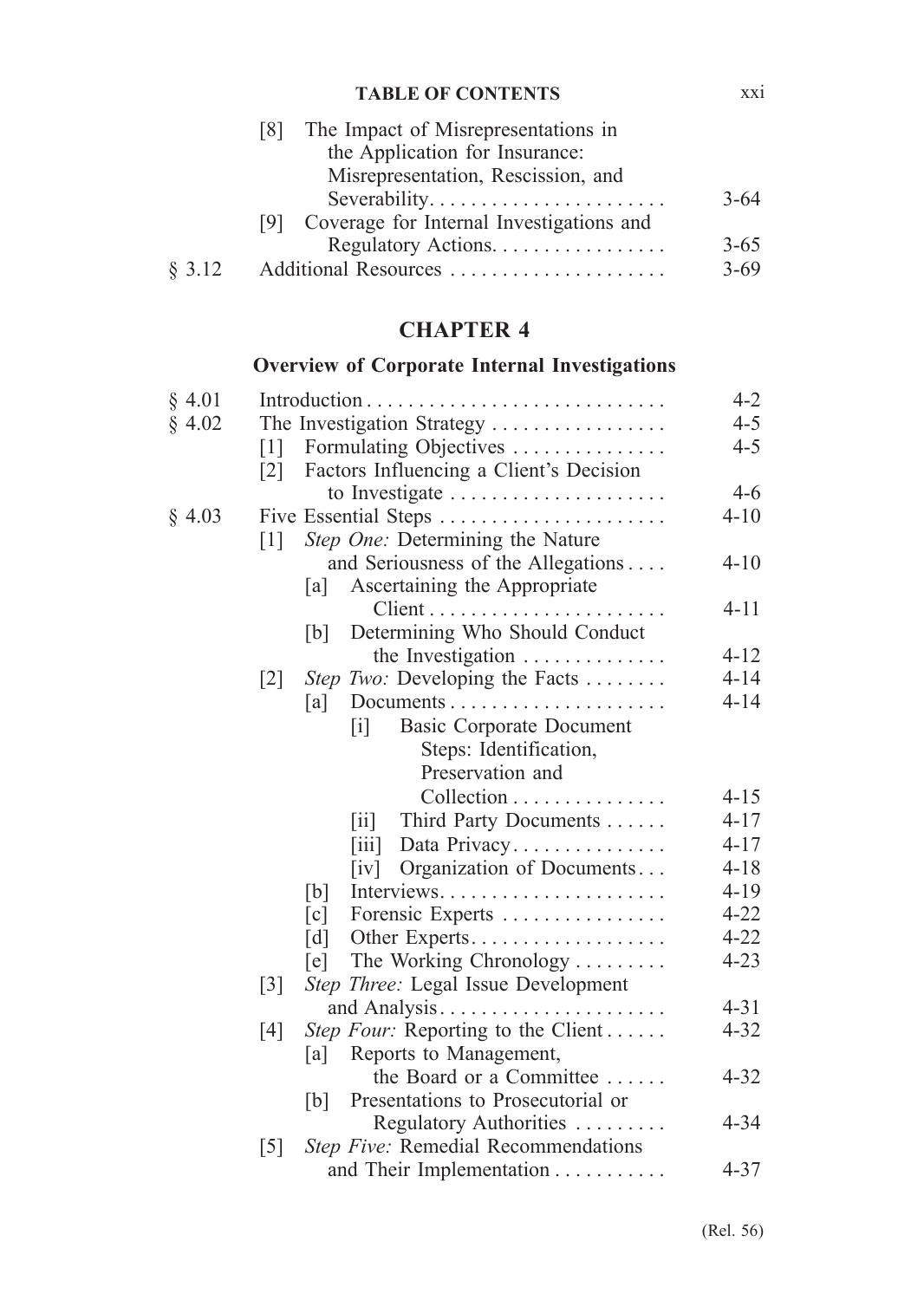#### xxii **CORPORATE INTERNAL INVESTIGATIONS**

|           | Sample Remedial Measures<br>la l            | $4 - 38$ |
|-----------|---------------------------------------------|----------|
|           | Timely Implementation of<br>Ibl             |          |
|           | Remedial Measure                            | $4 - 38$ |
| $§$ 4.04  | The Potential Investigative Team: Lawyers,  |          |
|           | Internal Auditors, Paralegals, Forensic     |          |
|           | Accountants, Investigators, and Individual  |          |
|           |                                             | $4 - 39$ |
| $\S$ 4.05 |                                             | $4 - 41$ |
| \$4.06    | Practical Pointers Regarding Developing and |          |
|           | Implementing a Strategy                     | 4-42     |
| § 4.07    | Additional Resources                        | $4 - 45$ |

## **CHAPTER 5**

## **Multiple Representation and Issues Involving Separate Counsel for Directors, Officers and Employees**

| § 5.01 |                   |                                                             | $5 - 3$    |
|--------|-------------------|-------------------------------------------------------------|------------|
| \$5.02 |                   | Multiple Representation                                     | $5 - 4$    |
|        | $\lceil 1 \rceil$ |                                                             | $5 - 4$    |
|        | $\lceil 2 \rceil$ | Constitutional Considerations                               | $5 - 5$    |
|        | $\lceil 3 \rceil$ | Standards of Professional Conduct                           | $5-9$      |
|        |                   | a                                                           | $5-9$      |
|        |                   | 1969 Code of Professional<br>$\lceil i \rceil$              |            |
|        |                   | Responsibility                                              | $5-9$      |
|        |                   | Model Rules of Professional<br> 11                          |            |
|        |                   | Conduct                                                     | $5 - 10$   |
|        |                   | Principal Standards of Professional<br>[b]                  |            |
|        |                   | Conduct Relevant to Multiple                                |            |
|        |                   | Representation                                              | $5 - 10$   |
|        |                   | Model Rule 1.7<br>$\lceil i \rceil$                         | $5 - 10.1$ |
|        |                   | Model Rule $1.8(g)$<br>$\left[\text{iii}\right]$            | $5 - 13$   |
|        |                   | Model Rule $1.13$<br>$\left[\ddot{\mathrm{iii}}\right]$     | $5 - 13$   |
|        |                   | $CPR$ Canon 5<br>$\lceil iv \rceil$                         | $5 - 15$   |
|        |                   | CPR Canon 4.<br>$\lceil v \rceil$                           | $5 - 18$   |
|        |                   | [vi] CPR Canon $7 \ldots \ldots \ldots$                     | $5-19$     |
|        | [4]               | Client Discussions, Full Disclosure and                     |            |
|        |                   | $Consent. \ldots \ldots \ldots \ldots \ldots \ldots \ldots$ | $5 - 20$   |
|        | $\lceil 5 \rceil$ | Client Disclosure Letter                                    | $5 - 21$   |
|        | [6]               | Waiver of Conflict of Interest                              | $5 - 22$   |
|        | $\lceil 7 \rceil$ | Conservative and Liberal Schools of                         |            |
|        |                   |                                                             | $5 - 23$   |
|        |                   | Conservative School-Single<br>[a]                           |            |
|        |                   | Representation                                              | $5 - 23$   |
|        |                   | Liberal School-Multiple<br> b                               |            |
|        |                   | Representation                                              | $5 - 24$   |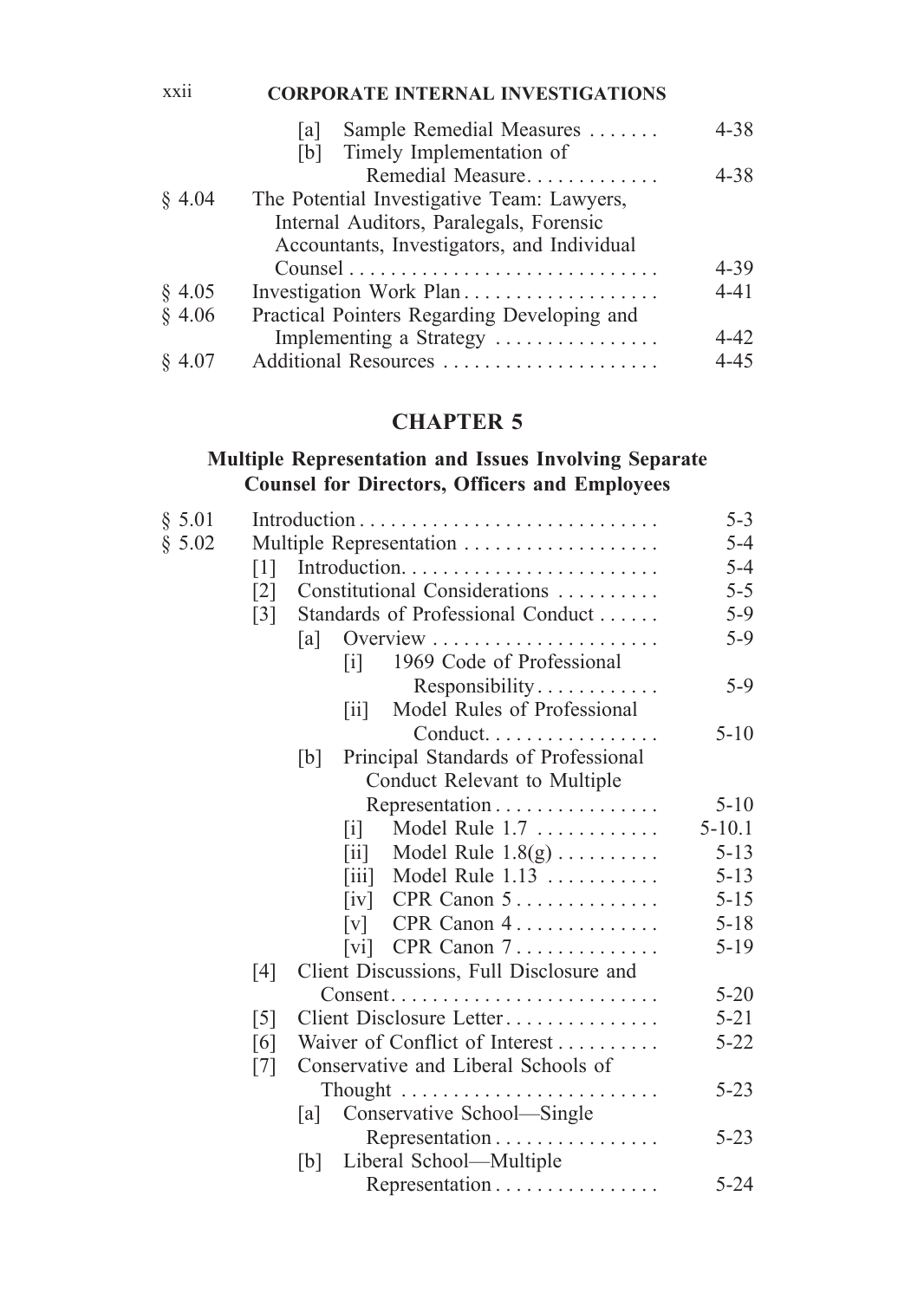|        |                   |                   | <b>TABLE OF CONTENTS</b>                  | <b>XX111</b> |
|--------|-------------------|-------------------|-------------------------------------------|--------------|
|        | [8]               |                   | Common Scenarios of Multiple              |              |
|        |                   |                   |                                           | $5 - 25$     |
|        |                   | [a]               | Corporate Victim and Officer              |              |
|        |                   |                   | Subject                                   | $5 - 25$     |
|        |                   | [b]               | Corporation and Senior Management         |              |
|        |                   |                   | Are Both Subjects                         | $5 - 26$     |
|        |                   | $\lceil c \rceil$ | Undetermined Status of Both               |              |
|        |                   |                   | Corporation and Senior                    |              |
|        |                   |                   | Management                                | $5 - 27$     |
|        |                   | $\lceil d \rceil$ | Corporation and Senior Management         |              |
|        |                   |                   | Are Both Non-Subjects                     | $5 - 28$     |
|        |                   | [e]               | Corporation Non-Subject and               |              |
|        |                   |                   | Individual Subjects                       | $5 - 28$     |
|        |                   | [f]               | Individual Subjects and                   |              |
|        |                   |                   | Non-Subjects                              | $5 - 28$     |
|        |                   | [g]               | Multiple Non-Subject Witnesses            | $5-29$       |
|        |                   | [h]               | Corporate Subject and Non-Subject         |              |
|        |                   |                   | Employee Former Clients                   | $5 - 30$     |
|        | [9]               |                   | Government Challenges to Multiple         |              |
|        |                   |                   | Representation and the Risk of            |              |
|        |                   |                   | Total Disqualification.                   | $5 - 30$     |
|        |                   | [a]               |                                           | $5 - 30$     |
|        |                   | [b]               |                                           | $5 - 32$     |
| § 5.03 |                   |                   | Separate Counsel for Individual Officers, |              |
|        |                   |                   | Directors and Employees                   | $5 - 34$     |
|        | $\lceil 1 \rceil$ |                   | Employer Payment of Legal Fees            | $5 - 34$     |
|        | $\lceil 2 \rceil$ |                   | Selection and Management of               |              |
|        |                   |                   | Individual Counsel                        | $5 - 35$     |
|        | $\lceil 3 \rceil$ |                   | Cost Controls                             | $5 - 36$     |
| \$5.04 |                   |                   |                                           | $5 - 37$     |
|        | $\lceil 1 \rceil$ |                   |                                           | $5 - 37$     |
|        | $\lceil 2 \rceil$ |                   | Mandatory Indemnification                 | $5 - 37$     |
|        | $\lceil 3 \rceil$ |                   | Permissive Indemnification                | $5 - 39$     |
|        | [4]               |                   | Advancement of Fees.                      | $5 - 41$     |
|        | $\lceil 5 \rceil$ |                   | Sarbanes-Oxley and the Right to           |              |
|        |                   |                   | Indemnification and Advancement           |              |
|        |                   |                   |                                           | $5-43$       |
| § 5.05 |                   |                   | Joint Defense Agreements                  | $5-44.2$     |
|        | $\lceil 1 \rceil$ |                   | Doctrine                                  | $5 - 44.2$   |
|        | $[2]$             |                   | Ethical Considerations                    | $5 - 45$     |
|        | $\lceil 3 \rceil$ |                   |                                           | $5 - 46$     |
|        | [4]               |                   | Advantages and Disadvantages              | 5-48         |
|        | $\lceil 5 \rceil$ |                   | Written or Oral Agreements.               | 5-49         |
|        | [6]               |                   |                                           | $5 - 51$     |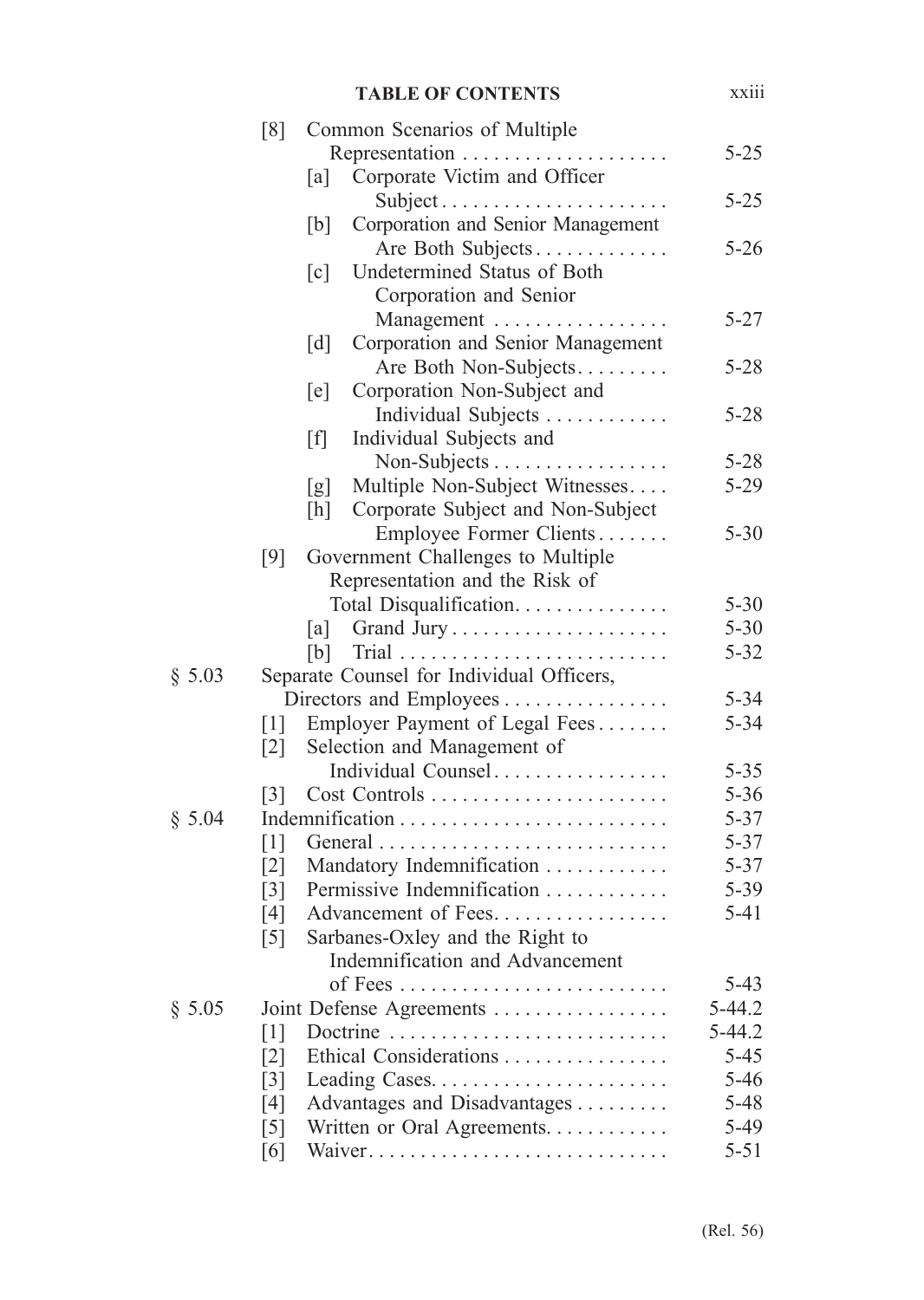#### xxiv **CORPORATE INTERNAL INVESTIGATIONS**

|        |                                                       | $5 - 51$   |
|--------|-------------------------------------------------------|------------|
|        | Overview<br>lal                                       | $5 - 51$   |
|        | Disclosure<br>[b]                                     | $5 - 52$   |
|        | Attorney-Client Relationship and<br>$\lceil c \rceil$ |            |
|        | Cross-Examination                                     | $5 - 52$   |
|        | Special Problems in the Corporation-<br>[d]           |            |
|        | Employee Context                                      | $5 - 55$   |
|        | Distribution of Memoranda and<br>[8]                  |            |
|        |                                                       | $5 - 56.1$ |
|        | Clients at Joint Defense Meetings<br>191              | $5 - 56.1$ |
|        | [10] Sample Joint Defense Agreement                   | $5 - 56.1$ |
| \$5.06 |                                                       | $5 - 56.7$ |
|        | Multiple Representation<br>111                        | $5 - 56.7$ |
|        | Separate Counsel<br> 2                                | $5 - 56.8$ |
|        | Indemnification<br>131                                | $5 - 56.8$ |
|        | Joint Defense Agreements<br>[4]                       | $5 - 56.8$ |
| \$5.07 | Additional Resources                                  | 5-57       |

# **CHAPTER 6**

# **The Attorney-Client Privilege**

| § 6.01 | Introduction                                            | $6 - 3$  |
|--------|---------------------------------------------------------|----------|
| § 6.02 |                                                         | $6 - 4$  |
| § 6.03 | The Rationale for the Privilege                         | $6 - 6$  |
| § 6.04 | The Elements of the Privilege                           | $6 - 7$  |
|        | Identifying the Protected<br> 1                         |          |
|        | Communication                                           | $6 - 7$  |
|        | The Requirement of Confidentiality<br> 2                | $6 - 11$ |
|        | The Basic Rule of Confidentiality<br> a                 | $6 - 11$ |
|        | The Effect of the Known Presence<br> b                  |          |
|        | of Third Parties                                        | $6 - 13$ |
|        | Persons Assisting the<br> 1                             |          |
|        | Attorney                                                | $6 - 14$ |
|        | Representatives of a<br>$\vert$ 11 $\vert$              |          |
|        | Parent Corporation                                      | $6 - 15$ |
|        | [iii] Multiple Clients and                              |          |
|        | Participants in Joint                                   |          |
|        | Defense Agreements                                      | $6 - 16$ |
|        | The Effect of the Unknown Presence<br>$\lceil c \rceil$ |          |
|        | of Third Parties: Theft or                              |          |
|        | Unauthorized Interception                               | $6 - 17$ |
|        | Identifying the Client<br>$\lceil 3 \rceil$             | $6 - 18$ |
|        | The Corporation as Client<br> a                         | $6 - 18$ |
|        | The Unincorporated Organization<br> b                   |          |
|        |                                                         | $6 - 23$ |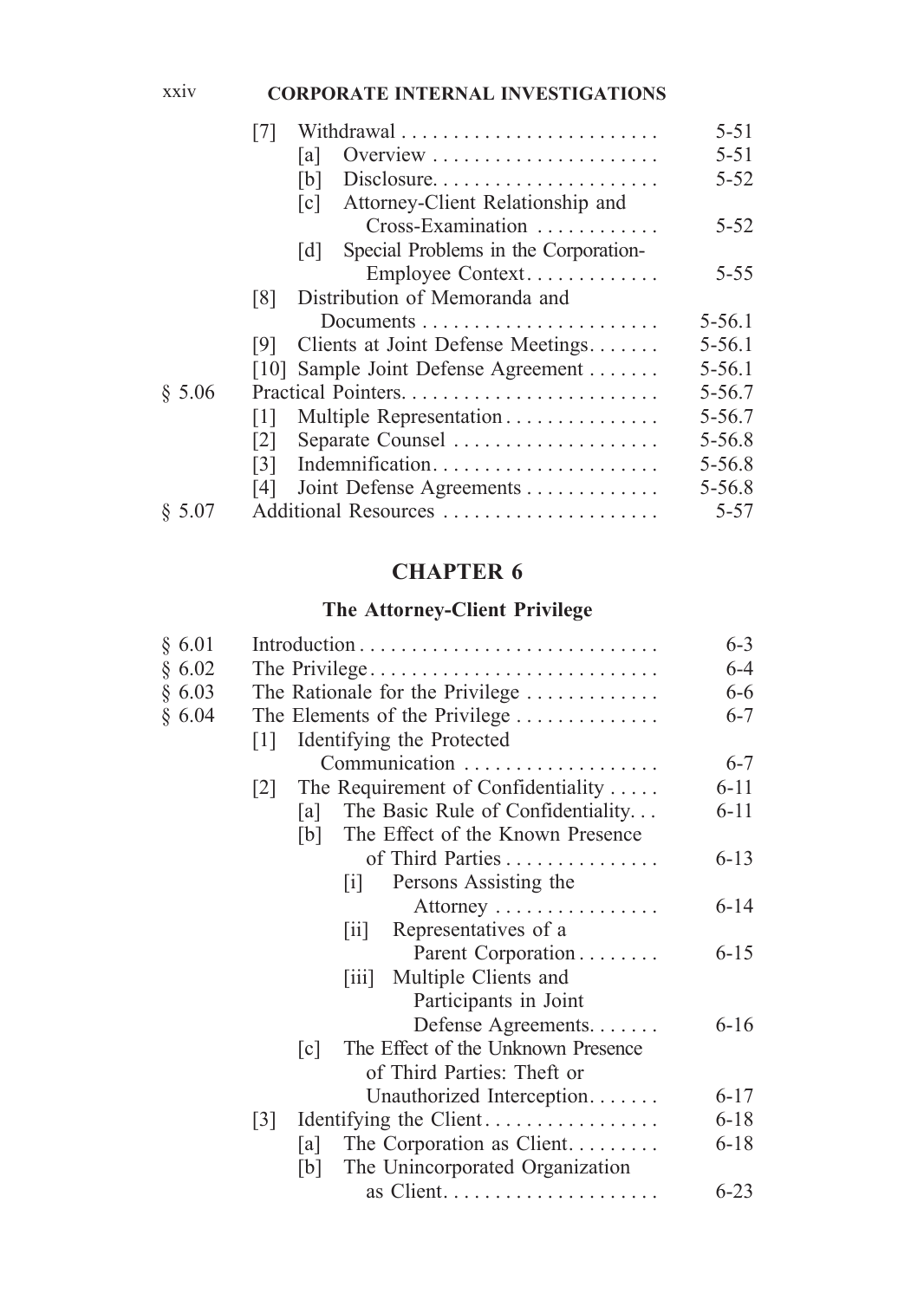|        | The Employee as Client<br>$\lceil c \rceil$<br>The Independent Contractor<br>$\lceil d \rceil$ | $6 - 24$         |
|--------|------------------------------------------------------------------------------------------------|------------------|
|        |                                                                                                | $6 - 26.1$       |
|        | When is the Attorney-Client<br>[e]                                                             |                  |
|        | Relationship Formed?                                                                           | $6 - 27$         |
|        | The Requirement that the Communication<br>[4]                                                  |                  |
|        | Be with an Attorney                                                                            | $6 - 28$         |
|        | The Requirement that the Communication<br>$\lceil 5 \rceil$                                    |                  |
|        | Be in Connection with the Rendering                                                            |                  |
|        | of Legal Advice or Assistance                                                                  | $6 - 31$         |
| § 6.05 | Control of the Privilege                                                                       | $6 - 35$         |
| § 6.06 | Exceptions to the Privilege                                                                    | $6 - 39$         |
|        | The Crime Fraud Exception<br>$\lceil 1 \rceil$                                                 | $6 - 39$         |
|        | $\lceil 2 \rceil$<br>The Waiver Exemption                                                      | $6 - 43$         |
|        | Express Waiver<br>[a]                                                                          | $6 - 43$         |
|        | Implied Waiver<br>[b]                                                                          | $6-44.1$         |
|        | Inadvertent Waiver.<br>[c]                                                                     | $6 - 45$         |
|        | Testimonial Waiver<br>$\lceil d \rceil$                                                        | $6 - 49$         |
|        | The Scope of the Waiver<br>[e]                                                                 | $6 - 51$         |
|        | E-mail Waivers<br>[f]                                                                          | $6 - 52$         |
|        | Protecting the Company's<br>[g]                                                                |                  |
|        | Privilege                                                                                      | $6 - 53$         |
|        | The Good Cause/Fiduciary-Beneficiary<br>$\lceil 3 \rceil$                                      |                  |
|        |                                                                                                | $6 - 53$         |
| § 6.07 | The Complicating Factor of the Law of                                                          |                  |
|        | Privilege in the State Courts                                                                  | $6 - 55$         |
| § 6.08 | Privilege Issues Fundamental to Internal                                                       |                  |
|        |                                                                                                | $6 - 57$         |
|        | [1]<br>Commencement of the Investigation:                                                      |                  |
|        | "The Upjohn Memorandum"                                                                        | $6 - 57$         |
|        | Employee Interviews<br>$\lceil 2 \rceil$                                                       | $6 - 58$         |
|        | Security of Documents<br>$\lceil 3 \rceil$                                                     | $6 - 59$         |
|        | Reports of Investigation<br>[4]                                                                | $6 - 60$         |
|        | Public Relations Firms<br>$\lceil 5 \rceil$                                                    | $6 - 61$         |
|        | In Re: General Motors LLC Ignition<br>[6]                                                      |                  |
|        | Switch Litigation Attorney-Client                                                              |                  |
|        | Communication and Attorney                                                                     |                  |
|        | Work Product Opinion (2015).                                                                   | 6-64<br>$6 - 64$ |
|        | a <br>The Attorney-Client Privilege<br>[b]                                                     | 6-66             |
|        | The Attorney Work Product<br>[c]                                                               |                  |
|        | Doctrine                                                                                       | $6 - 69$         |
|        | $\lceil d \rceil$                                                                              | $6 - 70$         |
|        | Footnote 5 and Oral<br>[e]                                                                     |                  |
|        | <b>Hypothetical Proffers</b>                                                                   |                  |
|        | to U.S. Attorney Offices                                                                       | $6 - 71$         |
|        |                                                                                                |                  |

xxv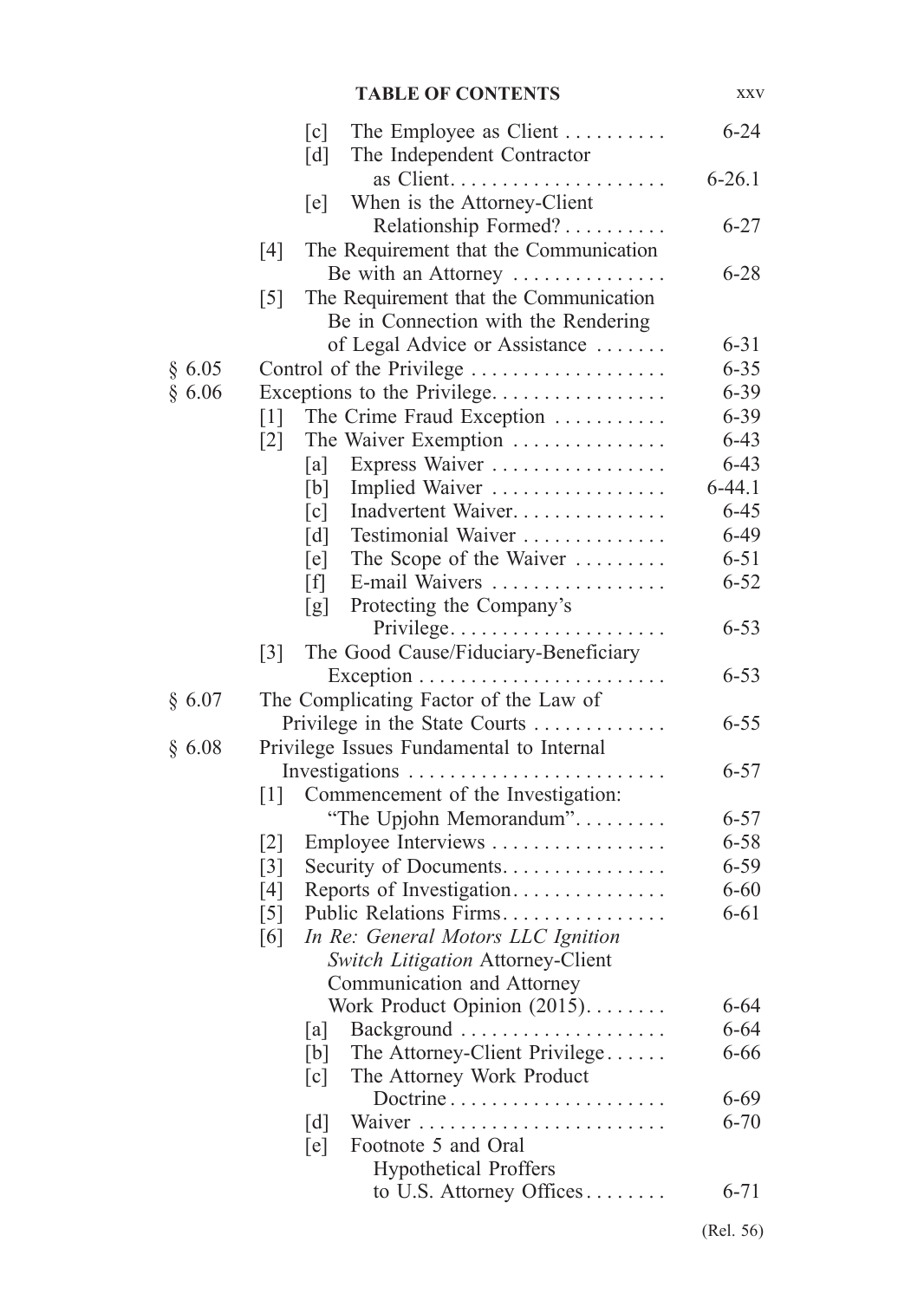#### xxvi **CORPORATE INTERNAL INVESTIGATIONS**

|        | Fifteen Lessons from the <i>In re</i> :<br>ſfΤ |          |
|--------|------------------------------------------------|----------|
|        | General Motors LLC Ignition                    |          |
|        | Switch Litigation Opinion                      | $6 - 72$ |
|        | Banneker Ventures v. Graham: Work<br> 7        |          |
|        | Product Privilege and Attorney-Client          |          |
|        | Communications $(2017)$                        | $6 - 73$ |
|        | a                                              | $6 - 73$ |
|        | The Work Product Privilege<br>[b]              | $6 - 74$ |
|        | $[c]$ The Attorney-Client Privilege            | $6 - 75$ |
|        | [d] Intertwined Nature of Report and           |          |
|        | Memoranda                                      | $6 - 75$ |
|        | [8] Issues in Cross-Border Investigations      | $6 - 76$ |
| § 6.09 | Practical Pointers on Preserving the           |          |
|        | Attorney-Client Privilege in the               |          |
|        | Corporate Setting                              | $6 - 77$ |
|        | [1] Preserving the Privilege in the Context of |          |
|        | the Corporation's Regular Activity             | 6-77     |
|        | Preserving the Privilege in the Context<br> 2  |          |
|        | of an Internal Investigation                   | $6 - 78$ |
| § 6.10 | Additional Resources                           | 6-79     |
|        |                                                |          |

# **CHAPTER 7**

#### **The Work Product Doctrine**

| § 7.01 |                                                            | $7 - 2$  |
|--------|------------------------------------------------------------|----------|
| § 7.02 | The Doctrine                                               | 7-4      |
|        | Development<br>111                                         | $7 - 4$  |
|        | Supreme Court Trilogy<br> 2                                | $7 - 5$  |
| § 7.03 | The Elements of the Doctrine                               | $7 - 10$ |
|        | Materials<br>$\lceil 1 \rceil$                             | $7 - 10$ |
|        | Prepared in Anticipation of Litigation<br> 2               |          |
|        | or of Trial                                                | $7 - 11$ |
|        | By or for the Party to the Litigation<br> 3                |          |
|        | or His Representative                                      | $7-19$   |
|        | Substantial Need for the Materials in<br>$\lceil 4 \rceil$ |          |
|        | Question and an Inability to Obtain                        |          |
|        | Substantially Equivalent Information                       |          |
|        | Without Undue Hardship                                     | $7 - 21$ |
| § 7.04 | Types of "Work Product" and Applicable                     |          |
|        |                                                            | $7 - 23$ |
|        | Opinion Versus Ordinary Work Product<br>111                | $7 - 23$ |
|        | Witness Lists<br>121                                       | $7 - 24$ |
|        | Memoranda or Notes of Interviews<br>[3]                    | $7 - 25$ |
|        | Oral Statements<br>14 I                                    | $7 - 28$ |
|        | $\lceil 5 \rceil$<br>Questionnaires                        | $7-29$   |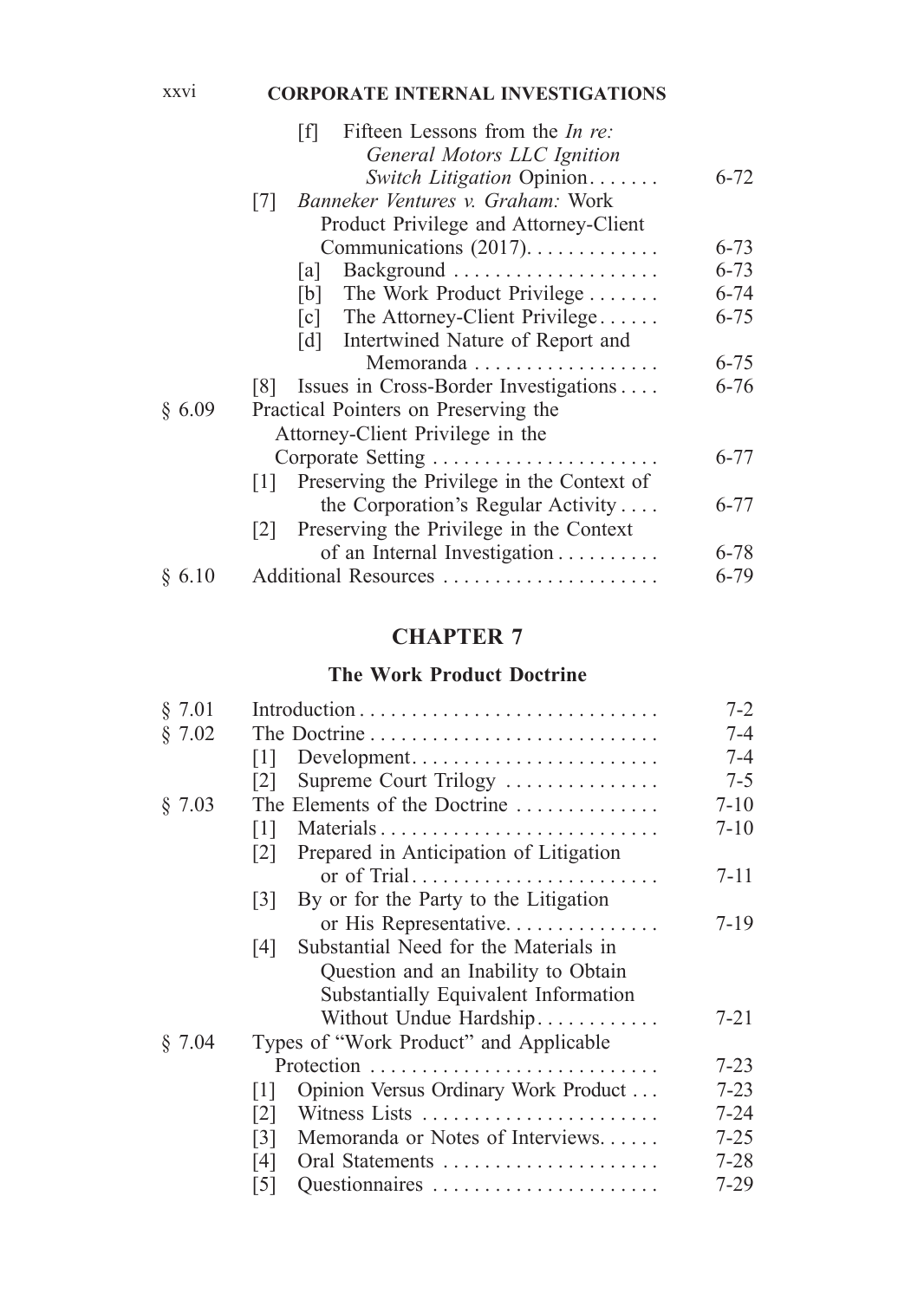|        | <b>TABLE OF CONTENTS</b>                                        | XXVII    |
|--------|-----------------------------------------------------------------|----------|
|        | Reports of Investigation<br>$\lceil 6 \rceil$                   | $7 - 29$ |
|        | "Selection and Compilation of<br>$\lceil 7 \rceil$              |          |
|        |                                                                 | $7 - 30$ |
|        | Draft Affidavits<br>$\lceil 8 \rceil$                           | $7 - 31$ |
| § 7.05 | Who May Assert the Privilege                                    | $7 - 33$ |
| § 7.06 | Exceptions to the Doctrine                                      | $7 - 35$ |
|        | Voluntary Waiver<br>$\lceil 1 \rceil$                           | $7 - 35$ |
|        | General Waiver<br>[a]                                           | $7 - 36$ |
|        | Limited Waiver<br>[b]                                           | $7 - 39$ |
|        | The Scope of the Waiver<br>$\lceil c \rceil$                    | $7 - 42$ |
|        | Implied Waiver<br>$\lceil d \rceil$                             | $7-43$   |
|        | Inadvertent Disclosure<br>$\lceil 2 \rceil$                     | $7 - 43$ |
|        | Testimonial Waiver<br>$\lceil 3 \rceil$                         | $7 - 45$ |
|        | Crime Fraud Exception<br>[4]                                    | $7 - 46$ |
|        | Unprofessional Attorney Behavior<br>$\lceil 5 \rceil$           | $7 - 47$ |
|        | Issues in Cross-Border Investigations<br> 6                     | $7 - 48$ |
| § 7.07 | Practical Pointers on Preserving the Work                       |          |
|        | Product Privilege                                               | 7-49     |
|        | Preserving the Privilege in the Context of<br>$\lceil 1 \rceil$ |          |
|        | the Corporation's Regular Activity                              | 7-49     |
|        | Preserving the Privilege in the Context<br> 2                   |          |
|        | of an Internal Investigation                                    | $7 - 50$ |
| § 7.08 | Additional Resources                                            | $7 - 55$ |

# **CHAPTER 8**

# **Gathering, Organizing, and Controlling Documents and Data**

| \$8.01 |                                                                    | $8 - 2$  |
|--------|--------------------------------------------------------------------|----------|
| § 8.02 | Relevance of Documents and Data to the                             |          |
|        |                                                                    | $8 - 4$  |
| § 8.03 | Supervising the Gathering, Organization, and                       |          |
|        | Control of Documents                                               | $8 - 5$  |
| § 8.04 |                                                                    | $8 - 7$  |
|        | Proceeding with a Purpose in Mind<br>$\lceil 1 \rceil$             | $8 - 7$  |
|        | [2] Getting Started: Knowing Where to                              |          |
|        | $Look \dots \dots \dots \dots \dots \dots \dots \dots \dots \dots$ | $8 - 7$  |
|        | Collection Interviews<br>131                                       | $8 - 8$  |
|        | Preserving Documents Until They Can<br>$[4]$                       |          |
|        | Be Retrieved                                                       | $8-9$    |
|        | [a] Ensuring Companywide                                           |          |
|        | Compliance                                                         | $8-9$    |
|        | Special Considerations Regarding<br> b                             |          |
|        | Emails and Other Electronically                                    |          |
|        | Stored Documents                                                   | $8 - 12$ |
|        |                                                                    |          |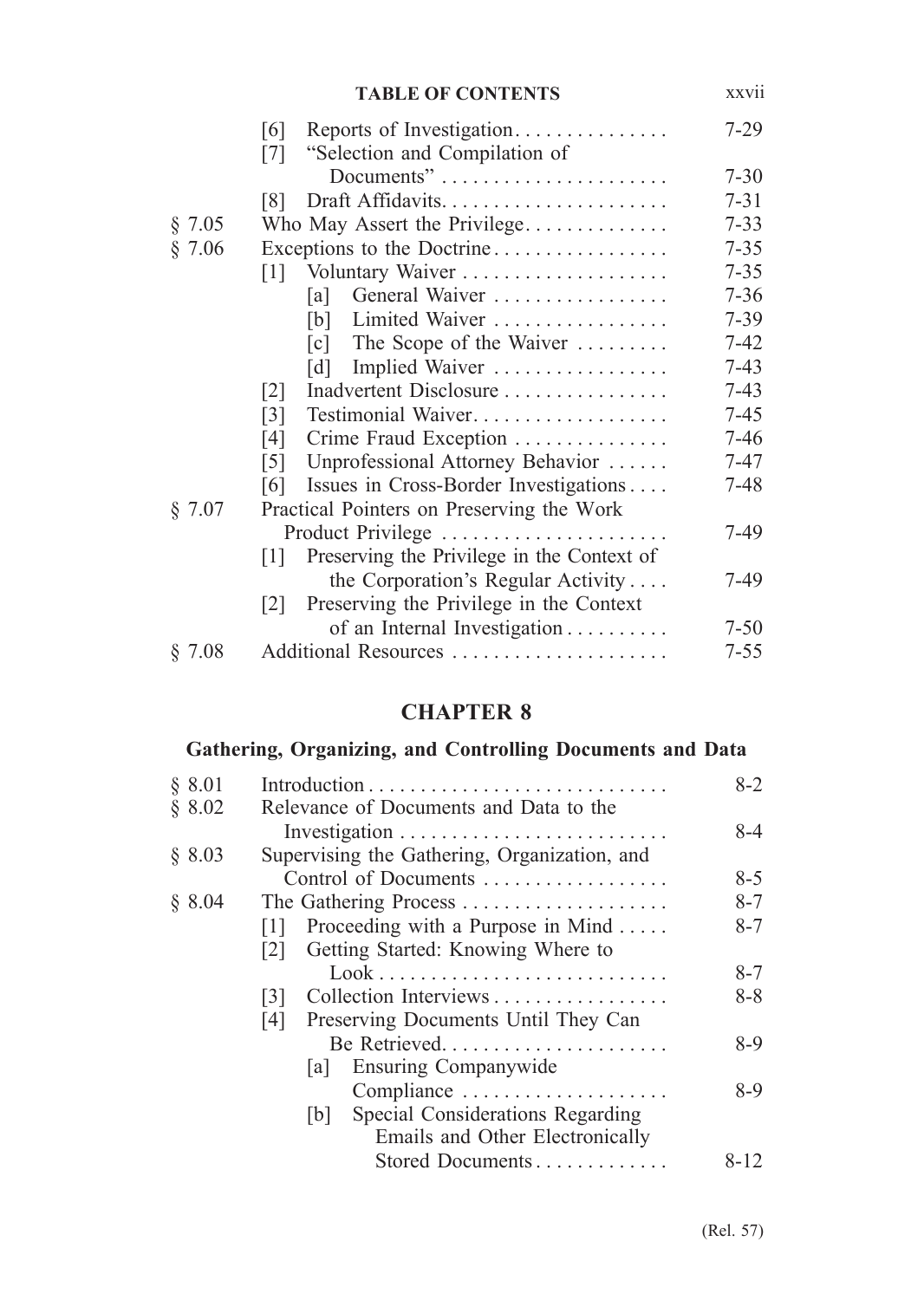# xxviii **CORPORATE INTERNAL INVESTIGATIONS**

|        | $\lceil c \rceil$<br>Mobile Devices, Instant Messaging,   |          |
|--------|-----------------------------------------------------------|----------|
|        | and Social Media                                          | $8 - 15$ |
|        | $\lceil d \rceil$<br>Ethical Issues                       | $8 - 17$ |
|        | $\lceil 5 \rceil$<br>Retrieving Documents and Data        | $8 - 18$ |
|        | Computer-Assisted Data Analysis<br>[a]                    |          |
|        | Techniques                                                | $8 - 18$ |
|        | Forensic Electronic<br>[b]                                |          |
|        | Investigations                                            | $8 - 18$ |
|        | Benefits and Challenges in<br>$\lceil c \rceil$           |          |
|        | Electronic Investigations                                 | 8-19     |
|        | Lessons from ESI Discovery in Federal<br>[6]              |          |
|        | Criminal Cases                                            | $8 - 20$ |
| § 8.05 | Organizing, Imaging, and Controlling                      |          |
|        |                                                           | $8 - 23$ |
|        | $\lceil 1 \rceil$<br>The Need for Organization            | $8 - 23$ |
|        | $\lceil 2 \rceil$<br>Electronic Imaging of Paper          |          |
|        |                                                           | $8 - 23$ |
|        | The Two Primary Types of Document<br>$\lceil 3 \rceil$    |          |
|        | Organization Systems                                      | $8 - 24$ |
|        | Automated Indexing<br>[a]                                 | $8 - 24$ |
|        | Manual Organization<br>[b]                                | $8 - 26$ |
| § 8.06 | Reviewing the Documents                                   | 8-28     |
|        | Review Teams<br>$\lceil 1 \rceil$                         | $8 - 28$ |
|        | Lawyers, Paralegals, or Others as<br>$\lceil 2 \rceil$    |          |
|        | Review Team Members                                       | $8 - 28$ |
|        | Criteria for Selection of Documents<br>$\lceil 3 \rceil$  | $8 - 29$ |
|        | [4]<br>Technology-Assisted Review                         | $8 - 30$ |
| § 8.07 | The Privilege Log                                         | $8 - 33$ |
| \$8.08 | Security of Documents and Databases                       | $8 - 36$ |
| § 8.09 | Divulging Information to the Government                   | 8-38     |
|        | Grand Jury Subpoenas<br>$\lceil 1 \rceil$                 | 8-38     |
|        | Searches and Seizures<br>$\lceil 2 \rceil$                | $8 - 41$ |
| § 8.10 | Understanding and Avoiding the Pitfalls                   | $8-43$   |
|        | Obstruction of Justice<br>$\lceil 1 \rceil$               | $8-43$   |
|        | Inadvertent Destruction of Documents<br>$\lceil 2 \rceil$ | 8-49     |
| § 8.11 | International Investigations                              | $8 - 54$ |
|        | $\lceil 1 \rceil$<br>Local Counsel                        | $8 - 54$ |
|        | Data Protection Laws<br>$\lceil 2 \rceil$                 | $8 - 54$ |
|        | Privilege Laws<br>$\lceil 3 \rceil$                       | $8 - 57$ |
|        | Practical Mechanics in International<br>[4]               |          |
|        |                                                           | $8 - 58$ |
|        | Choosing a Vendor: Physical<br>[a]                        |          |
|        | Presence                                                  | $8 - 58$ |
|        | Server Location and Cross-Border<br>[b]                   |          |
|        |                                                           | $8 - 58$ |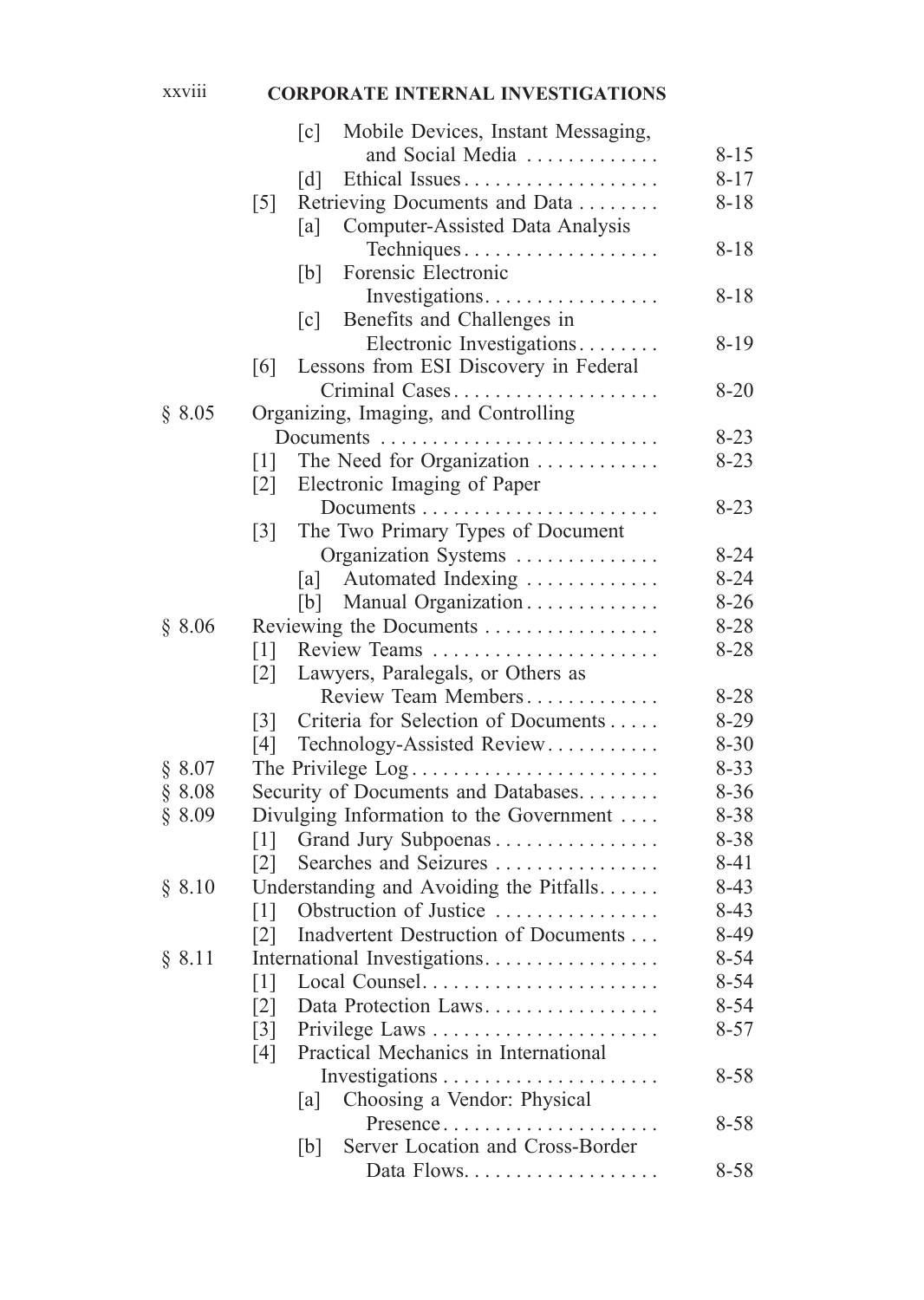|        | <b>TABLE OF CONTENTS</b>                     | <b>XX1X</b> |
|--------|----------------------------------------------|-------------|
|        | Playing It Safe: Data Transfer<br> c         |             |
|        | Agreements and Data Subject                  |             |
|        |                                              | $8 - 58$    |
|        | Choosing a Vendor: Foreign<br> d             |             |
|        | Language Documents                           | $8 - 59$    |
|        | Search Terms for Foreign<br> e               |             |
|        | Language Documents                           | $8 - 59$    |
|        | Multilingual Data Reviewers<br>- Ifi         | $8 - 59$    |
| § 8.12 | Practical Pointers for Gathering, Organizing |             |
|        | and Controlling Documents                    | 8-61        |
| 8.13   | Additional Resources                         | 8-64        |

# **CHAPTER 9**

# **Conducting and Memorializing Witness Interviews**

| § 9.01 |                                                            | $9-2$    |
|--------|------------------------------------------------------------|----------|
| § 9.02 | The Purpose of Interviews                                  | $9 - 3$  |
| § 9.03 | Who Should Be Interviewed                                  | $9 - 4$  |
| § 9.04 | The Timing of Interviews                                   | $9 - 5$  |
| § 9.05 | Preparing for the Interview                                | $9-6$    |
|        | Deciding on the Interviewer<br>$\lceil 1 \rceil$           | $9 - 6$  |
|        | The Place of the Interview<br>$\lceil 2 \rceil$            | $9 - 7$  |
|        | Background Information<br>$\lceil 3 \rceil$                | $9 - 7$  |
| § 9.06 | Conducting the Interview                                   | $9 - 9$  |
|        | Warnings to Witnesses<br>$\lceil 1 \rceil$                 | $9 - 9$  |
|        | Ethical Considerations<br> a                               | $9 - 10$ |
|        | <b>Attorney-Client Privilege</b><br>[b]                    |          |
|        | Considerations                                             | $9 - 12$ |
|        | Sample Warnings<br>$\lceil c \rceil$                       | $9 - 13$ |
|        | Asking the Questions<br> 2                                 | $9 - 15$ |
| § 9.07 | Memorializing the Interview                                | $9 - 17$ |
|        | Whether to Create a Record<br>$\lceil 1 \rceil$            | $9 - 17$ |
|        | Format of the Record of the Interview<br>$\lceil 2 \rceil$ | $9-19$   |
| § 9.08 | When an Employee Refuses to Be                             |          |
|        | Interviewed or Asks for Counsel                            | $9 - 20$ |
|        | Employees' Duty to Cooperate<br>$\lceil 1 \rceil$          | $9 - 20$ |
|        | Employee Requests for Counsel<br> 2                        | $9 - 21$ |
| § 9.09 | Understanding and Avoiding the Pitfalls-                   |          |
|        | Obstruction of Justice, Subornation of                     |          |
|        | Perjury, and Retaliation                                   | $9 - 23$ |
|        | Obstruction of Justice<br>$\lceil 1 \rceil$                | $9 - 23$ |
|        | Obstruction of Justice Under<br>la l                       |          |
|        |                                                            | $9 - 23$ |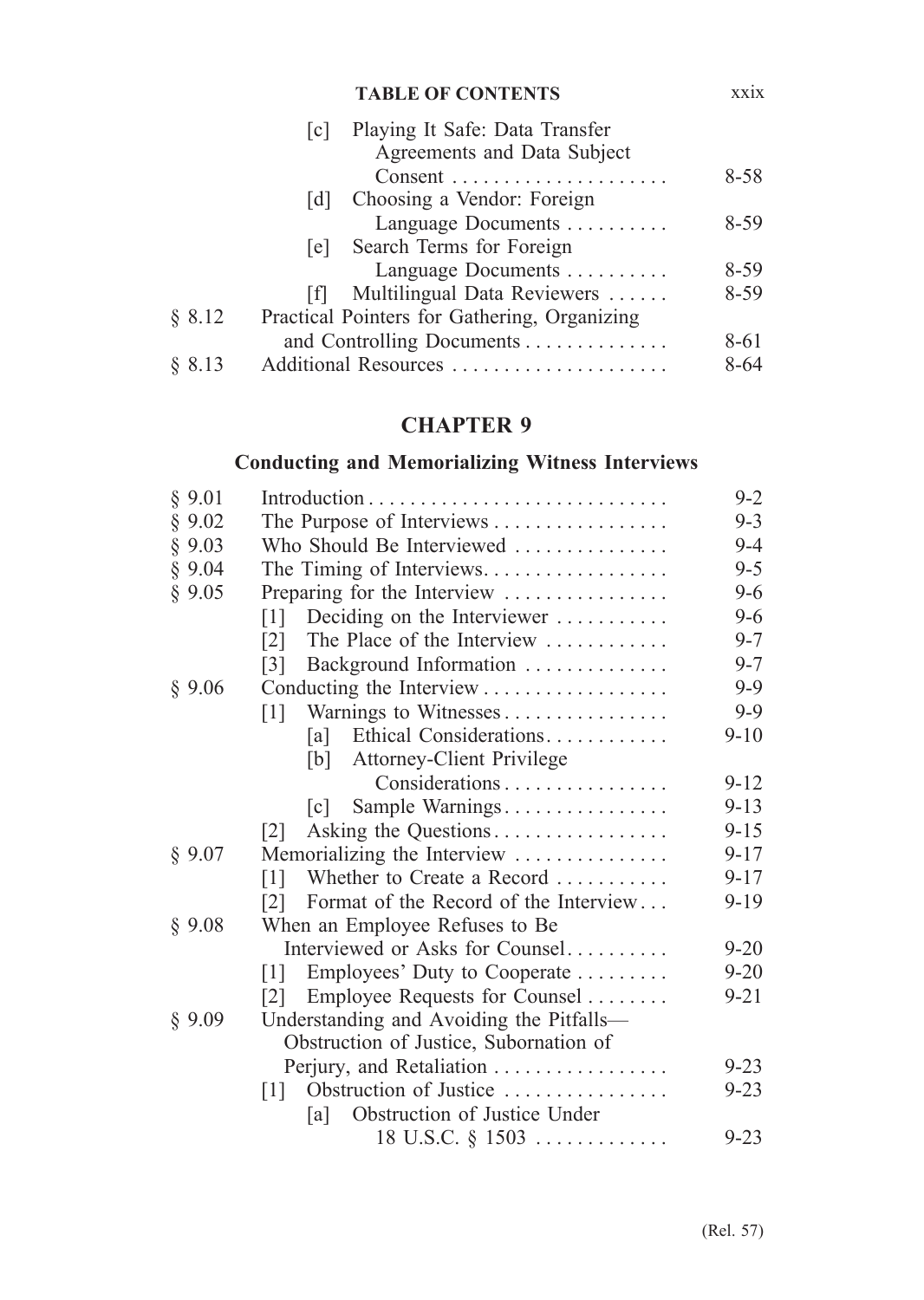#### xxx **CORPORATE INTERNAL INVESTIGATIONS**

|        | Obstruction of Proceedings Before<br>[b]                      |          |
|--------|---------------------------------------------------------------|----------|
|        | Departments, Agencies and                                     |          |
|        | Committees Under 18                                           |          |
|        | U.S.C. § 1505                                                 | $9 - 26$ |
|        | Obstruction of Justice Under<br>$\lceil c \rceil$             |          |
|        | 18 U.S.C. § 1512, the Witness                                 |          |
|        | Tampering Statute                                             | $9 - 27$ |
|        | The Relationship of 18 U.S.C.<br>$\lceil d \rceil$            |          |
|        | § 1512 and 18 U.S.C. §§ 1503                                  |          |
|        |                                                               | $9 - 32$ |
|        | Subornation of Perjury<br>$[2]$                               | $9 - 33$ |
|        | $\lceil 3 \rceil$                                             | $9 - 34$ |
|        | Whistleblower Protection for Public<br>[a]                    |          |
|        | Company Employees.                                            | $9 - 34$ |
|        | Federal Criminal Prosecution of<br>[b]                        |          |
|        | Retaliators                                                   | $9 - 35$ |
| § 9.10 | The Special Problem of Interviews of                          |          |
|        | Non-Employees Without the Presence                            |          |
|        |                                                               | $9 - 37$ |
|        | The Model Rule<br>$\lceil 1 \rceil$                           | $9 - 37$ |
|        | Current Employees of Another<br>$\lceil 2 \rceil$             |          |
|        | Organization                                                  | $9 - 39$ |
|        | Former Employees of Another<br>$\lceil 3 \rceil$              |          |
|        | Organization                                                  | $9 - 41$ |
|        | Scope of the "Matter"<br>[4]                                  | $9 - 44$ |
|        | Possible Safeguards for Counsel<br>$\lceil 5 \rceil$          | $9 - 44$ |
| § 9.11 | International Investigations                                  | $9 - 46$ |
|        | Local Counsel<br>$\lceil 1 \rceil$                            | $9 - 46$ |
|        | Blocking Statutes and Other Restrictions<br>$\lceil 2 \rceil$ |          |
|        |                                                               | $9 - 46$ |
|        | $\lceil 3 \rceil$                                             | $9 - 47$ |
|        | Data Protection and Privacy Laws<br>[4]                       | $9 - 47$ |
| § 9.12 | Practical Pointers Regarding Witness                          |          |
|        |                                                               | $9-49$   |
| § 9.13 | Additional Resources                                          | $9 - 51$ |

# **CHAPTER 10**

## **Experts, Summary Witnesses, Accountants and Investigators**

|                                         | $10-2$   |
|-----------------------------------------|----------|
|                                         | $10 - 4$ |
|                                         | $10 - 4$ |
| [2] Federal Rules of Evidence 702, 703, |          |
|                                         | $10-5$   |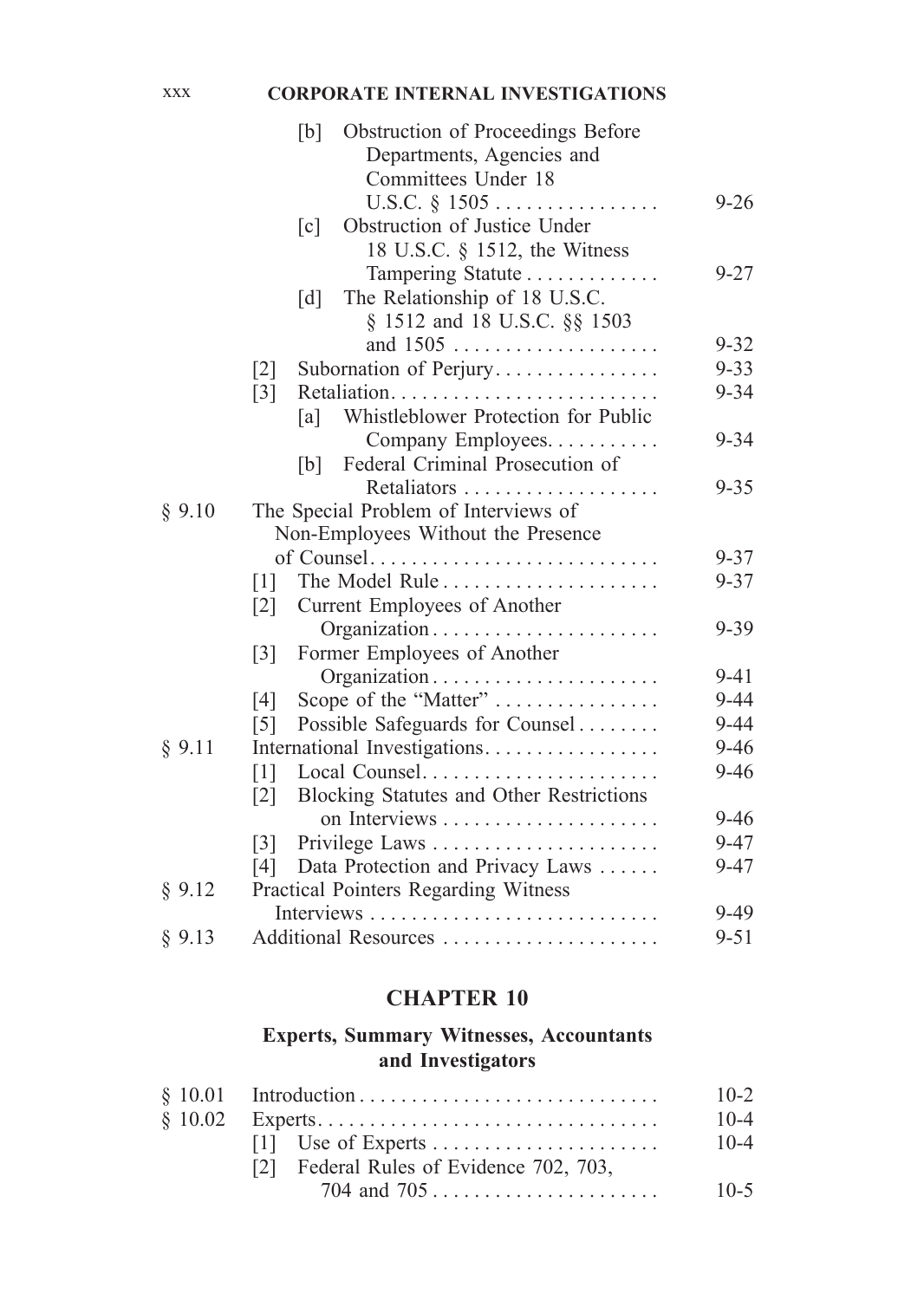|         | $\lceil 3 \rceil$<br>Trends in the Admissibility of Expert    |           |
|---------|---------------------------------------------------------------|-----------|
|         | Testimony                                                     | $10-7$    |
|         | Selection and Retention<br>[4]                                | $10 - 10$ |
|         | Selection<br> a                                               | $10 - 10$ |
|         | [b]                                                           | $10 - 12$ |
|         | Preparation of Experts<br>$\lceil 5 \rceil$                   | $10 - 14$ |
|         | [6]                                                           | $10 - 16$ |
| \$10.03 | Summary Witnesses                                             | $10 - 17$ |
|         | Use of Summary Witnesses<br>$\lceil 1 \rceil$                 | $10 - 17$ |
|         | Federal Rule of Evidence 1176<br>$\lceil 2 \rceil$            | $10 - 17$ |
|         | Selection and Retention<br>$\lceil 3 \rceil$                  | $10 - 18$ |
| \$10.04 | Accountants, Auditors and Tax Experts                         | $10 - 19$ |
|         | $\lceil 1 \rceil$<br>Use of Accountants and Auditors          | $10-19$   |
|         | $\lceil 2 \rceil$<br>Use of Tax Experts                       | $10 - 20$ |
|         | $\lceil 3 \rceil$<br>Accountant Privileges.                   | $10 - 21$ |
|         | General Rules<br> a                                           | $10 - 21$ |
|         | Kovel Doctrine<br>[b]                                         | $10 - 22$ |
|         | Tax Return Preparation<br>$\lceil c \rceil$                   | $10 - 24$ |
|         | Selection and Retention<br>[4]                                | $10 - 25$ |
|         | Practical Tips for Dealing with External<br>$\lceil 5 \rceil$ |           |
|         |                                                               | $10 - 27$ |
| \$10.05 | Investigators                                                 | 10-29     |
|         | [1]                                                           | 10-29     |
|         | $\lceil 2 \rceil$<br>Selection and Retention                  | $10-29$   |
|         | $\lceil 3 \rceil$<br>Reporting                                | $10 - 30$ |
| \$10.06 | Psychiatrists                                                 | $10 - 31$ |
|         | Use of Psychiatrists<br>$\lceil 1 \rceil$                     | $10 - 31$ |
|         | Selection and Retention of Psychiatric<br>$\lceil 2 \rceil$   |           |
|         |                                                               | $10 - 31$ |
|         | Federal Insanity Defense<br>$\lceil 3 \rceil$                 | $10 - 32$ |
|         | Preparation of Psychiatric Defenses<br>[4]                    | $10 - 32$ |
| \$10.07 | Practical Pointers Relating to Experts,                       |           |
|         | Summary Witnesses, Accountants                                |           |
|         | and Investigators                                             | $10 - 33$ |
|         | $\lceil 1 \rceil$                                             | $10 - 33$ |
|         | $\lceil 2 \rceil$                                             | 10-34     |
|         | Accountants, Auditors and Tax Experts<br>$\lceil 3 \rceil$    | $10 - 34$ |
|         | [4]                                                           | 10-34     |
|         | $\lceil 5 \rceil$<br>Psychiatrists                            | $10 - 35$ |
|         | Crisis Communication<br>[6]                                   | $10 - 36$ |
| \$10.08 | Additional Resources                                          | 10-38     |

xxxi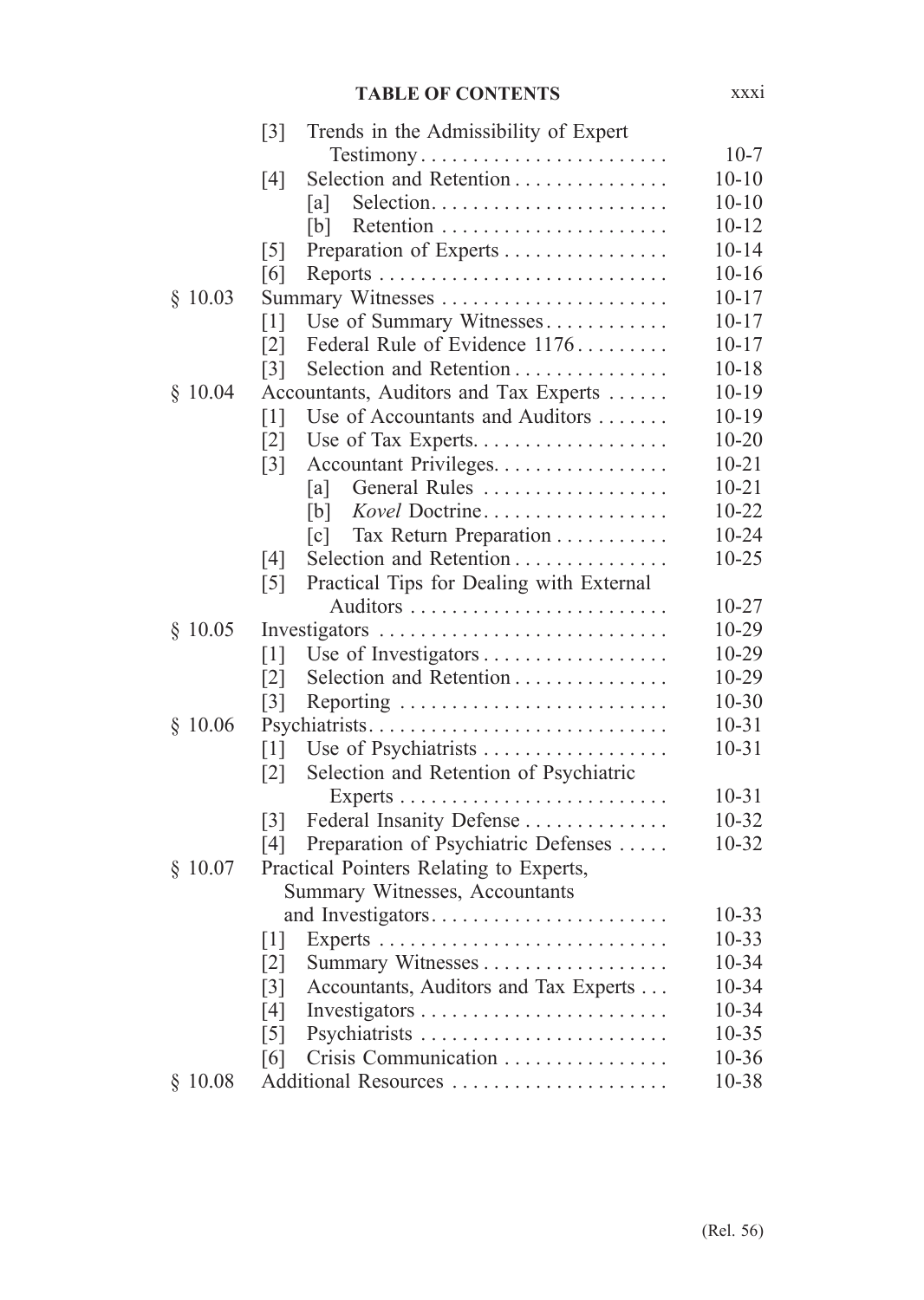## **CHAPTER 11**

## **Reports of Investigation: Their Contents and Their Confidentiality**

| § 11.01 |                                                                               | $11 - 2$  |
|---------|-------------------------------------------------------------------------------|-----------|
| § 11.02 | The Need to Report                                                            | $11-3$    |
| § 11.03 | Should the Report Be Oral or Written                                          | $11-5$    |
| \$11.04 | The Content and Presentation of Reports                                       | $11 - 7$  |
|         | $\lceil 1 \rceil$<br>Written Report                                           | $11 - 7$  |
|         | Contents of a Written Report<br>[a]                                           | $11 - 7$  |
|         | Brief Description of the<br>$\lceil i \rceil$                                 |           |
|         | Allegation                                                                    | $11 - 7$  |
|         | Conclusion as to the Merits<br>$\left\lceil \text{i} \mathbf{i} \right\rceil$ |           |
|         | of the Allegation                                                             | $11 - 8$  |
|         | Description of the Steps<br>$\left\lceil \text{iii} \right\rceil$             |           |
|         | Taken in the Course of the                                                    |           |
|         | Investigation                                                                 | $11 - 8$  |
|         | $\left[iv\right]$<br>A Brief Description of                                   |           |
|         | the Key Players                                                               | $11 - 8$  |
|         | A Chronological Discussion<br>$\lceil v \rceil$                               |           |
|         | of the Facts Developed                                                        |           |
|         | Through the Investigation                                                     | $11-9$    |
|         | Discussion of the Controlling<br>$\lceil \mathrm{vi} \rceil$                  |           |
|         | Legal Authority                                                               | 11-9      |
|         | Analysis of the Facts and<br> V11                                             |           |
|         | Law and Why They Justify                                                      |           |
|         | the Conclusion                                                                | $11 - 10$ |
|         | [viii] Recommendations Regarding                                              |           |
|         | Disclosure to Regulatory                                                      |           |
|         | Authorities                                                                   | $11 - 10$ |
|         | Recommendations Regarding<br>$\left[ \text{ix} \right]$                       |           |
|         | Corrective Measures                                                           | $11 - 10$ |
|         | $\lceil x \rceil$                                                             | $11 - 11$ |
|         | Presentation of a Written Report<br>[b]                                       | $11 - 11$ |
|         | $\lceil 2 \rceil$                                                             | $11 - 12$ |
|         | Contents of an Oral Report<br> a                                              | $11 - 12$ |
|         | Presentation of an Oral Report<br>[b]                                         | $11 - 13$ |
|         | PowerPoint Presentations<br>$\lceil 3 \rceil$                                 | $11 - 13$ |
| § 11.05 | Whether to Retain Drafts and Notes                                            | $11 - 14$ |
| \$11.06 | Avoiding Liability for Defamation and Other                                   |           |
|         | Causes of Action Brought by Persons                                           |           |
|         | Named in the Report                                                           | $11 - 15$ |
| § 11.07 | Whether Confidentiality Can Be Maintained                                     |           |
|         | After Selective Disclosure of a Report                                        | $11 - 17$ |
|         | [1]<br>The Strict Waiver Approach                                             | $11 - 17$ |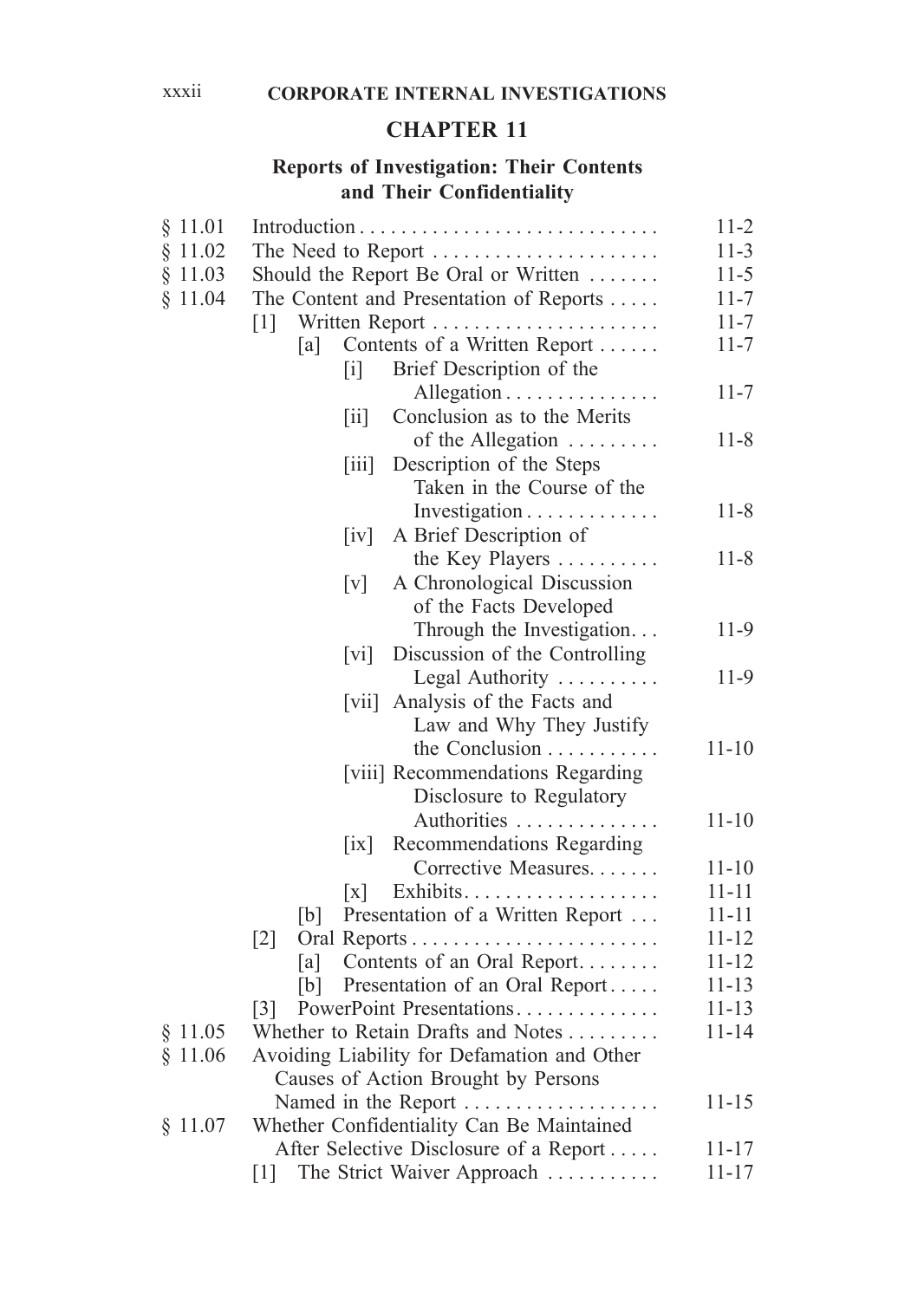| <b>TABLE OF CONTENTS</b>                                 | <b>XXX111</b>   |
|----------------------------------------------------------|-----------------|
| The Absolute Limited Waiver Approach<br> 2               | $11 - 20$       |
| Conditional Limited Waiver Approach<br>$\lceil 3 \rceil$ | $11 - 21$       |
| Sample SEC-Client Letter Agreement re:<br>[4]            |                 |
| Confidentiality of Disclosed Special                     |                 |
| Investigative Committee Report                           | $11 - 25$       |
| A Possible Legislative Solution:                         |                 |
| The "Self-Evaluative Privilege"                          | 11-27           |
| The Special Situation of Shareholder Access              |                 |
| to Reports in Derivative Litigation                      | 11-29           |
| Practical Pointers in Preparing Reports of               |                 |
| Investigation and Maintaining Their                      |                 |
|                                                          | 11-32           |
| Additional Resources                                     | 11-35           |
|                                                          | Confidentiality |

# **CHAPTER 12**

#### **The Grand Jury**

|                                                      | $12 - 2$                                                                                                                                                                                                                                                                                                                                                                                         |
|------------------------------------------------------|--------------------------------------------------------------------------------------------------------------------------------------------------------------------------------------------------------------------------------------------------------------------------------------------------------------------------------------------------------------------------------------------------|
|                                                      | $12 - 4$                                                                                                                                                                                                                                                                                                                                                                                         |
| $\lceil 1 \rceil$                                    | $12 - 4$                                                                                                                                                                                                                                                                                                                                                                                         |
| $\lceil 2 \rceil$                                    | $12-9$                                                                                                                                                                                                                                                                                                                                                                                           |
| $\lceil 3 \rceil$                                    | $12-9$                                                                                                                                                                                                                                                                                                                                                                                           |
| [a]                                                  | $12 - 10$                                                                                                                                                                                                                                                                                                                                                                                        |
|                                                      | $12 - 12$                                                                                                                                                                                                                                                                                                                                                                                        |
| 1                                                    | $12 - 13$                                                                                                                                                                                                                                                                                                                                                                                        |
| $\overline{\mathbf{u}}$                              |                                                                                                                                                                                                                                                                                                                                                                                                  |
|                                                      | $12 - 13$                                                                                                                                                                                                                                                                                                                                                                                        |
| $\left\lceil \text{iii} \right\rceil$                |                                                                                                                                                                                                                                                                                                                                                                                                  |
|                                                      | $12 - 15$                                                                                                                                                                                                                                                                                                                                                                                        |
| $\lceil iv \rceil$                                   |                                                                                                                                                                                                                                                                                                                                                                                                  |
| Reviewing Documents                                  | $12 - 15$                                                                                                                                                                                                                                                                                                                                                                                        |
| Return of Records and<br>$\lceil v \rceil$           |                                                                                                                                                                                                                                                                                                                                                                                                  |
| $Access$                                             | $12 - 18$                                                                                                                                                                                                                                                                                                                                                                                        |
| Forthwith Subpoenas<br>$\lceil c \rceil$             | $12 - 19$                                                                                                                                                                                                                                                                                                                                                                                        |
| Subpoena of Law Firm for Client<br>$\lceil d \rceil$ |                                                                                                                                                                                                                                                                                                                                                                                                  |
| Records Moved to United States                       |                                                                                                                                                                                                                                                                                                                                                                                                  |
| Subject to Civil Protective Order                    | $12 - 19$                                                                                                                                                                                                                                                                                                                                                                                        |
| 4                                                    | $12 - 20$                                                                                                                                                                                                                                                                                                                                                                                        |
|                                                      | 12-20.2                                                                                                                                                                                                                                                                                                                                                                                          |
| $\lceil 1 \rceil$                                    | 12-20.2                                                                                                                                                                                                                                                                                                                                                                                          |
| [a]                                                  | 12-20.2                                                                                                                                                                                                                                                                                                                                                                                          |
| [b]                                                  | $12 - 21$                                                                                                                                                                                                                                                                                                                                                                                        |
| Individual's Documents and<br>$\lceil c \rceil$      |                                                                                                                                                                                                                                                                                                                                                                                                  |
|                                                      | 12-22                                                                                                                                                                                                                                                                                                                                                                                            |
|                                                      | The Grand Jury Process<br>Background<br>General Client Instructions<br>Subpoenas<br>Subpoena Ad Testificandum<br>Subpoena Duces Tecum<br>[b]<br>Documents or Things<br>Unreasonable or Oppressive<br>Subpoenas<br>Information in Subpoena<br>Duces Tecum<br>Preserving, Producing and<br>Grand Jury Reports<br>Privileges<br>Fifth Amendment Privilege<br>Corporations and Businesses<br>Records |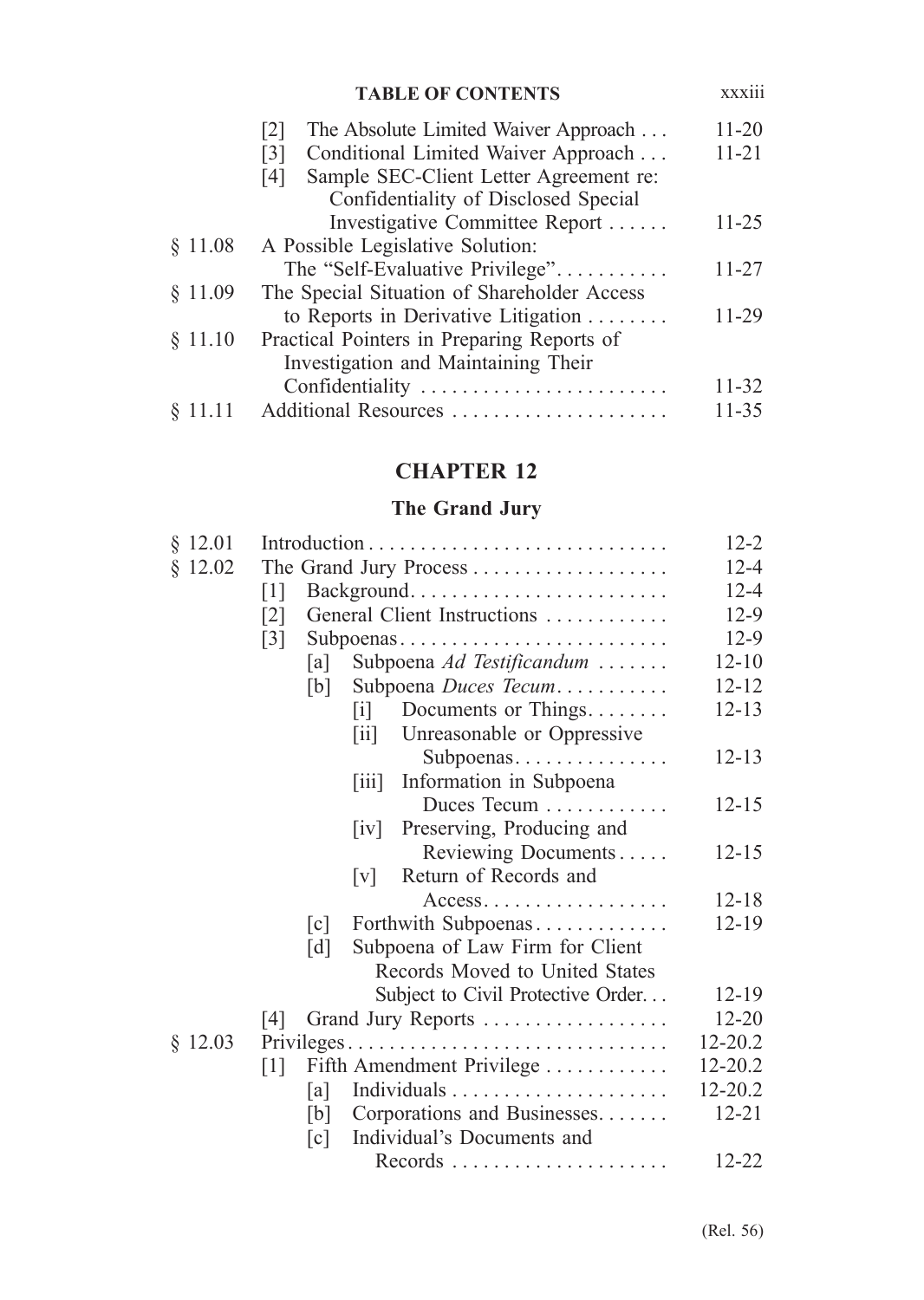#### xxxiv **CORPORATE INTERNAL INVESTIGATIONS**

|         |                   |                   | $\lceil i \rceil$         | Privilege Against                    |           |
|---------|-------------------|-------------------|---------------------------|--------------------------------------|-----------|
|         |                   |                   |                           | Compelled Testimony                  | 12-22     |
|         |                   |                   | $\left[\text{iii}\right]$ | Act of Production                    | $12 - 23$ |
|         |                   | $\lceil d \rceil$ |                           | Individual's Privilege Assertion     |           |
|         |                   |                   |                           | Decision                             | 12-24     |
|         |                   | [e]               |                           | Individual's Waiver of Grand Jury    |           |
|         |                   |                   |                           | Appearance                           | $12 - 26$ |
|         |                   | [f]               |                           | Individual's Assertion Before the    |           |
|         |                   |                   |                           | Grand Jury                           | $12 - 27$ |
|         | $\lceil 2 \rceil$ |                   |                           | Attorney-Client Privilege            | 12-28     |
|         | $\lceil 3 \rceil$ |                   |                           | Work Product Doctrine                | 12-28.1   |
|         | [4]               |                   |                           | Appealability of Grand Jury Rulings  | 12-28.2   |
| \$12.04 |                   |                   |                           | Grand Jury Appearances.              | 12-29     |
|         | $\lceil 1 \rceil$ |                   |                           | Three Cardinal Rules of Advice       |           |
|         |                   |                   |                           |                                      | 12-29     |
|         |                   | [a]               |                           | Do Not Lie to the Grand Jury         | 12-29     |
|         |                   | [b]               |                           | Do Not Discuss Testimony with        |           |
|         |                   |                   |                           | Anyone Other Than Counsel            | 12-29     |
|         |                   | $\lceil c \rceil$ |                           | Do Not Create, Destroy or Alter      |           |
|         |                   |                   |                           | Documents                            | $12 - 30$ |
|         | $\lceil 2 \rceil$ |                   |                           | Preparation of the Client for the    |           |
|         |                   |                   |                           | Appearance                           | $12 - 30$ |
|         | $\lceil 3 \rceil$ |                   |                           | Role of Defense Counsel During Grand |           |
|         |                   |                   |                           | Jury Proceedings                     | 12-32     |
|         | [4]               |                   |                           | Typewritten Statements               | 12-32     |
|         | [5]               |                   |                           | Debriefing Memorandum                | $12 - 33$ |
|         | [6]               |                   |                           | Reappearances Before the Grand Jury  | 12-34     |
|         | [7]               |                   |                           | Opportunity to Appear                | 12-35     |
|         | [8]               |                   |                           | Presentation of Exculpatory Evidence | 12-36     |
| \$12.05 |                   |                   |                           | Immunity                             | 12-38     |
|         | $\lceil 1 \rceil$ |                   |                           |                                      | 12-38     |
|         | $\lceil 2 \rceil$ |                   |                           | Use v. Transactional Immunity        | 12-38     |
|         | $\lceil 3 \rceil$ |                   |                           | Court-Ordered Immunity               | $12 - 40$ |
|         |                   | [a]               |                           | Grand Jury Immunity Order            | 12-42     |
|         |                   | [b]               |                           | Court Proceeding Immunity            |           |
|         |                   |                   |                           |                                      | 12-43     |
|         | [4]               |                   |                           | State Statutory Immunity             | 12-44     |
|         | $\lceil 5 \rceil$ |                   |                           | Federal-State Immunity Reciprocity   | 12-45     |
|         | [6]               |                   |                           | Informal Immunity                    | 12-45     |
|         |                   | [a]               |                           | Forms                                | 12-45     |
|         |                   | [b]               |                           | Advantages and Disadvantages         | 12-47     |
|         |                   | $\lceil c \rceil$ |                           | Contractual Principles and Breach    | 12-49     |
|         |                   | $\lceil d \rceil$ |                           | Lewinsky Agreement.                  | $12 - 51$ |
|         | $[7]$             |                   |                           | Perjury and False Statements.        | 12-54     |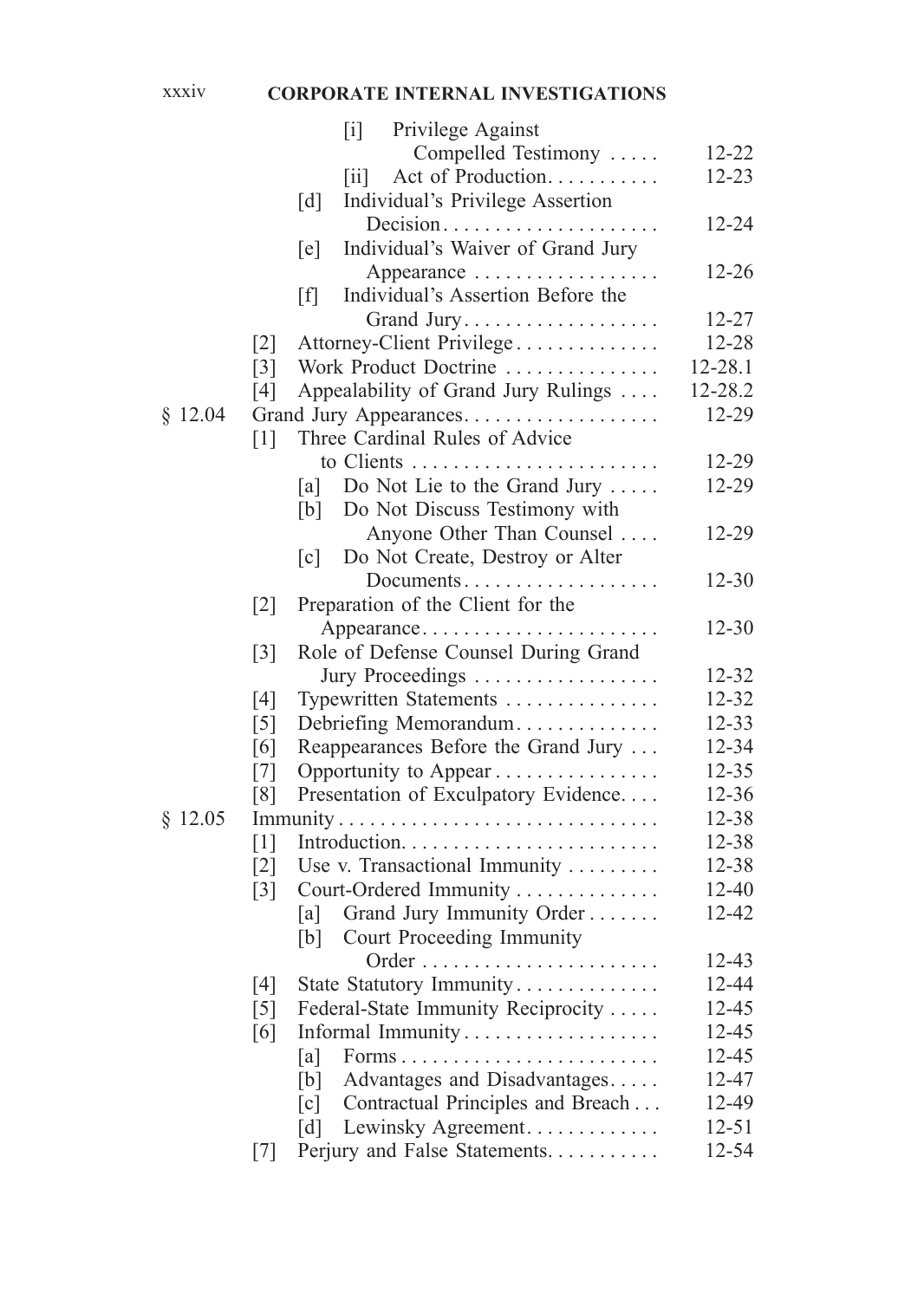| § 12.06 Practical Pointers in Analyzing Grand Jury |           |  |  |  |
|----------------------------------------------------|-----------|--|--|--|
| and Immunity Matters                               | $12 - 55$ |  |  |  |
| [1] Grand Jury Practice                            | $12 - 55$ |  |  |  |
|                                                    | $12 - 56$ |  |  |  |
| [3] Grand Jury Testimony                           | $12 - 57$ |  |  |  |
|                                                    | 12-59     |  |  |  |

# **CHAPTER 13**

# **Other Government Methods of Gathering Evidence**

|                   |                                                     | $13 - 3$                                                                                                                                                                                                            |
|-------------------|-----------------------------------------------------|---------------------------------------------------------------------------------------------------------------------------------------------------------------------------------------------------------------------|
|                   |                                                     | $13 - 4$                                                                                                                                                                                                            |
| 1                 | Initial Contact                                     | $13 - 4$                                                                                                                                                                                                            |
| $\lceil 2 \rceil$ |                                                     | $13 - 5$                                                                                                                                                                                                            |
|                   | [a]                                                 | $13 - 5$                                                                                                                                                                                                            |
|                   | [b]                                                 |                                                                                                                                                                                                                     |
|                   | Communications with                                 |                                                                                                                                                                                                                     |
|                   | Represented Persons                                 | $13 - 7$                                                                                                                                                                                                            |
|                   | Contact of Individuals<br>$\lceil i \rceil$         | $13 - 7$                                                                                                                                                                                                            |
|                   | Contact of Current and<br>$\left[\text{iii}\right]$ |                                                                                                                                                                                                                     |
|                   |                                                     | $13 - 8$                                                                                                                                                                                                            |
|                   | United States ex rel.<br>$\left[ 111 \right]$       |                                                                                                                                                                                                                     |
|                   |                                                     |                                                                                                                                                                                                                     |
|                   | $Douglas \dots \dots \dots \dots \dots$             | $13-9$                                                                                                                                                                                                              |
|                   | The Citizens Protection Act<br>$\lceil c \rceil$    |                                                                                                                                                                                                                     |
|                   |                                                     | $13 - 10.1$                                                                                                                                                                                                         |
| $\lceil 3 \rceil$ |                                                     | $13 - 10.2$                                                                                                                                                                                                         |
| [4]               | Advantages and Disadvantages of Formal              |                                                                                                                                                                                                                     |
|                   |                                                     | $13 - 10.2$                                                                                                                                                                                                         |
| $\lceil 5 \rceil$ | Terms of Formal Client Interviews                   | $13 - 10.3$                                                                                                                                                                                                         |
| [6]               | Preparing Employees Who May Be                      |                                                                                                                                                                                                                     |
|                   | Contacted by the Government                         | $13 - 10.5$                                                                                                                                                                                                         |
|                   |                                                     | $13 - 15$                                                                                                                                                                                                           |
| $\lceil 1 \rceil$ | Overview                                            | $13 - 15$                                                                                                                                                                                                           |
|                   | Fourth Amendment<br> a                              | $13 - 15$                                                                                                                                                                                                           |
|                   | Exclusionary Rule<br>[b]                            | $13 - 17$                                                                                                                                                                                                           |
| $\lceil 2 \rceil$ |                                                     | $13 - 18$                                                                                                                                                                                                           |
|                   | Procedures for Obtaining a Search<br>[a]            |                                                                                                                                                                                                                     |
|                   | Warrant                                             | $13 - 18$                                                                                                                                                                                                           |
|                   | [b]<br>Items Subject to Search and                  |                                                                                                                                                                                                                     |
|                   |                                                     | $13 - 19$                                                                                                                                                                                                           |
|                   | $\lceil c \rceil$                                   | $13 - 20$                                                                                                                                                                                                           |
|                   | [d]                                                 | $13 - 21$                                                                                                                                                                                                           |
|                   |                                                     | Government Interviews<br>Contact of Represented Persons<br>Case law<br>Department of Justice Final Rule re:<br>Former Employees<br>O'Keefe v. McDonnell<br>Debriefing<br>Client Interviews<br>Searches and Seizures |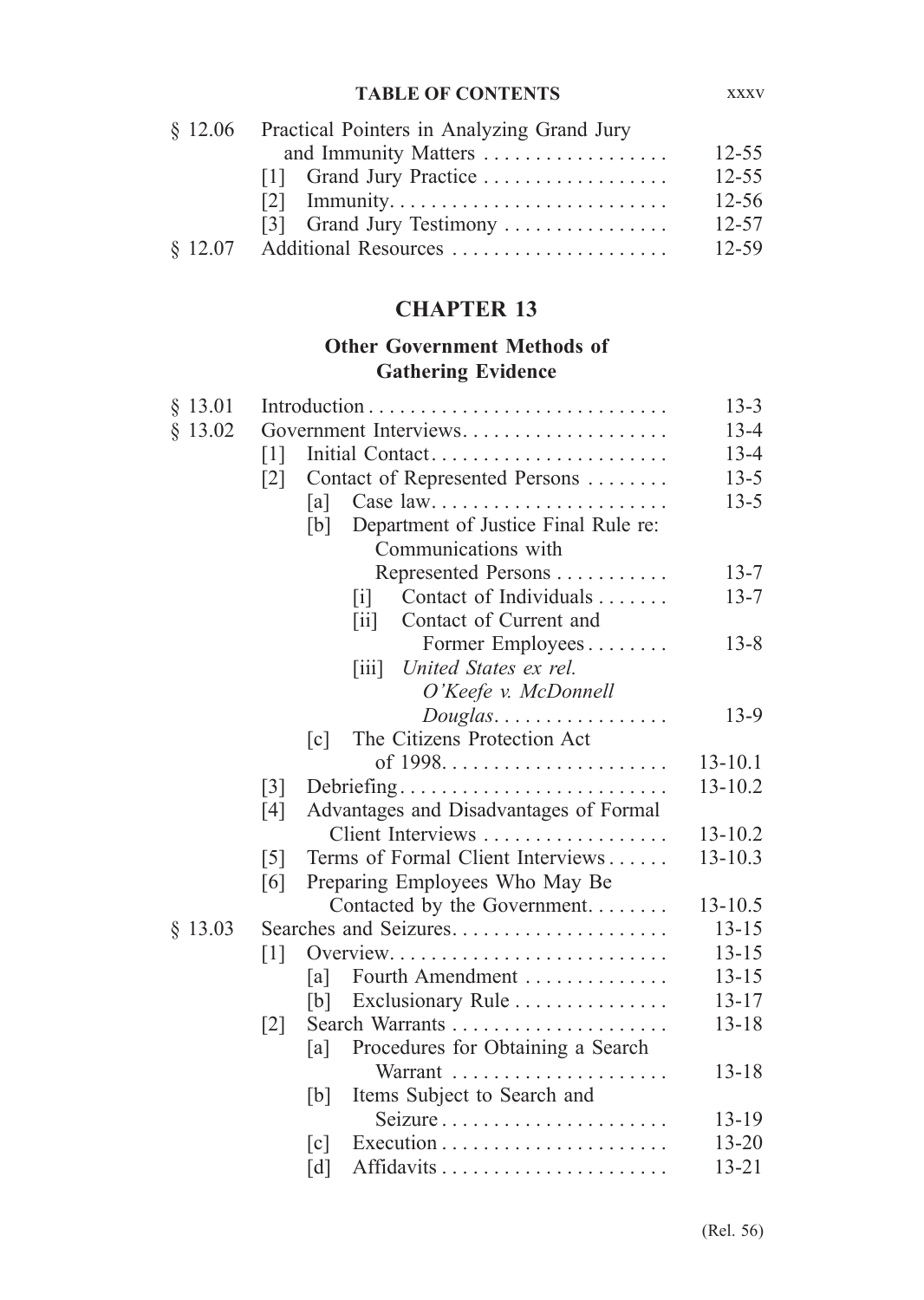#### xxxvi **CORPORATE INTERNAL INVESTIGATIONS**

|           | [e]<br>Challenges to Business Search                            |           |
|-----------|-----------------------------------------------------------------|-----------|
|           |                                                                 | 13-22     |
|           | Probable Cause<br>$\lceil i \rceil$                             | 13-22     |
|           | Particularity<br>$\left[\text{iii}\right]$                      | 13-24     |
|           | Administrative Searches<br>$\lceil 3 \rceil$                    | 13-27     |
|           | General Principles<br>[a]                                       | 13-27     |
|           | Fire, Safety and Health<br>[b]                                  |           |
|           | Inspections                                                     | 13-27     |
|           | Closely Regulated Industries.<br>$\lceil c \rceil$              | 13-29     |
|           | [4]                                                             | $13 - 30$ |
|           | Preparing for and Responding to<br>$\lceil 5 \rceil$            |           |
|           |                                                                 | 13-30.1   |
|           | Pre-Execution<br>[a]                                            | 13-30.2   |
|           | $Execution \dots \dots \dots \dots \dots \dots \dots$<br>[b]    | 13-30.3   |
|           | Post-Execution<br>$\lceil c \rceil$                             | 13-30.13  |
|           | Special Computer Problems<br>[6]                                | 13-30.14  |
| $§$ 13.04 | Access to Records by Contract or Law                            | $13 - 31$ |
|           | Examination of Records Clause<br>$\lceil 1 \rceil$              | $13 - 31$ |
|           | Audit Clause<br>$\lceil 2 \rceil$                               | 13-32     |
|           | $\lceil 3 \rceil$                                               | 13-32     |
| \$13.05   | Electronic Surveillance                                         | $13 - 33$ |
|           | Court Ordered Interceptions<br>$\lceil 1 \rceil$                | 13-33     |
|           | Interception with Consent of One Party<br>$\lceil 2 \rceil$     | 13-36     |
|           | Title III Interception of Cell Phone Calls<br>$\lceil 3 \rceil$ |           |
|           | in Massive Insider Trading                                      |           |
|           | Investigation                                                   | 13-37     |
| $§$ 13.06 | Handwriting Exemplars and Fingerprints                          | 13-38.1   |
| $§$ 13.07 | Pen Registers and Trap and Trace Devices                        | 13-39     |
| $§$ 13.08 | International Evidence Gathering                                | 13-40     |
|           | $\lceil 1 \rceil$<br>Letters Rogatory                           | 13-40     |
|           | Mutual Legal Assistance Treaties<br>$\lceil 2 \rceil$           | 13-41     |
|           | $\lceil 3 \rceil$<br>MLAT-Type Requests                         | 13-42     |
|           | SEC and CFTC Memoranda of<br>[4]                                |           |
|           | Understanding                                                   | 13-42     |
|           | Extraterritorial Grand Jury Subpoenas<br>$\lceil 5 \rceil$      | 13-43     |
|           | Coordinated Efforts with the Immigration<br>[6]                 |           |
|           | and Naturalization Service                                      | 13-44     |
|           | Extended Statute of Limitations in Grand<br>$[7]$               |           |
|           | Jury Investigations Involving                                   |           |
|           | Foreign Evidence                                                | 13-45     |
| $§$ 13.09 |                                                                 | 13-46     |
|           | Civil Investigative Demands<br>$\lceil 1 \rceil$                | 13-46     |
|           | $\lceil 2 \rceil$<br>SEC Subpoenas                              | 13-47     |
|           | HIPAA Subpoenas<br>$\lceil 3 \rceil$                            | 13-47     |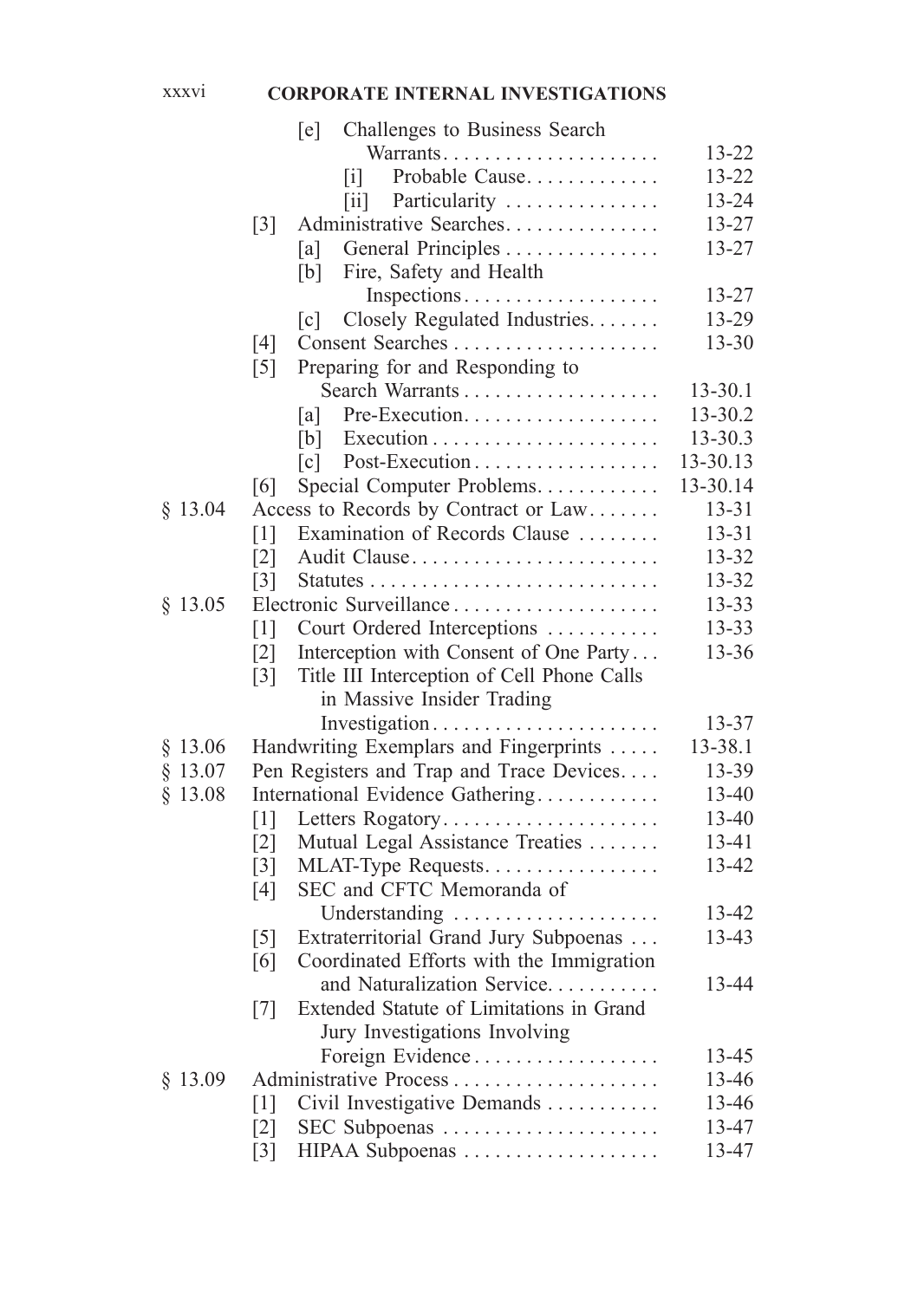| \$13.10 | Practical Pointers Relating to the Government's |           |  |  |  |
|---------|-------------------------------------------------|-----------|--|--|--|
|         | Other Methods of Gathering Evidence             | 13-49     |  |  |  |
|         | Government Interviews                           | 13-49     |  |  |  |
|         | 121                                             | 13-49     |  |  |  |
|         | [a] Pre-Execution Stage                         | $13 - 50$ |  |  |  |
|         | Management Pointers<br>lil                      | $13 - 50$ |  |  |  |
|         | [ii] Pointers for Counsel                       | $13 - 50$ |  |  |  |
|         | Execution Stage<br> b                           | $13 - 51$ |  |  |  |
|         | Management Pointers<br>Ш                        | $13 - 51$ |  |  |  |
|         | [ii] Pointers for Counsel                       | $13 - 52$ |  |  |  |
|         | Post-Execution Stage<br> c                      | 13-54     |  |  |  |
|         | Access to Records by Contract or Law<br> 3      | $13 - 56$ |  |  |  |
|         | Handwriting Exemplars and Fingerprints<br>[4]   | $13 - 56$ |  |  |  |
|         | Additional Resources                            | 13-57     |  |  |  |
|         |                                                 |           |  |  |  |

# **CHAPTER 14**

# **Parallel Proceedings**

| $§$ 14.01 |                                                                       | $14 - 3$  |
|-----------|-----------------------------------------------------------------------|-----------|
| $§$ 14.02 | The Constitutionality of Maintaining                                  |           |
|           | Simultaneous Parallel Proceedings                                     | $14 - 5$  |
| $§$ 14.03 | The Improper Purpose Doctrine                                         | $14 - 8$  |
| $§$ 14.04 | Obtaining a Stay of the Civil or Administrative                       |           |
|           | Proceedings                                                           | 14-11     |
|           | Whether to Seek a Stay<br>$\lceil 1 \rceil$                           | $14 - 11$ |
|           | How to Obtain a Stay<br>$\lceil 2 \rceil$                             | $14 - 12$ |
|           | The Four Main Factors in Deciding<br>$\lceil 3 \rceil$                |           |
|           | Whether a Stay Will Be Granted                                        | $14 - 13$ |
|           | The Effect on the Plaintiff's<br> a                                   |           |
|           |                                                                       | 14-13     |
|           | The Effect on the Defendant's<br> b                                   |           |
|           |                                                                       | $14 - 14$ |
|           | The Convenience to the Courts<br> c                                   | $14 - 16$ |
|           | The Public Interest<br> d                                             | $14 - 16$ |
| $§$ 14.05 | Obtaining a Protective Order in the Civil                             |           |
|           | or Administrative Proceedings                                         | $14 - 18$ |
|           | Whether to Seek a Protective Order<br> 1                              | $14 - 18$ |
|           | How to Obtain a Protective Order<br><u>121</u>                        | $14 - 18$ |
| \$14.06   | Limitations on the Use of Grand Jury Materials                        |           |
|           | in Civil or Administrative Proceedings                                | $14 - 23$ |
|           | The Rule of Grand Jury Secrecy<br> 1                                  | $14 - 23$ |
|           | Exceptions to the Rule of Grand Jury<br>$\lceil 2 \rceil$             |           |
|           | $Secrecy \dots \dots \dots \dots \dots \dots \dots \dots \dots \dots$ | 14-24     |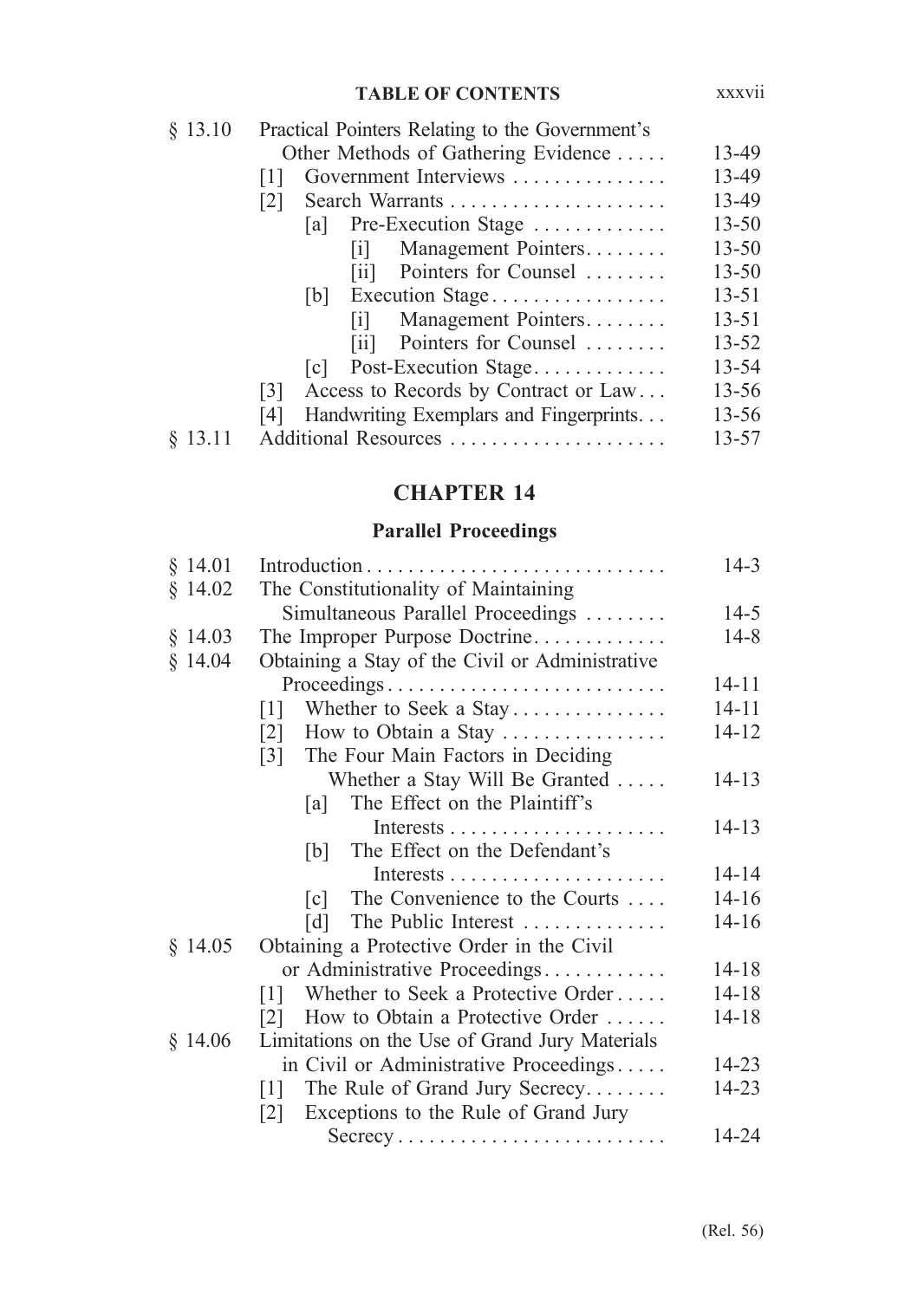# xxxviii **CORPORATE INTERNAL INVESTIGATIONS**

|           | Whether the Materials Are "Matters<br>[a]<br>Occurring Before the Grand               |                |
|-----------|---------------------------------------------------------------------------------------|----------------|
|           | $\text{Jury}$<br>Whether the Materials Are Sought<br>[b]                              | 14-24          |
|           | Preliminary to, or in Connection                                                      |                |
|           | with, a Judicial Proceeding                                                           | $14 - 26$      |
|           | Whether the Parties Seeking the<br>$\lceil c \rceil$<br>Materials Have Demonstrated a |                |
|           | Particularized Need                                                                   | 14-27          |
| \$14.07   | Gaining Access to Materials Developed                                                 |                |
|           | Through the Administrative Investigation                                              |                |
|           | or Non-Grand Jury Materials Developed                                                 |                |
|           | in the Criminal Investigation                                                         | $14 - 30$      |
|           | Freedom of Information Act Requests<br>$\lceil 1 \rceil$                              | 14-30          |
|           | Materials Governed by the Act<br> a                                                   | 14-30          |
|           | [b] How to Make the Freedom of                                                        |                |
|           | Information Act Request                                                               | 14-32          |
|           |                                                                                       | 14-33          |
| \$14.08   | Fifth Amendment Issues Arising Frequently in                                          |                |
|           |                                                                                       | 14-35          |
|           | Assertion of the Privilege in a Later<br>$\lceil 1 \rceil$                            |                |
|           | Proceeding After Waiver in an Earlier                                                 |                |
|           | Proceeding                                                                            | $14 - 35$      |
|           | The Impact on the Company of Employee<br>$\lceil 2 \rceil$                            |                |
|           | Assertions of the Privilege                                                           | 14-37          |
|           | The Government's Duty to Provide<br>$\lceil 3 \rceil$                                 |                |
|           | Miranda Warnings in the Course of                                                     |                |
|           | Administrative Questioning                                                            | 14-39          |
| $§$ 14.09 | Securities and Exchange Commission                                                    |                |
|           | Enforcement Actions                                                                   | 14-41          |
|           | $\lceil 1 \rceil$                                                                     | $14 - 41$      |
|           | The SEC's Enforcement Process: Statutory<br>$\lceil 2 \rceil$                         |                |
|           | Framework and Organization                                                            | 14-42          |
|           | Statutory Authority<br> a                                                             | 14-42          |
|           | The Division of Enforcement<br>[b]                                                    | 14-43          |
|           | Informal Investigations.<br>$[3]$                                                     | 14-44          |
|           | No Power to Subpoena<br>[a]                                                           | 14-44          |
|           | Closing or Advancing an Informal<br>[b]                                               |                |
|           |                                                                                       | 14-45<br>14-45 |
|           | Formal Investigations<br>[4]<br>Issuance of a Formal Order<br>[a]                     | 14-45          |
|           | Requests for Documents<br>[b]                                                         | 14-46          |
|           | Asserting Privileges Over<br>$\lceil i \rceil$                                        |                |
|           | Documents                                                                             | 14-48          |
|           |                                                                                       |                |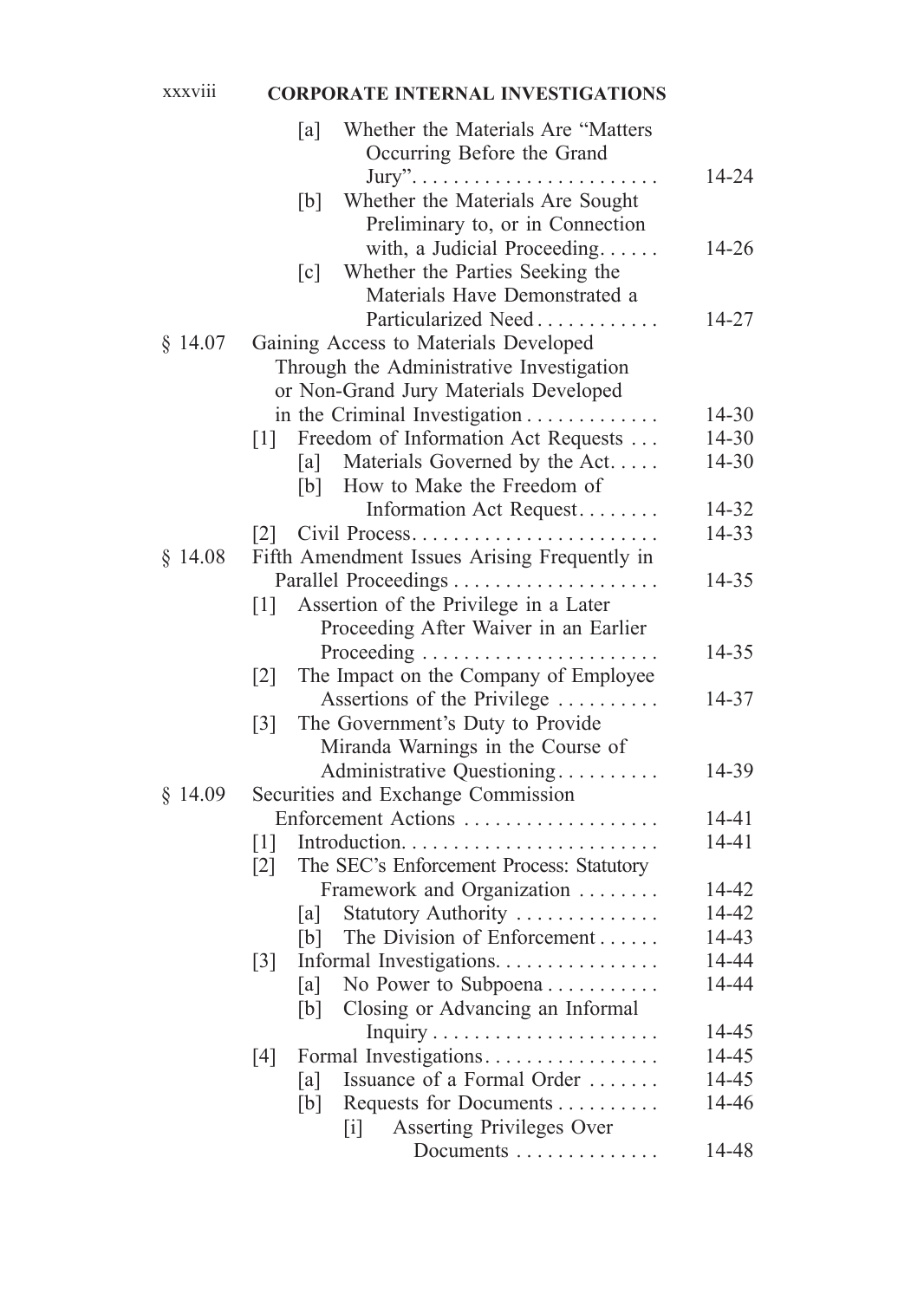|         |                   |                   | $\left[\overline{\text{ii}}\right]$  | Special Issues Regarding                          |           |
|---------|-------------------|-------------------|--------------------------------------|---------------------------------------------------|-----------|
|         |                   |                   |                                      | Production of Electronic                          |           |
|         |                   |                   |                                      | Documents                                         | 14-48     |
|         |                   | $\lceil c \rceil$ |                                      | Testimony                                         | 14-48     |
|         |                   |                   | $\lceil i \rceil$                    | Preparing the Witness                             | 14-48     |
|         |                   |                   | $\left[\text{iii}\right]$            | Examination Topics                                | 14-49     |
|         |                   |                   | $\left[\overline{\text{iii}}\right]$ | Asserting Privileges Over                         |           |
|         |                   |                   |                                      | Testimony                                         | 14-50     |
|         | $\lceil 5 \rceil$ |                   |                                      | Possible Outcomes of SEC                          |           |
|         |                   |                   |                                      |                                                   | $14 - 50$ |
|         |                   | [a]               |                                      | SEC Administrative Proceedings                    | $14 - 51$ |
|         |                   | [b]               |                                      | Injunctive Proceedings in Federal                 |           |
|         |                   |                   |                                      |                                                   | 14-51     |
|         |                   | $\lceil c \rceil$ |                                      | Criminal Prosecution                              | 14-52     |
|         |                   | $\lceil d \rceil$ |                                      | No Enforcement Action                             |           |
|         |                   |                   |                                      | Recommended                                       | 14-52     |
|         |                   | [e]               |                                      | The Wells Process                                 | 14-52     |
|         |                   |                   | $\lceil i \rceil$                    | The Wells Notice                                  | 14-52     |
|         |                   |                   | $\left[\text{iii}\right]$            | The Wells Submission                              | 14-53     |
|         |                   | [f]               |                                      | Deferred Prosecution Agreements                   | 14-53     |
|         | [6]               |                   |                                      | Trend Toward Cooperation With SEC                 |           |
|         |                   |                   |                                      |                                                   | 14-55     |
|         |                   | [a]               |                                      | Factors Affecting SEC Enforcement                 |           |
|         |                   |                   |                                      | Recommendations                                   | 14-55     |
|         |                   | [b]               |                                      | Benefits of Cooperation                           | 14-57     |
|         |                   | $\lceil c \rceil$ |                                      | Potential Drawbacks to                            |           |
|         |                   |                   |                                      | $Cooperation \dots \dots \dots \dots \dots \dots$ | 14-59     |
|         |                   | $\lceil d \rceil$ |                                      | Awards for Whistleblowers                         | 14-60     |
|         | $\lceil 7 \rceil$ |                   |                                      | Representative Cases                              | $14 - 61$ |
|         | [8]               |                   |                                      | SEC Proceedings Against Lawyers                   | 14-63     |
|         |                   | [a]               |                                      | John E. Isselmann, Jr., Electro                   |           |
|         |                   |                   |                                      | Scientific Industries                             | 14-63     |
|         |                   | [b]               |                                      | David C. Drummond, Google, Inc                    | 14-64     |
|         |                   | $\lceil c \rceil$ |                                      | Ira Weiss, Neshannock Township                    |           |
|         |                   |                   |                                      | School District                                   | 14-64     |
|         |                   | $\lceil d \rceil$ |                                      | Nancy R. Heinen, Apple, Inc                       | 14-65     |
|         |                   | [e]               |                                      | Steven Davis and Stephen                          |           |
|         |                   |                   |                                      | DiCarmine, Dewey &                                |           |
|         |                   |                   |                                      | LeBoeuf                                           | 14-65     |
| \$14.10 |                   |                   |                                      | Collateral Estoppel and Related Issues            | 14-69     |
|         | $\lceil 1 \rceil$ |                   |                                      | Collateral Estoppel                               | 14-69     |
|         | $\lceil 2 \rceil$ |                   |                                      | The Related Issues of Admissions and              |           |
|         |                   |                   |                                      | Prior Statements                                  | 14-72     |
| § 14.11 |                   |                   |                                      | Double Jeopardy Limitations on Parallel           |           |
|         |                   |                   |                                      | Proceedings                                       | 14-73     |
|         |                   |                   |                                      |                                                   |           |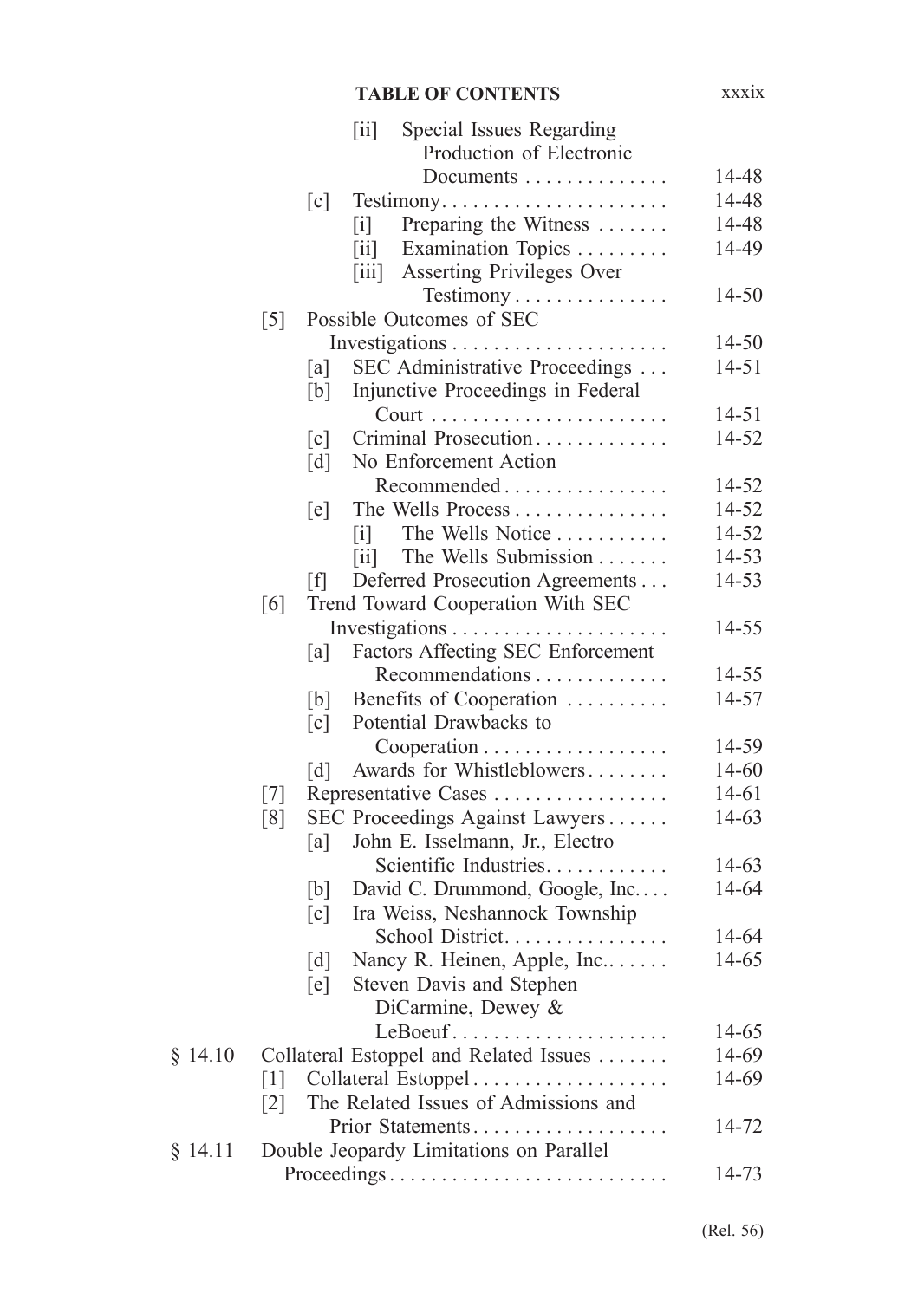#### xl **CORPORATE INTERNAL INVESTIGATIONS**

|                                                      | 14-78 |
|------------------------------------------------------|-------|
| § 14.13 Practical Pointers for Dealing with Parallel |       |
|                                                      | 14-83 |
|                                                      | 14-86 |

# **CHAPTER 15**

# **Dealing with the Prosecutors During the Investigation**

| § 15.01   |                                                              | $15 - 2.1$ |
|-----------|--------------------------------------------------------------|------------|
| \$15.02   | Inception of Government Corporate Criminal                   |            |
|           |                                                              | $15 - 3$   |
| § 15.03   | Initial Contact with Prosecutor                              | $15 - 4$   |
| $§$ 15.04 | Status of Clients                                            | $15 - 7$   |
|           | Determination of Client Status<br>$\lceil 1 \rceil$          | $15 - 7$   |
|           | $\lceil 2 \rceil$                                            | $15 - 8$   |
|           | $\lceil 3 \rceil$<br>Subjects                                | $15 - 8$   |
|           | [4]<br>Non-Subjects                                          | $15-9$     |
|           | Pre-Trial Diversion<br>$\lceil 5 \rceil$                     | $15 - 10$  |
|           | Immunized Witnesses<br>[6]                                   | $15 - 11$  |
| § 15.05   | Responses of Individual Clients to                           |            |
|           | Government Status Notification                               | $15 - 13$  |
|           | Conventional Wisdom<br>$\lceil 1 \rceil$                     | $15 - 13$  |
|           | Negotiating for Immunity<br>$\lceil 2 \rceil$                | $15 - 13$  |
|           | Unconventional Strategies<br>$\lceil 3 \rceil$               | $15 - 14$  |
| \$15.06   | Responses of Corporate Clients to                            |            |
|           | Government Status Notification                               | $15 - 17$  |
| § 15.07   | The Initial Conference with the Government                   | $15 - 18$  |
|           | $\lceil 1 \rceil$                                            | $15 - 18$  |
|           | Client Attendance at Initial Conference<br>$\lceil 2 \rceil$ |            |
|           | with the Government                                          | $15-19$    |
|           | Case Agent or Other Law Enforcement<br>$\lceil 3 \rceil$     |            |
|           | Officer Assigned to the Investigation                        | $15 - 20$  |
|           | Identification of Specific Areas of<br>[4]                   |            |
|           |                                                              | $15 - 20$  |
|           | Discussion of Ground Rules, Timetables,<br>$\lceil 5 \rceil$ |            |
|           | Requests for Continuances, and                               |            |
|           | Other Housekeeping Matters                                   | $15 - 21$  |
|           | Memorandum of Initial Conference<br>[6]                      | $15 - 21$  |
|           | [7]                                                          | $15 - 22$  |
|           | Criminal Liability and Fines<br>[8]                          | $15 - 22$  |
| \$15.08   |                                                              | $15 - 23$  |
|           | Background<br>$\lceil 1 \rceil$                              | $15 - 23$  |
|           | Government Use of Proffers<br>$\lceil 2 \rceil$              | $15 - 23$  |
|           | Most Common Terms<br>[a]                                     | 15-24      |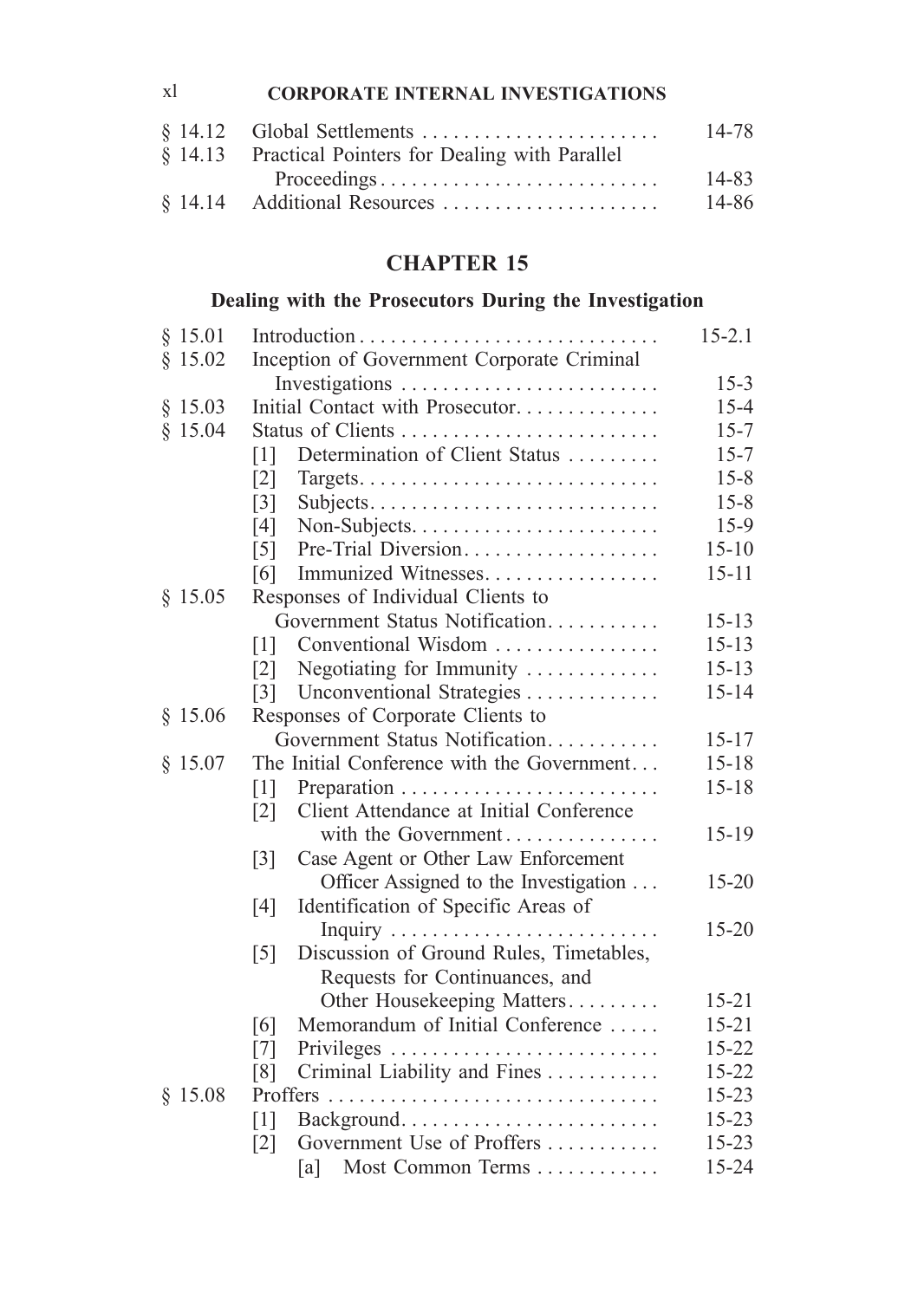|           |                   | [b]               | Sample Proffer Agreement:                                          |           |
|-----------|-------------------|-------------------|--------------------------------------------------------------------|-----------|
|           |                   |                   | District of Columbia                                               | $15 - 24$ |
|           |                   | $\lceil c \rceil$ | Sample Proffer Agreement: Southern                                 |           |
|           |                   |                   | District of New York                                               | $15 - 26$ |
|           |                   | $\lceil d \rceil$ | Sample Proffer Agreement: Eastern                                  |           |
|           |                   |                   | District of Wisconsin                                              | 15-29     |
|           |                   | [e]               | Other Terms                                                        | 15-30.1   |
|           | $\lceil 3 \rceil$ |                   | Oral and Written Proffers                                          | 15-30.2   |
|           | [4]               |                   |                                                                    | 15-30.3   |
|           | $\lceil 5 \rceil$ |                   | "Off the Record" Interviews                                        | 15-30.4   |
| $§$ 15.09 |                   |                   | Ongoing Negotiations with the Government                           | $15 - 31$ |
|           | $\lceil 1 \rceil$ |                   | Maintenance of Contact with Primary                                |           |
|           |                   |                   | Prosecutor                                                         | $15 - 31$ |
|           | $\lceil 2 \rceil$ |                   | Memoranda of Meetings                                              | 15-32     |
|           | $\lceil 3 \rceil$ |                   | Conference with United States Attorney                             |           |
|           |                   |                   | Before Indictment Decision Is Made                                 | 15-32     |
|           | [4]               |                   | Practical Advice for Dealing with                                  |           |
|           |                   |                   | Prosecutors                                                        | $15 - 33$ |
|           |                   |                   | § 15.09A Calculation of United States Sentencing                   |           |
|           |                   |                   | Guideline Exposure                                                 | 15-34     |
|           | $\lceil 1 \rceil$ |                   | Preliminary Calculations                                           | 15-34     |
|           | $\lceil 2 \rceil$ |                   | Overview                                                           | 15-35     |
|           | $\lceil 3 \rceil$ |                   | Sentencing Guidelines for Individuals                              | 15-36     |
|           |                   | [a]               | Criminal History Category                                          | 15-37     |
|           |                   | [b]               | Offense Level                                                      | 15-37     |
|           |                   |                   | Base Offense Level<br>$\lceil i \rceil$                            | 15-37     |
|           |                   |                   | Specific Offense<br>$\left\lceil \text{i} \mathbf{i} \right\rceil$ |           |
|           |                   |                   | Characteristics                                                    | 15-37     |
|           |                   | $\lceil c \rceil$ | Loss Determination                                                 | 15-38     |
|           |                   | $\lceil d \rceil$ | Sentencing Table                                                   | 15-39     |
|           |                   | [e]               |                                                                    | 15-41     |
|           |                   |                   | Upward and Downward<br>[i]                                         | 15-41     |
|           |                   |                   | § 5K1.1 Substantial<br>$\left[\text{ii}\right]$                    |           |
|           |                   |                   | Assistance to Authorities                                          | 15-42     |
|           |                   | [f]               | Preliminary Individual Offender                                    |           |
|           |                   |                   | (Fraud) USSG Calculation                                           |           |
|           |                   |                   | Model                                                              | 15-43     |
|           | [4]               |                   | Sentencing Guidelines for Corporations                             | 15-45     |
|           |                   | [a]               | Four General Principles.                                           | 15-45     |
|           |                   | [b]               |                                                                    | 15-45     |
|           |                   | [c]               |                                                                    | 15-46     |
|           |                   |                   | Base Fine<br>$\lceil i \rceil$                                     | 15-46     |
|           |                   |                   | Culpability Factor.<br>$\left[\text{iii}\right]$                   | 15-47     |
|           |                   |                   | Multipliers<br>$\left[\overline{\text{iii}}\right]$                | 15-48     |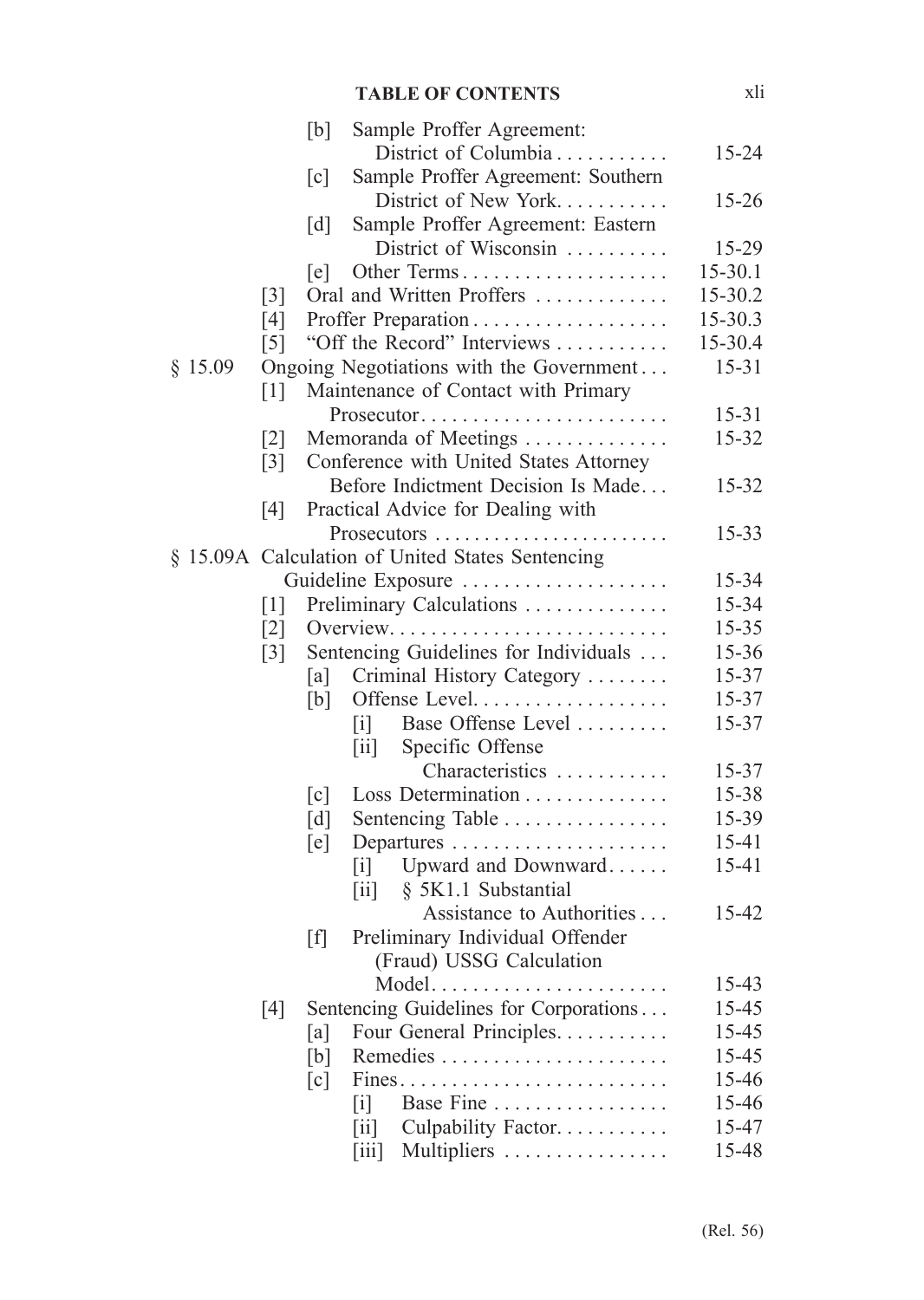# xlii **CORPORATE INTERNAL INVESTIGATIONS**

|         |                   | $\lceil iv \rceil$<br>Corporate Sentencing                    |           |
|---------|-------------------|---------------------------------------------------------------|-----------|
|         |                   | Example $\dots\dots\dots\dots\dots\dots$                      | 15-49     |
|         |                   | Determination of the Fine<br>$\lceil v \rceil$                |           |
|         |                   | Within the Range                                              | 15-49     |
|         |                   | § 8C4.1 Substantial Assistance<br>$\lceil \mathrm{vi} \rceil$ |           |
|         |                   | to Authorities                                                | $15 - 50$ |
|         | $\lceil d \rceil$ |                                                               | $15 - 51$ |
|         | [e]               | Preliminary Corporate Offender                                |           |
|         |                   | USSG Calculation Model                                        | $15 - 52$ |
|         |                   |                                                               | 15-58     |
| \$15.10 |                   |                                                               | 15-60     |
|         | $\lceil 1 \rceil$ |                                                               | $15 - 60$ |
|         | $\lceil 2 \rceil$ | General Standard for Determining When                         |           |
|         |                   | a Crime Is Completed                                          | 15-60     |
|         | $\lceil 3 \rceil$ | Principal Federal Statute of                                  |           |
|         |                   | Limitations                                                   | 15-61     |
|         | [4]               | Specific Crimes                                               | $15 - 62$ |
|         | [a]               |                                                               | $15 - 62$ |
|         | [b]               | False Statements                                              | $15 - 63$ |
|         | $\lceil c \rceil$ | Mail and Wire Fraud                                           | 15-64     |
|         | $\lceil d \rceil$ | Racketeer Influenced and Corrupt                              |           |
|         |                   | Organization (RICO) Act                                       |           |
|         |                   |                                                               | $15 - 65$ |
|         | [e]               | Securities Fraud                                              | $15 - 65$ |
|         | [f]               | Tax Offenses                                                  | 15-66     |
|         | $\lceil 5 \rceil$ | Potential Three Year Suspension of                            |           |
|         |                   | Limitations to Obtain Foreign                                 |           |
|         |                   | Evidence                                                      | 15-66     |
|         | [6]               | Extension of Statute of Limitations                           | $15 - 67$ |
| § 15.11 |                   | Practical Pointers for Dealing with                           |           |
|         |                   |                                                               | $15 - 70$ |
| § 15.12 |                   | Additional Resources                                          | 15-72     |
|         |                   |                                                               |           |

# **CHAPTER 16**

# **Persuading the Prosecutor Not to Indict**

|                                                                                 | $16 - 5$ |
|---------------------------------------------------------------------------------|----------|
| § 16.02 The Real Standard Used in Deciding                                      |          |
|                                                                                 | $16-6$   |
|                                                                                 | $16 - 7$ |
| $[2] \text{ Legal} \dots \dots \dots \dots \dots \dots \dots \dots \dots \dots$ | $16 - 7$ |
|                                                                                 | $16 - 7$ |
| § 16.03 Defense Counsel's Role in the Indictment                                |          |
|                                                                                 | $16-9$   |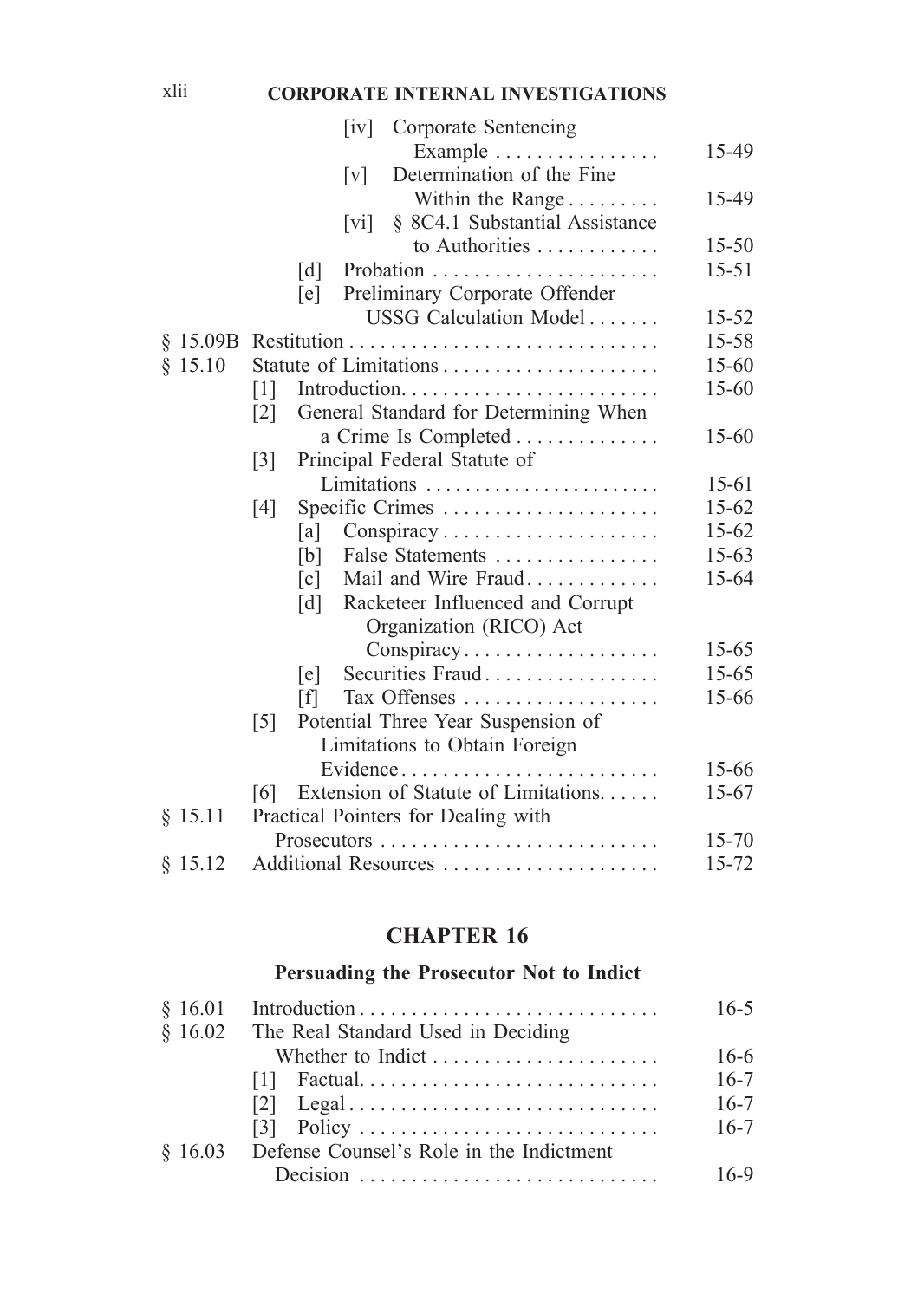| § 16.04 |                   | Understanding the Factors Motivating the                        |             |
|---------|-------------------|-----------------------------------------------------------------|-------------|
|         |                   | Prosecutor                                                      | $16 - 12$   |
|         | $\lceil 1 \rceil$ | The Principles of Federal Prosecution and                       |             |
|         |                   | Standards for Initiating Prosecution                            | $16 - 12$   |
|         |                   | Substantial Federal Interest<br>[a]                             | $16 - 15$   |
|         |                   | Federal Law Enforcement<br>$\lceil i \rceil$                    |             |
|         |                   | Priorities                                                      | $16 - 15$   |
|         |                   | Nature and Seriousness<br>$\left[\overline{\text{i}}\right]$    |             |
|         |                   | of the Offense                                                  | $16-16$     |
|         |                   | Deterrent Effect of<br>$\left\lceil \frac{1}{111} \right\rceil$ |             |
|         |                   | Prosecution                                                     | $16 - 17$   |
|         |                   | Subject's Culpability<br>$\left[\mathrm{iv}\right]$             | $16 - 17$   |
|         |                   | Subject's Criminal History<br>$\lceil v \rceil$                 | $16 - 18$   |
|         |                   | Subject's Willingness to<br>$\lceil \mathrm{vi} \rceil$         |             |
|         |                   | Cooperate                                                       | $16 - 18.1$ |
|         |                   | [vii] Subject's Personal                                        |             |
|         |                   | Circumstances                                                   | $16-19$     |
|         |                   | [viii] Interest of Any Victims                                  | $16 - 20$   |
|         |                   | $\left[ \text{ix} \right]$ Probable Sentence                    | $16 - 20$   |
|         |                   | Prosecution in Another<br>[b]                                   |             |
|         |                   | Jurisdiction.                                                   | $16 - 20$   |
|         |                   | Non-Criminal Alternatives to<br>$\lceil c \rceil$               |             |
|         |                   | Prosecution                                                     | $16 - 21$   |
|         |                   | Impermissible Considerations<br>$\lceil d \rceil$               | $16 - 23$   |
|         | $\lceil 2 \rceil$ | The Organizational Sentencing Guidelines                        |             |
|         |                   | and the Policy Concerns They                                    |             |
|         |                   | $Reflect. \ldots \ldots \ldots \ldots \ldots$<br>.              | 16-23       |
|         |                   | Existence of an Effective<br>[a]                                |             |
|         |                   | Compliance Program                                              | $16 - 24$   |
|         |                   | [i] USSG Relevant Factors                                       | 16-25       |
|         |                   | Recent DOJ Compliance<br>$\left[\text{iii}\right]$              |             |
|         |                   | Program Guidance (2010)                                         | $16 - 27$   |
|         |                   |                                                                 | 16-34       |
|         | $\lceil 3 \rceil$ | Department of Justice Policies Regarding                        |             |
|         |                   | the Impact of Voluntary Disclosure                              |             |
|         |                   | and Compliance Efforts on Indictment                            |             |
|         |                   | Decisions in Environmental Cases                                | $16 - 34.1$ |
|         | [4]               | Department of Justice Policies Regarding                        |             |
|         |                   | Federal Prosecution of Corporations                             | 16-34.2     |
|         |                   | The February 2000 Holder<br>[a]                                 | 16-34.2     |
|         |                   | Memorandum                                                      |             |
|         |                   | The January 2003 Thompson<br>[b]<br>Memorandum                  | 16-34.5     |
|         |                   | United States v. Stein.<br>$\lceil c \rceil$                    | 16-34.8     |
|         | $\lceil 5 \rceil$ | The December 2006 McNulty                                       |             |
|         |                   | Memorandum                                                      | 16-34.11    |
|         |                   |                                                                 |             |
|         |                   |                                                                 |             |

xliii

(Rel. 57)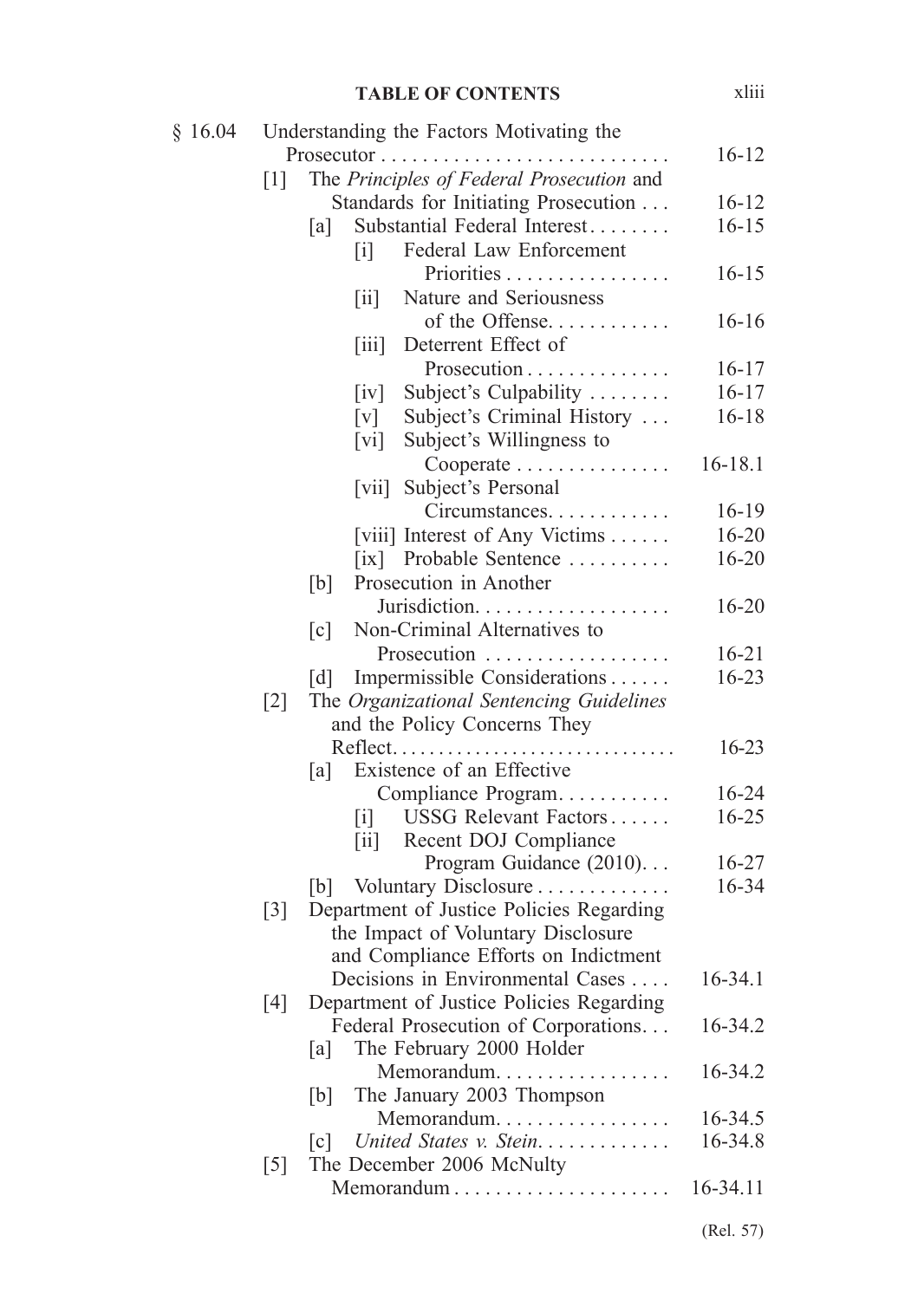## xliv **CORPORATE INTERNAL INVESTIGATIONS**

|         | [6]               |                   | The Filip Factors: Amendment to Justice                                         |          |
|---------|-------------------|-------------------|---------------------------------------------------------------------------------|----------|
|         |                   |                   | Manual $9-28.000$ $(2008)$                                                      | 16-34.13 |
|         |                   |                   | [6A] Prosecuting Individual Misconduct                                          | 16-34.14 |
|         |                   | [a]               | Disclosure of All Relevant Facts                                                | 16-34.15 |
|         |                   | [b]               | Investigators' Focus on Individuals                                             | 16-34.16 |
|         |                   | $\lceil c \rceil$ | Parallel Civil and Criminal                                                     |          |
|         |                   |                   | Investigations                                                                  | 16-34.16 |
|         |                   |                   |                                                                                 |          |
|         |                   | $\lceil d \rceil$ | Preservation of Rights Against<br>Culpable Individuals During                   |          |
|         |                   |                   |                                                                                 |          |
|         |                   |                   | Resolution of Corporate                                                         | 16-34.17 |
|         |                   |                   | Charges<br>$\cdots$                                                             |          |
|         |                   | [e]               | Memorialization of Investigative                                                |          |
|         |                   |                   | Plan Against Individuals at                                                     |          |
|         |                   |                   | Conclusion of Corporate                                                         |          |
|         |                   |                   | Investigation                                                                   | 16-34.17 |
|         |                   | $\lceil f \rceil$ | Focus on Individuals in Civil                                                   |          |
|         |                   |                   | Enforcement.                                                                    | 16-34.18 |
|         | 7                 |                   | Dual Prosecutions                                                               | 16-34.18 |
|         |                   |                   | § 16.04A Understanding the Factors that Motivate SEC                            |          |
|         |                   |                   | Enforcement Staff                                                               | 16-34.21 |
|         | $\lceil 1 \rceil$ |                   |                                                                                 | 16-34.21 |
|         | $\lceil 2 \rceil$ |                   | Securities and Exchange Commission                                              |          |
|         |                   |                   | Charging Policies                                                               | 16-34.21 |
|         |                   | [a]               | October 2001 SEC Statement on                                                   |          |
|         |                   |                   | the Relationship of Cooperation                                                 |          |
|         |                   |                   | to Agency Enforcement                                                           |          |
|         |                   |                   | Decisions (Seaboard)                                                            | 16-34.21 |
|         |                   | [b]               | January 2010 SEC Policy                                                         |          |
|         |                   |                   | <b>Statement Concerning</b>                                                     |          |
|         |                   |                   | Cooperation by Individuals in                                                   |          |
|         |                   |                   | Its Investigations and Related                                                  |          |
|         |                   |                   | Enforcement Actions                                                             | 16-34.24 |
|         |                   |                   | $\begin{bmatrix} 1 \end{bmatrix}$<br>Overview                                   | 16-34.24 |
|         |                   |                   | [ii] Four Cooperation Credit                                                    |          |
|         |                   |                   | Consideration Factors                                                           | 16-34.26 |
|         |                   |                   | Five Cooperation Tools<br>$\left\lceil \text{i} \text{i} \text{i} \right\rceil$ | 16-34.29 |
|         |                   |                   | $\lceil$ iv $\rceil$<br>Commentary                                              | 16-34.37 |
|         |                   | $\lceil c \rceil$ | Revised SEC "Neither Admit Nor                                                  |          |
|         |                   |                   | Deny" Policy in Settlements                                                     | 16-34.37 |
| § 16.05 |                   |                   | Pre-Trial Diversion as an Alternative to                                        |          |
|         |                   |                   |                                                                                 | 16-34.39 |
|         |                   |                   |                                                                                 | 16-34.41 |
|         |                   |                   | § 16.05B Deferred Prosecution Agreements                                        | 16-34.44 |
|         | 1                 |                   | Factors<br>.                                                                    | 16-34.44 |
|         | $\lceil 2 \rceil$ |                   | Select Deferred Prosecution Agreements                                          | 16-34.47 |
|         |                   | [a]               | $AIG.$ .                                                                        | 16-34.47 |
|         |                   | [b]               | America Online                                                                  | 16-34.47 |
|         |                   |                   |                                                                                 |          |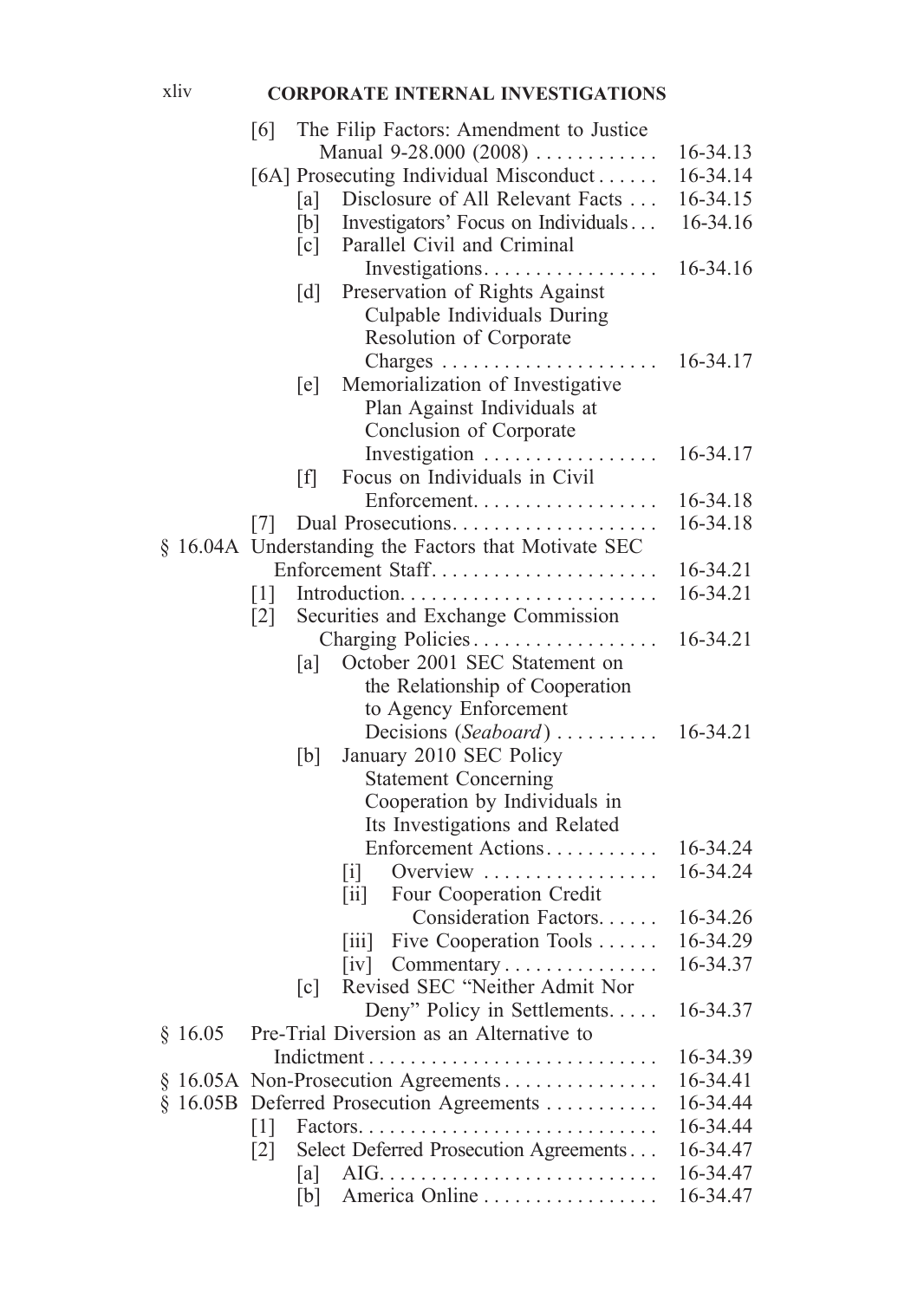|          | $\lceil c \rceil$                              | Banco Popular                                                  | 16-34.48 |
|----------|------------------------------------------------|----------------------------------------------------------------|----------|
|          | $\lceil d \rceil$                              | Riggs Bank                                                     | 16-34.48 |
|          | [e]                                            | Bristol-Myers Squibb                                           | 16-34.49 |
|          | $[f]$                                          |                                                                | 16-34.49 |
|          | [g]                                            |                                                                | 16-34.49 |
|          | [h]                                            | PNC ICLC                                                       | 16-34.50 |
|          | $\left[ \begin{matrix} 1 \end{matrix} \right]$ | American Express Bank                                          |          |
|          |                                                | International                                                  | 16-34.50 |
|          | [j]                                            | Union Bank of California                                       | 16-34.50 |
|          | [k]                                            | Sigue Corp./Sigue $LLC$                                        | 16-34.51 |
|          | $[1]$                                          |                                                                | 16-34.52 |
|          | $\lceil m \rceil$                              | Wachovia Bank                                                  | 16-34.54 |
|          | [n]                                            | ABN AMRO Bank                                                  | 16-34.56 |
|          | [0]                                            | Barclays Bank PLC                                              | 16-34.58 |
|          | [p]                                            | ING Bank NV                                                    | 16-34.58 |
|          | [q]                                            |                                                                | 16-34.60 |
|          | [r]                                            | Standard Chartered Bank                                        | 16-34.61 |
|          | [s]                                            | $HSBC \ldots \ldots \ldots \ldots \ldots \ldots \ldots \ldots$ | 16-34.62 |
|          |                                                | The AML Investigation<br>$\lceil i \rceil$                     | 16-34.63 |
|          |                                                | The Sanctions Investigation<br>$\left[ \text{ii} \right]$      | 16-34.64 |
|          | [t]                                            | JPMorgan Chase Bank, N.A.                                      |          |
|          |                                                | (Bernard Madoff Compliance)                                    |          |
|          |                                                | Failure). $\ldots \ldots \ldots \ldots \ldots \ldots$          | 16-34.65 |
|          | $\lceil u \rceil$                              | Toyota Motor Corporation                                       | 16-34.66 |
|          |                                                | $\begin{bmatrix} i \end{bmatrix}$<br>Floor-Mat Entrapment:     |          |
|          |                                                | A Fatal Problem                                                | 16-34.67 |
|          |                                                | The Sticky Pedal Problem<br>$\left\lceil 11 \right\rceil$      | 16-34.68 |
|          |                                                | Hiding Sticky Pedal from<br>$\left[\text{iii}\right]$          |          |
|          |                                                | NHTSA and the Public                                           | 16-34.70 |
|          |                                                | Toyota's Misleading<br>$\left[\mathrm{iv}\right]$              |          |
|          |                                                | Statements.                                                    | 16-34.71 |
|          |                                                | Toyota's False Timeline<br>$\lceil v \rceil$                   | 16-34.72 |
|          | $\lceil v \rceil$                              | <b>Foreign Corrupt Practices</b>                               |          |
|          |                                                |                                                                | 16-34.73 |
|          | W                                              | Deferred Prosecution Agreements                                |          |
|          |                                                | in the United Kingdom                                          | 16-34.73 |
|          |                                                | [i] Standard Bank Plc. DPA                                     | 16-34.75 |
|          |                                                | Rolls-Royce Plc DPA<br>$\left[\text{iii}\right]$               | 16-34.75 |
|          |                                                | § 16.05C Potential Remedial Measures                           | 16-34.77 |
|          | $\lceil 1 \rceil$                              | General Remedial Measures                                      | 16-34.77 |
|          | $\lceil 2 \rceil$                              | Specific Offense Remedial Measures                             | 16-34.78 |
|          | $\lceil 3 \rceil$                              |                                                                | 16-34.78 |
| § 16.05D |                                                |                                                                | 16-34.79 |
|          | $\lceil 1 \rceil$                              | Background                                                     | 16-34.79 |
|          | $\lceil 2 \rceil$                              | Factors Considered in Imposing                                 | 16-34.81 |
|          |                                                | Monitorship                                                    |          |
|          |                                                |                                                                |          |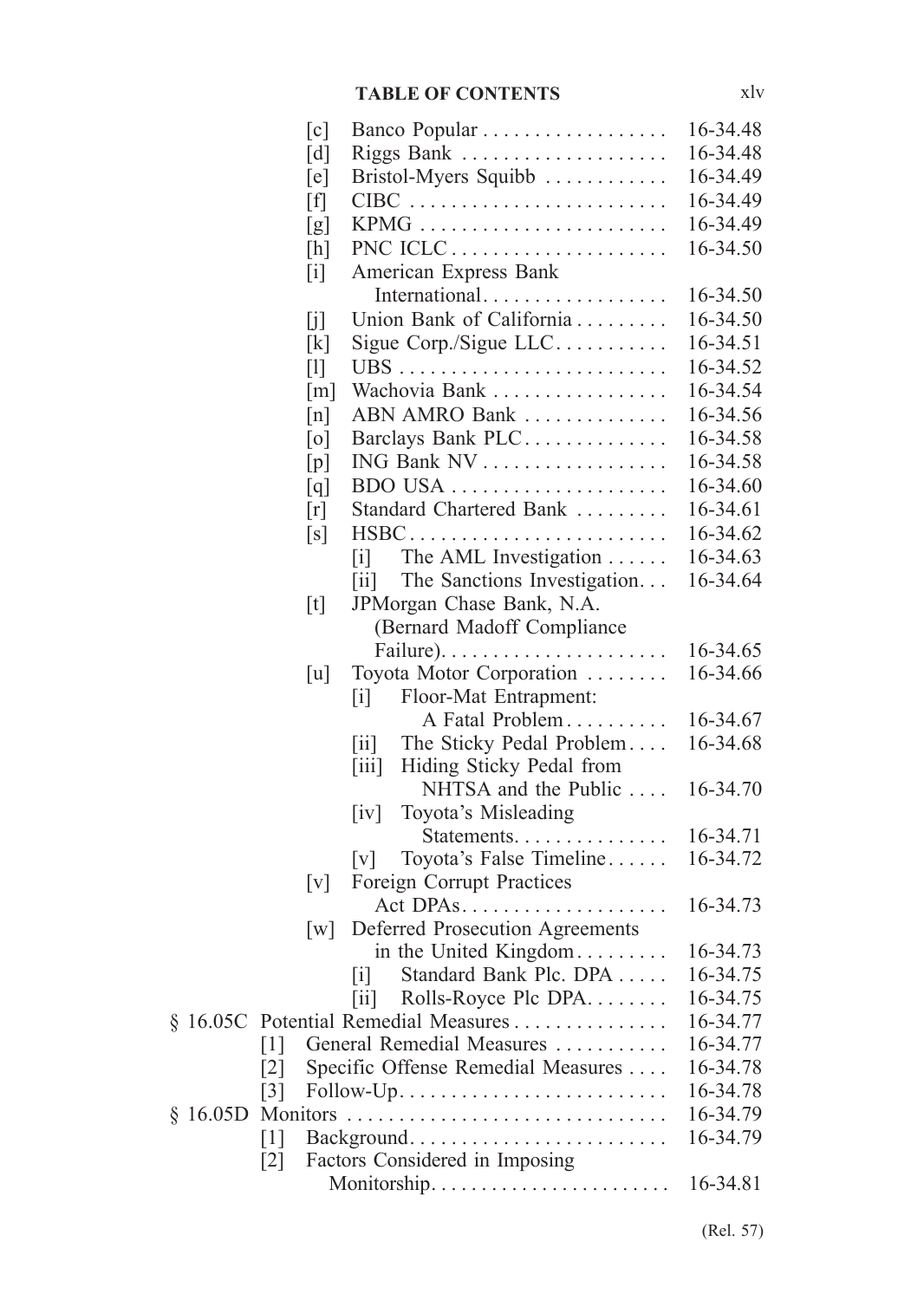# xlvi **CORPORATE INTERNAL INVESTIGATIONS**

|          | Factors Considered in Selecting<br>$\lceil 3 \rceil$       |                       |
|----------|------------------------------------------------------------|-----------------------|
|          |                                                            | 16-34.82              |
|          | Independent Corporate Monitor Terms<br>[4]                 | 16-34.82              |
| \$16.05E | Corporate Inability to Pay                                 | 16-34.90              |
| \$16.05F | Avoiding the Imposition of a Monitor                       | 16-34.92              |
| \$16.06  | Whether to Present a Written Submission                    | 16-34.93              |
|          | Risks Inherent to Using a Written<br>$\lceil 1 \rceil$     |                       |
|          |                                                            | 16-34.93              |
|          | Advantages to Using a Written<br> 2                        |                       |
|          |                                                            | 16-34.94              |
|          | Interim Written Submissions<br>$\lceil 3 \rceil$           | 16-34.94              |
| \$16.07  | The Organization and Content of                            |                       |
|          | Pre-Indictment Written Submissions                         |                       |
|          | to the Government                                          | 16-34.96              |
|          | $\lceil 1 \rceil$                                          | 16-34.96              |
|          | Description of the Subject<br>$\lceil 2 \rceil$            | 16-34.97              |
|          | Brief Description of the Allegation                        | 16-34.98              |
|          | $\lceil 3 \rceil$                                          |                       |
|          | Description of the Charges Under<br>[4]                    |                       |
|          |                                                            | 16-34.98              |
|          | Key Evidence Favoring the<br>$\lceil 5 \rceil$             |                       |
|          | Prosecution                                                | 16-34.98<br>$16 - 35$ |
|          | Key Evidence Favoring the Defense<br>[6]                   | 16-36                 |
|          | Legal Arguments<br>$\lceil 7 \rceil$                       |                       |
|          | Policy Interests at Issue<br>[8]                           | 16-36                 |
|          | Alternatives to Prosecution<br>[9]                         | 16-37                 |
| \$16.08  | Oral Pre-Indictment Presentations to the                   |                       |
|          |                                                            | 16-39                 |
|          | Who Should Attend the Presentation<br>$\lceil 1 \rceil$    | 16-39                 |
|          | Contents and Structure of an Oral<br>$\lceil 2 \rceil$     |                       |
|          |                                                            | 16-40                 |
| §16.09   | Review of a Line Prosecutor's Indictment                   |                       |
|          | Recommendation                                             | $16 - 41$             |
| \$16.10  | Factors Relevant to Selecting Charges                      | 16-42                 |
| § 16.11  | Staying Ahead of the Game                                  | 16-44                 |
| § 16.12  | Individual and Corporate Amnesty                           |                       |
|          | Negotiations                                               | 16-45                 |
| \$16.13  | Plea Negotiations and Alternative                          |                       |
|          |                                                            | 16-47                 |
|          | $\lceil 1 \rceil$                                          | 16-47                 |
|          | Enforcement Policies<br>$\lceil 2 \rceil$                  | 16-47                 |
|          | Comparable Plea Agreements and DPA<br>$\lceil 3 \rceil$    |                       |
|          | and NPA Resolutions                                        | 16-48                 |
|          | United States Sentencing Guidelines<br>[4]                 | 16-48                 |
|          | Federal Rule of Criminal Procedure 11<br>$\lceil 5 \rceil$ | 16-49                 |
| § 16.14  | Practical Sentencing Advice for Counsel                    |                       |
|          | Representing Executives.                                   | 16-54                 |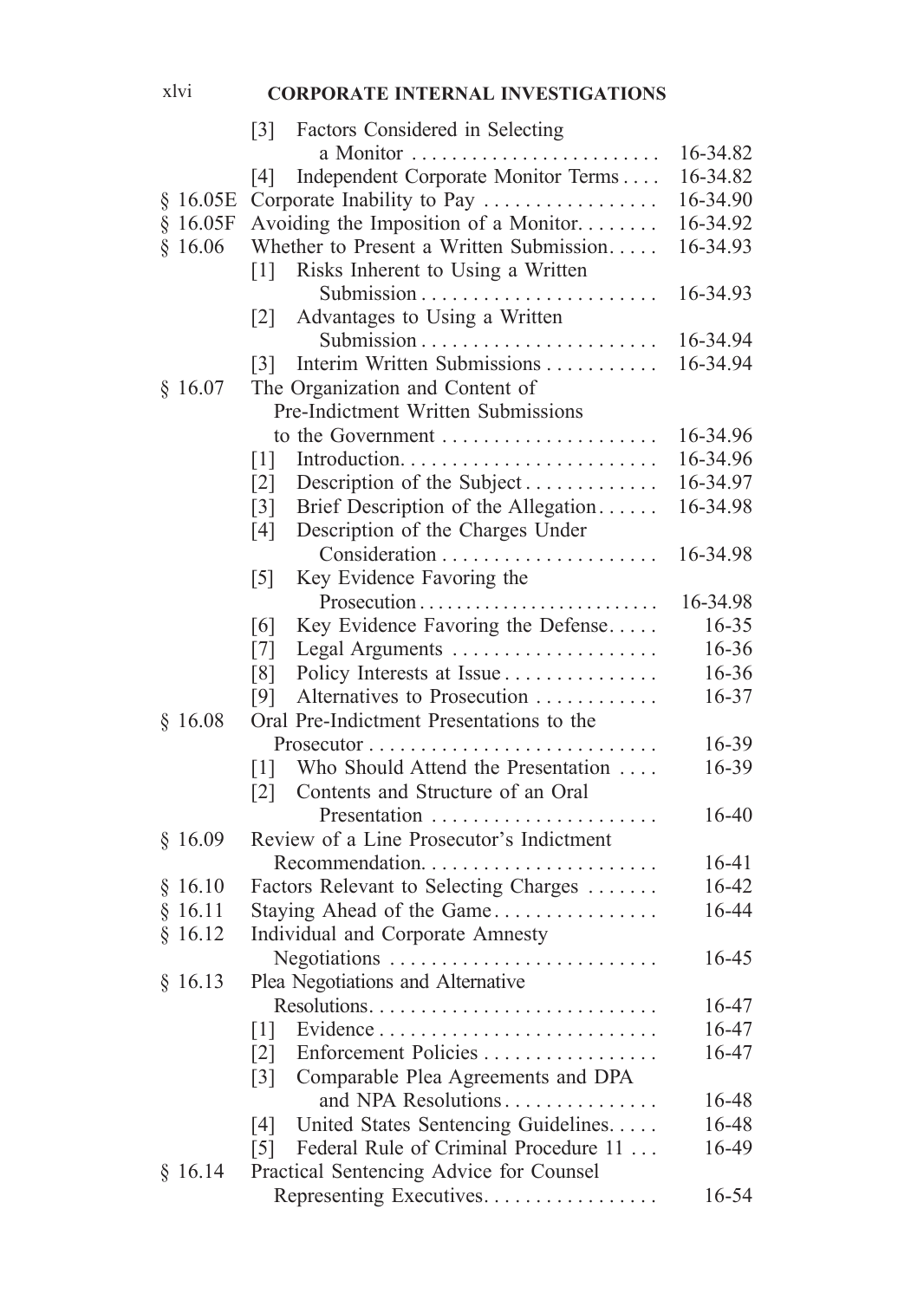xlvii

| $§$ 16.15 Practical Pointers in Persuading the |           |
|------------------------------------------------|-----------|
| Prosecutor Not to Indict                       | $16 - 55$ |
|                                                | 16-61     |

## **CHAPTER 17**

#### **The Internet**

|                                                                       | $17 - 1$ |
|-----------------------------------------------------------------------|----------|
|                                                                       | $17 - 3$ |
| [1] Department of Justice and the Justice                             |          |
|                                                                       | $17 - 3$ |
| SEC Enforcement Manual<br>121                                         | $17 - 3$ |
| 131                                                                   | $17 - 3$ |
| [4] Antitrust Division: Example of a Useful                           |          |
| Site $\ldots \ldots \ldots \ldots \ldots \ldots \ldots \ldots \ldots$ | $17 - 4$ |
|                                                                       | $17-6$   |

# **Appendices**

|                   |                                                          | $A-1$ |
|-------------------|----------------------------------------------------------|-------|
|                   | <b>Appendix A-1 Corporate Leniency Policy</b>            |       |
|                   | (Department of Justice Antitrust Division                |       |
|                   | August 10, 1993)                                         | $A-1$ |
|                   | Appendix A-2 Leniency Policy for Individuals             |       |
|                   | (Department of Justice Antitrust Division                |       |
|                   |                                                          | $A-1$ |
|                   | <b>Appendix A-3</b> Frequently Asked Questions Regarding |       |
|                   | the Antitrust Division's Leniency                        |       |
|                   | Program and Model Leniency Letters                       | $A-1$ |
|                   | <b>Appendix A-4 Model Corporate Conditional</b>          |       |
|                   |                                                          | $A-1$ |
|                   | Appendix A-5 Model Individual Conditional                |       |
|                   |                                                          | $A-1$ |
|                   | <b>Appendix A-6</b> Model Dual Investigations            |       |
|                   | Acknowledgement Letter for                               |       |
|                   | Employees                                                | $A-1$ |
| <b>Appendix B</b> | Communications with Represented                          |       |
|                   | Persons (Department of Justice,                          |       |
|                   |                                                          | $A-2$ |
| Appendix C        | Principles of Federal Prosecution                        |       |
|                   | $(D.O.J. Manual 9-27.110)$                               | $A-2$ |
|                   | Appendix C-1 Principles of Federal Prosecution           |       |
|                   | of Business Organizations (D.O.J.                        |       |
|                   | Manual 9-28.000)                                         | $A-2$ |
|                   |                                                          |       |